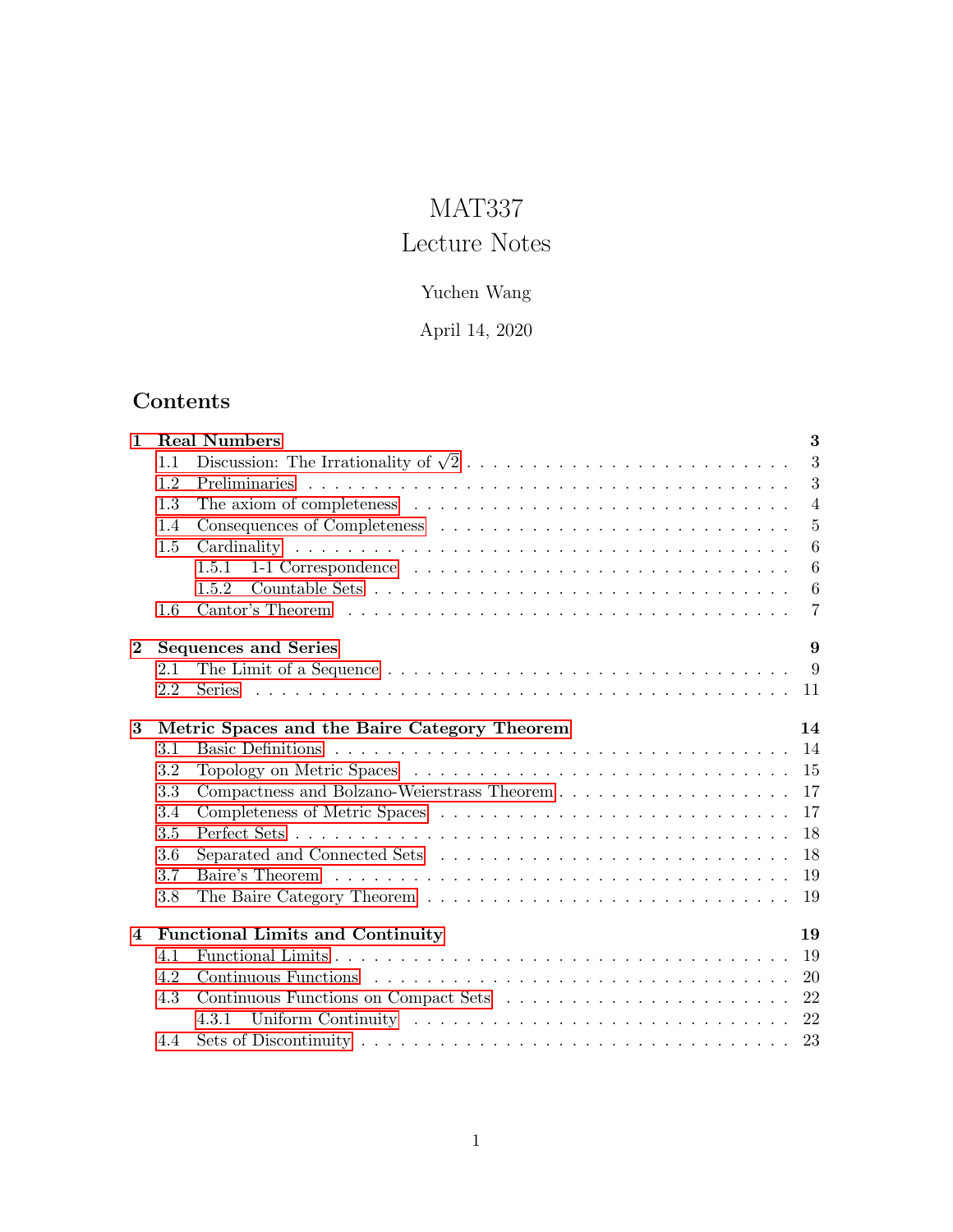| 5          |     | the Derivative                                                                                   | 24 |
|------------|-----|--------------------------------------------------------------------------------------------------|----|
|            | 5.1 | Derivatives and the Intermediate Value Property 24                                               |    |
|            | 5.2 |                                                                                                  |    |
| 6          |     | Sequences and Series of Functions                                                                | 27 |
|            | 6.1 | Uniform Convergence of a Sequence of Functions $\ldots \ldots \ldots \ldots \ldots \ldots 27$    |    |
|            | 6.2 |                                                                                                  |    |
|            | 6.3 |                                                                                                  |    |
|            | 6.4 |                                                                                                  |    |
| $7\degree$ |     | The Riemann Integral                                                                             | 33 |
|            | 7.1 |                                                                                                  |    |
|            |     | Partitions, Upper Sums, and Lower Sums 33<br>7.1.1                                               |    |
|            |     | 7.1.2                                                                                            |    |
|            |     | 7.1.3                                                                                            |    |
|            | 7.2 |                                                                                                  |    |
|            | 7.3 |                                                                                                  |    |
|            |     |                                                                                                  |    |
|            | 7.4 | The Fundamental Theorem of Calculus $\ldots \ldots \ldots \ldots \ldots \ldots \ldots \ldots 37$ |    |
|            | 7.5 | Lebesgue's Criterion for Riemann Integrability 38                                                |    |
|            |     | 7.5.1                                                                                            |    |
|            |     | 7.5.2                                                                                            |    |
|            |     | 7.5.3                                                                                            |    |
|            |     |                                                                                                  |    |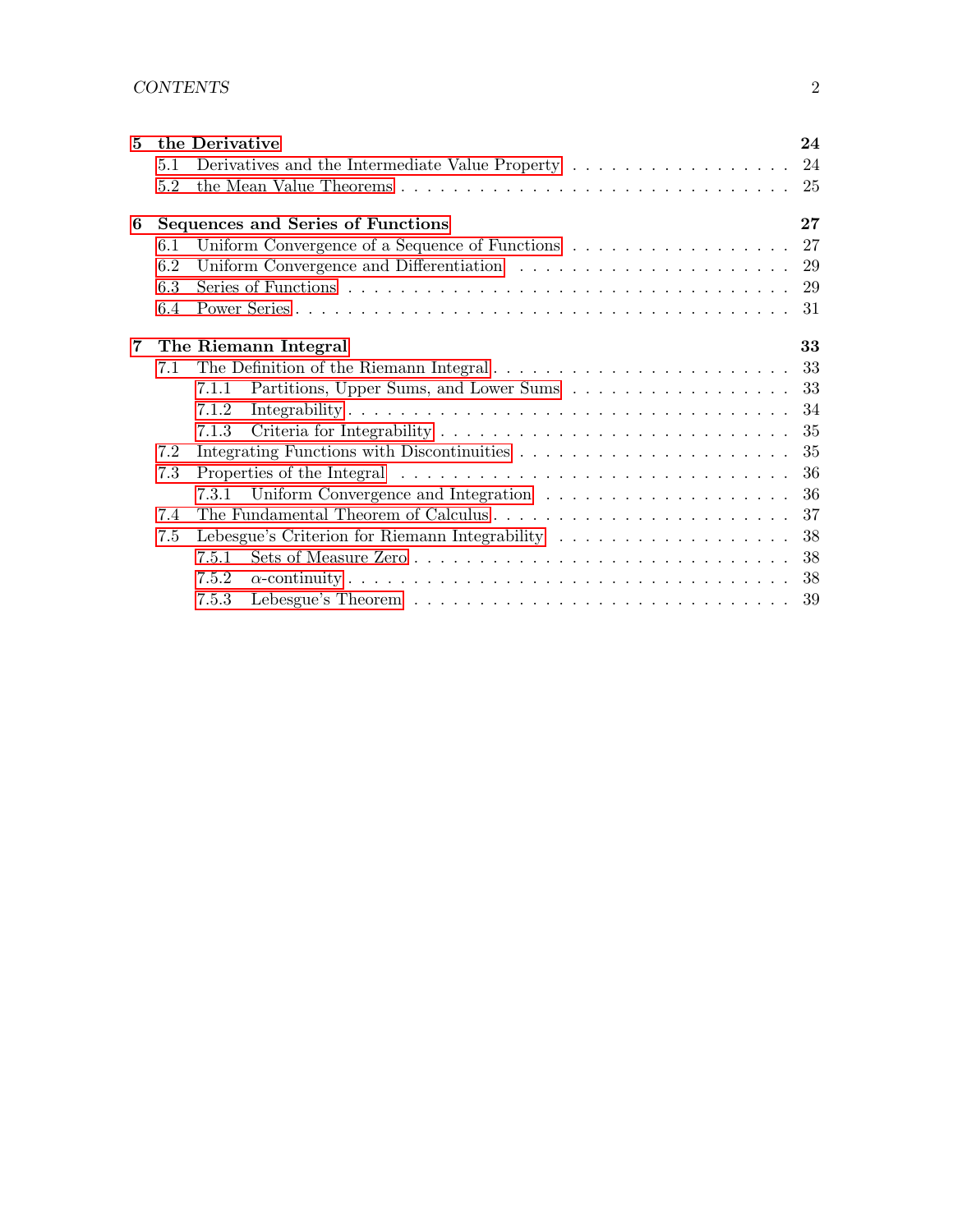## <span id="page-2-0"></span>1 Real Numbers

# <span id="page-2-1"></span>1.1 Discussion: The Irrationality of  $\sqrt{2}$

If we make natural numbers N closed under subtraction, we obtain

$$
\mathbb{Z} = \{\ldots, -1, 0, 1, \ldots\}
$$

If we take the closure of  $\mathbb Z$  under division by non-zero numbers, we obtain

$$
\mathbb{Q} = \{ \frac{m}{n} : m \in \mathbb{Z}, n \in \mathbb{N}, (m, n) = 1 \}
$$

**Remark 1.1.**  $(m, n) = 1$  means that if  $d \in \mathbb{N}$  divides both m and n, then  $d = 1$ .

**Theorem 1.1.** There is no  $r \in \mathbb{Q}$  s.t.  $r^2 = 2$ .

*Proof.* Assume for contradiction that there are  $m \in \mathbb{Z} \cdot n \in \mathbb{N}$  s.t.  $\frac{m}{n} =$ √ 2 and  $(m, n) = 1$ . Then  $m^2 = 2n^2$  so that  $m^2$  is an even complete square.

Suppose  $m = p_1 \dots p_r$  where  $p_i$ s are prime numbers. Then  $2n^2 = m^2 = p_1^2 \dots p_r^2 \implies p_i^2 = 2^2$ . Then  $4|m^2$  and  $2|n^2$ , so n has to be even. Therefore both m and n are even.

Then  $2|m$  and  $2|n$ , which leads to a contradiction that if  $d \in \mathbb{N}$  divides both m and n, then  $d=1$ .

#### <span id="page-2-2"></span>1.2 Preliminaries

Definition 1.1 (set). A set is any collection of objects.

**Definition 1.2** (function). Given two sets A and B, a function from A to B is a rule or mapping that takes each element  $x \in A$  and associates with it a single element of B. In this case, we write  $(f : A \to B)$ . It is the set of pairs  $(A, B) \in A \times B$  s.t.

- 1. If  $(x, y_1) \in f$  and  $(x, y_2) \in f$ , then  $y_1 = y_2$ .
- 2. For all  $x \in A$ , there is some  $y \in B$  s.t.  $f(x) = y$ .

The set A is said to be the <u>domain</u> of  $f$ . The range of  $f$  is not necessarily equal to  $B$  but refers to the subset of B given by  $\{y \in B : y = \overline{f(x)} \text{ for some } x \in A\}.$ 

**Example 1.1** (absolute value function). For every  $x$ ,

$$
|x| = \begin{cases} x & x \ge 0 \\ -x & x < 0 \end{cases}
$$

Theorem 1.2 (triangle inequality).

$$
|x+y| \le |x| + |y|
$$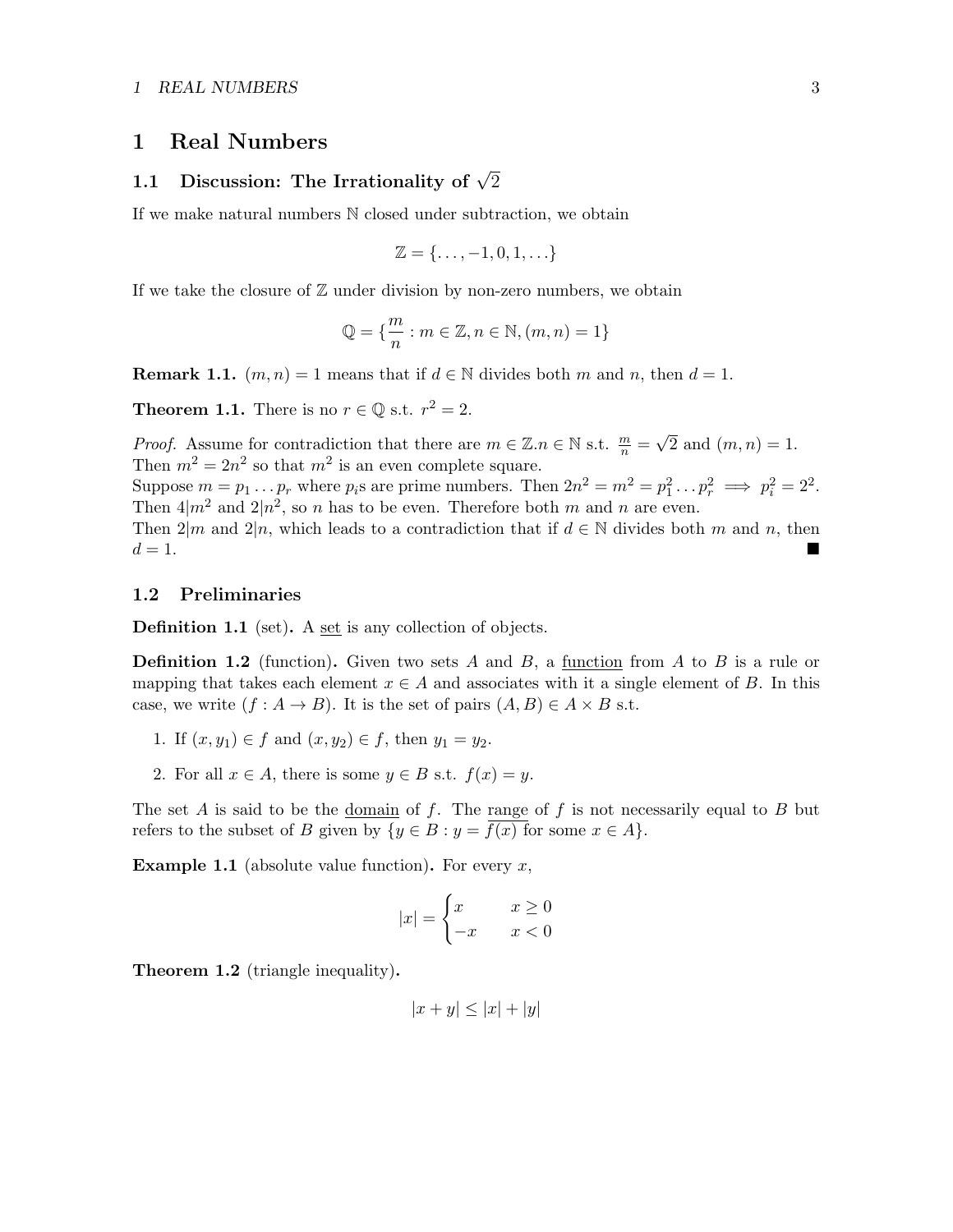#### 1 REAL NUMBERS 4

Proof.

$$
(x + y)^2 = x^2 + y^2 + 2xy
$$
  
\n
$$
\le |x|^2 + |y|^2 + 2|x||y|
$$
  
\n
$$
= (|x| + |y|)^2
$$
  
\n
$$
\implies |x + y| = \sqrt{(x + y)^2}
$$
  
\n
$$
\le \sqrt{(|x| + |y|)^2}
$$
  
\n
$$
= |x| + |y|
$$
  
\n
$$
= |x| + |y|
$$

**Definition 1.3** (maximum and minimum). Assume set  $X \subseteq \mathbb{R}$ . Then the maximum (minimum) of X is an element  $a \in X$  s.t. for all  $x \in X, x \leq a(x \geq a)$ .

**Definition 1.4** (least upper bound / supremum). The least upper bound of X (denoted by  $\text{sup}(X)$  is a real number  $a \in \mathbb{R}$  s.t.

- 1. For all  $x \in X, x \le a$  (this means that a is an upper bound for X)
- 2. If b is an upper bound for X, then  $a \leq b$

Example 1.2.

$$
\max([0, 1]) = 1
$$

$$
\min([0, 1]) = 0
$$

$$
\sup((0, 1)) = 1
$$

$$
\sup(\mathbb{R}), \sup(\mathbb{N}) \, DNE
$$

#### <span id="page-3-0"></span>1.3 The axiom of completeness

**Definition 1.5** (initial segment).  $X \subseteq \mathbb{Q}$  is said to be an initial segment if

- 1.  $X \neq \emptyset$
- 2. For all  $x, y \in \mathbb{Q}$ , if  $x \leq y$  and  $y \in X$ , then  $x \in X$ .
- 3.  $X \neq \mathbb{Q}$

Alternative definition: Let  $(A, \leq)$  be a well-ordered set. Then the set

$$
\{a \in A : a < k\}
$$

for some  $k \in A$  is called an initial segment of A.

**Definition 1.6** (real numbers).  $\mathbb{R} = {\text{sup}}(X) : X$  is an initial segment of  $\mathbb{Q}$ }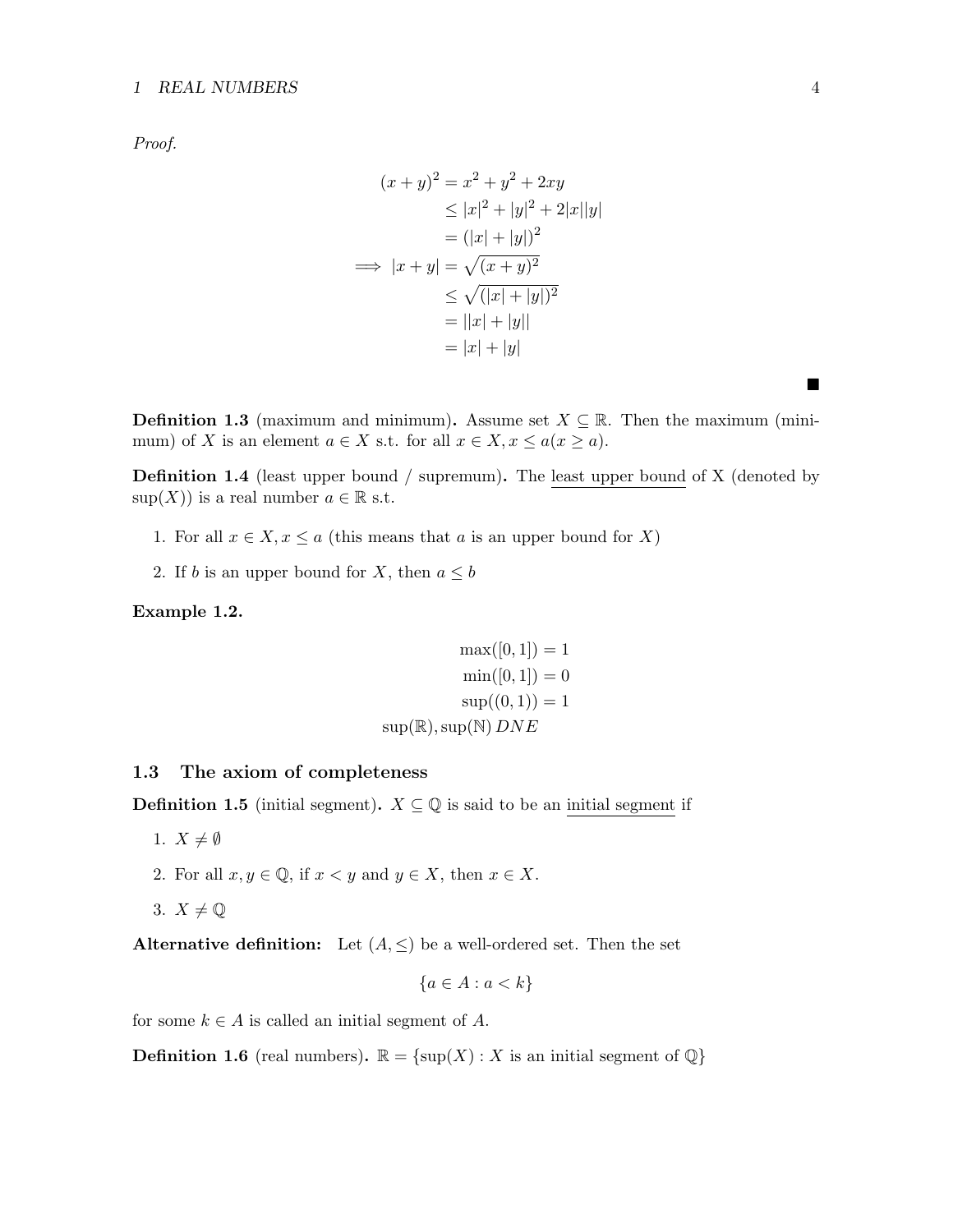**Lemma 1.1** (supremum). Suppose  $A \subseteq \mathbb{R}$  and  $s \in \mathbb{R}$  is an upper bound for A. If  $\forall \epsilon > 0$ ,  $\exists a \in \mathbb{R}$  $A, a + \epsilon > s$ , then  $s = \sup(A)$ 

*Proof.* ( $\Leftarrow$ ) Assume for contradiction that  $t \in \mathbb{R}$  is an upper bound for A and  $t < s$ . Let  $\epsilon = \frac{s-t}{2}$  $\frac{-t}{2}$ . Obviously  $\epsilon > 0$ . But then  $\forall a \in A, a + \epsilon \leq t + \epsilon < s$ , which is a contradiction.  $(\implies)$  Assume for contradiction that  $\epsilon_0 > 0$  and  $\forall a \in A, a + \epsilon \leq S$ Then  $\forall a \in A, a \leq S - \epsilon_0$ . So  $s - \epsilon_0$  is an upper bound for A, which is a contradiction that  $a + \epsilon > s$ .

**Theorem 1.3** (the Axiom of Completeness). If  $X \subset \mathbb{R}$  is bounded above, then X has a least upper bound.

*Proof.* For  $x \in X$ , let  $Ax$  be the initial segment of  $\mathbb Q$  corresponding to x. Since X is bounded above, pick  $b \in \mathbb{R}$  s.t.  $\forall x \in X, x < b$ . Then  $b \notin \bigcup_{x \in X} Ax$ . Note that  $\bigcup_{x \in X} Ax$ is an initial segment of  $\mathbb{Q}$ . Then sup $\left(\bigcup_{x \in X} Ax\right)$  is sup $(X)$ .

#### <span id="page-4-0"></span>1.4 Consequences of Completeness

**Definition 1.7** (nested sequence of sets). Assume  $\langle A_n : n \in \mathbb{N} \rangle$  is a sequence of sets.  $\langle A_n : n \in \mathbb{N} \rangle$  is said to be <u>nested</u> if

$$
A_{n+1} \subseteq A_n
$$

**Theorem 1.4** (Nested Interval Property). Assume  $\langle I_n : n \in \mathbb{N} \rangle$  is a nested sequence of closed intervals of R. Then

$$
\mathop{\cap}\limits_n I_n\neq\emptyset
$$

*Proof.* Let  $[a_n, b_n] = I_n$  where  $a_n, b_n \in \mathbb{R}$ . Since  $\langle I_n|n \in \mathbb{N} \rangle$  is nested,

$$
a_n \le a_{n+1} \le b_{n+1} \le b_n \quad (\dagger)
$$

for all  $n \in \mathbb{N}$ Let  $A = \{a_n : n \in \mathbb{N}\}.$ Note that  $b_1$  is an upper bound for A. So A has a supremum in R. We claim that  $\sup(A) \in \bigcap_{n} I_n$ . By (†), for all  $n \in \mathbb{N}$ ,  $\sup(A) \leq b_n$ Obviously, for all  $n \in \mathbb{N}$ ,  $\sup(A) \ge a_n$ So  $\forall n \in \mathbb{N}, a_n \leq \sup(A) \leq b_n$ . Therefore  $\forall n \in \mathbb{N}$ , sup $(A) \in [a_n, b_n]$ .

Example 1.3.

$$
\underset{n\in\mathbb{N}}{\cap}(0,\frac{1}{n})=\emptyset
$$

Theorem 1.5 (Archimedian Property). We have

1. For every  $y \in \mathbb{R}$ , there is  $n \in \mathbb{N}$  s.t.  $y \leq n$ .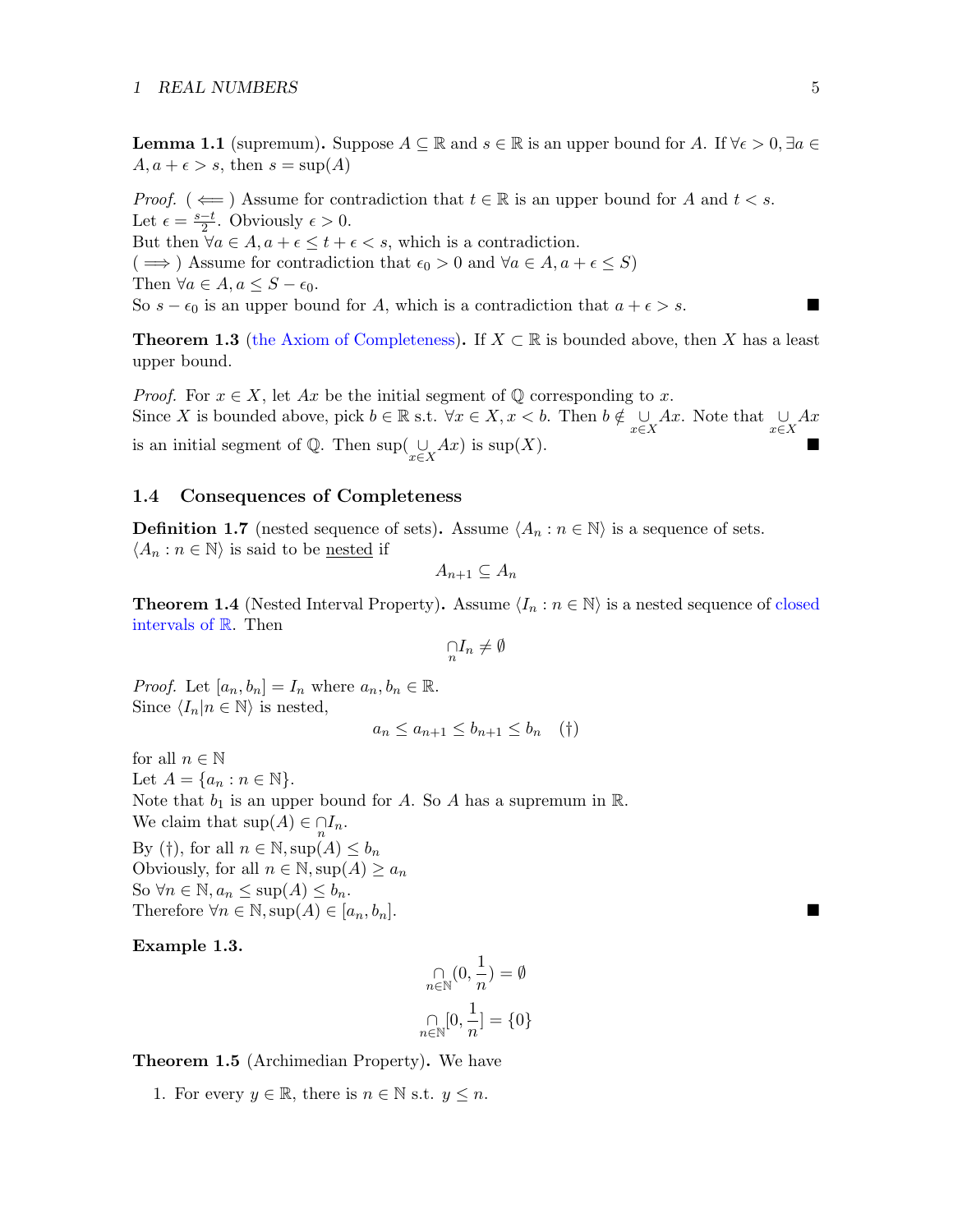#### 1 REAL NUMBERS 6

2. For every  $y > 0$ , there is  $n \in \mathbb{N} s.t. \frac{1}{n} < y$ .

*Proof.* (1) Assume for contradiction that  $\mathbb N$  is bounded in  $\mathbb R$ . Let  $\alpha = \sup(\mathbb{N})$ . Then there is a natural number  $n \in \mathbb{N}$  s.t.  $n > \alpha - 1$ . But then  $n + 1 > (\alpha - 1) + 1 = \alpha$ , which is a natural number greater than  $\alpha$ , contradiction. (2) Exercise.

**Theorem 1.6** (density of  $\mathbb Q$  in  $\mathbb R$ ). For every two real numbers a and b with  $a < b$ , there exists a rational number r satisfying  $a < r < b$ .

*Proof.* Let  $n \in \mathbb{N}$  s.t.  $\frac{1}{n} < b - a, 1 < nb - na$ . Let  $m \in \mathbb{Z}$  s.t.  $na < m < nb$ . Then  $a < \frac{m}{n} < b$ . Pick  $r = \frac{m}{n}$  $\frac{m}{n}$  and we are done.

#### <span id="page-5-0"></span>1.5 Cardinality

"The size of a set"

#### <span id="page-5-1"></span>1.5.1 1-1 Correspondence

**Definition 1.8** (one-to-one and onto). A function  $f : A \rightarrow B$  is one-to-one (1-1) if  $a_1 \neq a_2$ in A implies that  $f(a_1) \neq f(a_2)$  in B. The function f is <u>onto</u> if, given any  $b \in B$ , it is possible to find an element  $a \in A$  for which  $f(a) = b$ .

**Proposition 1.1.** If  $f : A \rightarrow B$  and  $g : B \rightarrow C$  is 1-1, then  $g \circ f : A \rightarrow C$  is 1-1.

**Remark 1.2.** If a function  $f : A \to B$  is both 1-1 and onto, then there is a 1-1 correspondence between two sets.

**Definition 1.9** (the same cardinality). The set A has the same cardinality as  $B$  if there exists  $f: A \to B$  that is 1 − 1 and onto. In this case, we write  $A \sim B$ .

**Proposition 1.2.** If  $A \sim B, B \sim C$ , then  $A \sim C$ 

**Proposition 1.3.** If  $Card(A) \leq Card(B) \leq Card(C)$ , then  $Card(A) \leq Card(C)$ 

#### <span id="page-5-2"></span>1.5.2 Countable Sets

A set A is countable if  $\mathbb{N} \sim A$ . An infinite set that is not countable is called an uncountable set.

**Theorem 1.7.** The set  $Q$  is countable.

*Proof.* Set  $A_1 = \{0\}$  and for each  $n \geq 2$ , let  $A_n$  be the set given by

$$
A_n = \{ \pm \frac{p}{q} : \text{where } p, q \in \mathbb{N} \text{ are in lowest terms with } p + q = n \}
$$

e.g.  $A_2 = \{\frac{1}{1}$  $\frac{1}{1}, \frac{-1}{1}$  $\{\frac{-1}{1}\}, A_3 = \{\frac{1}{2}\}$  $\frac{1}{2}, \frac{-1}{2}$  $\frac{-1}{2}, \frac{2}{1}$  $\frac{2}{1}, \frac{-2}{1}$  $\frac{-2}{1}$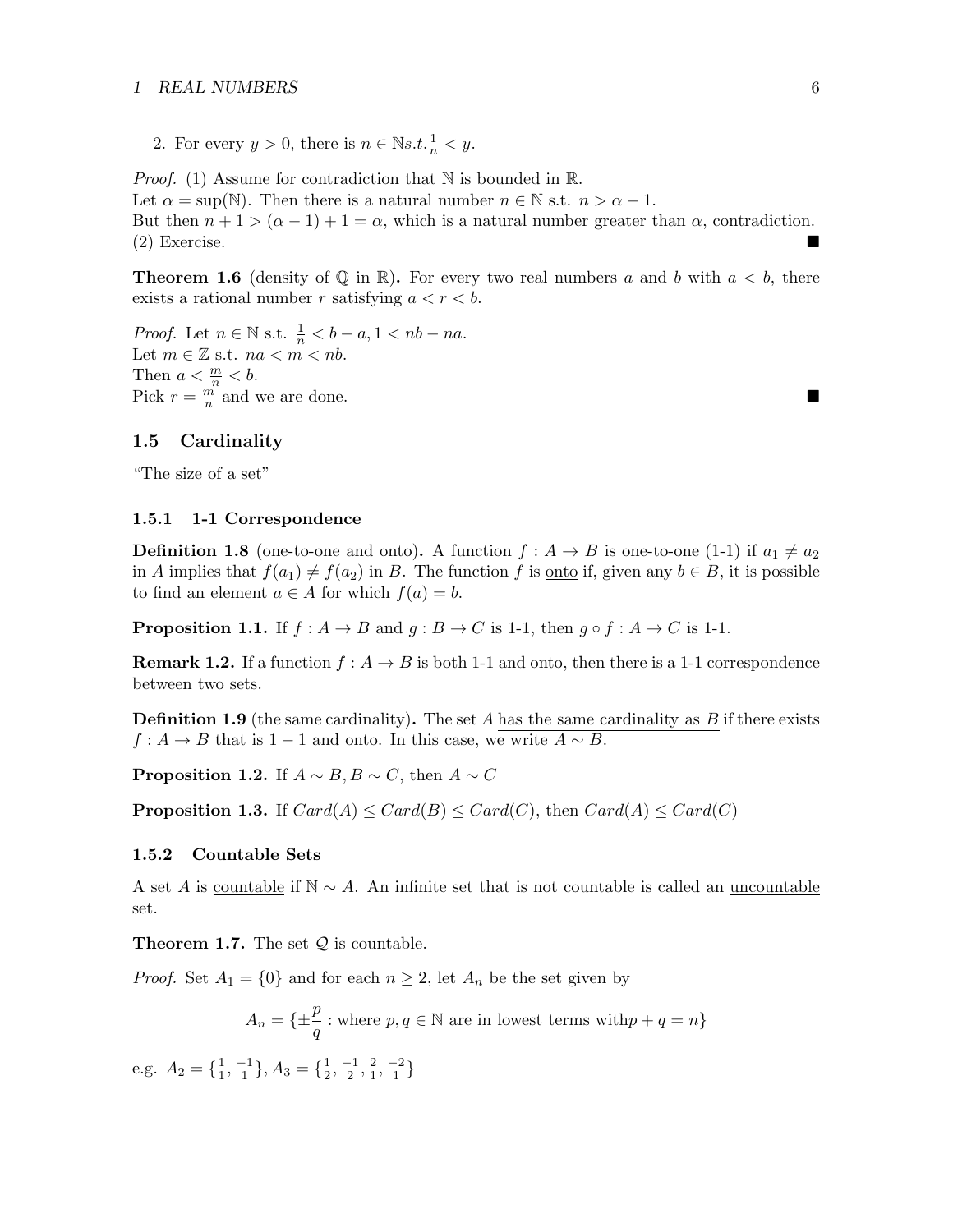| $N: 1$         | 2          | 3          | 4          | 5          | 6          | 7          | 8          | 9          | 10         | 11         | 12         | ...        |            |            |            |            |            |            |            |            |            |            |            |            |            |            |            |            |            |            |            |            |            |            |            |            |            |            |            |            |            |            |            |            |            |            |            |            |            |            |            |            |            |
|----------------|------------|------------|------------|------------|------------|------------|------------|------------|------------|------------|------------|------------|------------|------------|------------|------------|------------|------------|------------|------------|------------|------------|------------|------------|------------|------------|------------|------------|------------|------------|------------|------------|------------|------------|------------|------------|------------|------------|------------|------------|------------|------------|------------|------------|------------|------------|------------|------------|------------|------------|------------|------------|------------|
| $\updownarrow$ | $\uparrow$ | $\uparrow$ | $\uparrow$ | $\uparrow$ | $\uparrow$ | $\uparrow$ | $\uparrow$ | $\uparrow$ | $\uparrow$ | $\uparrow$ | $\uparrow$ | $\uparrow$ | $\uparrow$ | $\uparrow$ | $\uparrow$ | $\uparrow$ | $\uparrow$ | $\uparrow$ | $\uparrow$ | $\uparrow$ | $\uparrow$ | $\uparrow$ | $\uparrow$ | $\uparrow$ | $\uparrow$ | $\uparrow$ | $\uparrow$ | $\uparrow$ | $\uparrow$ | $\uparrow$ | $\uparrow$ | $\uparrow$ | $\uparrow$ | $\uparrow$ | $\uparrow$ | $\uparrow$ | $\uparrow$ | $\uparrow$ | $\uparrow$ | $\uparrow$ | $\uparrow$ | $\uparrow$ | $\uparrow$ | $\uparrow$ | $\uparrow$ | $\uparrow$ | $\uparrow$ | $\uparrow$ | $\uparrow$ | $\uparrow$ | $\uparrow$ | $\uparrow$ | $\uparrow$ |

The above correspondence is onto because every rational number appears in the correspondence exactly once. The above correspondence is 1-1 because  $A_N$  were constructed to be disjoint so that no rational number appears twice.

**Theorem 1.8.** The set  $\mathbb R$  is uncountable.

*Proof.* Assume for contradiction that there does exist a bijection function  $f : \mathbb{N} \to \mathbb{R}$ . Let  $x_1 = f(1), x_2 = f(2)$  and so on. Then since f is onto, can write

$$
\mathbb{R} = \{x_1, x_2, x_3, x_4, \ldots\}
$$
 (1)

and be confident that every real number appears somewhere on the list.

We will now use the Nested Interval Property to produce a real number that is not there. Let  $I_1$  be a closed interval that does not contain  $x_1$ , given an interval  $I_n$ , construct  $I_{n+1}$  to satisfy  $I_{n+1} \subseteq I_n$  and  $x_{n+1} \notin I_{n+1}$ .

If  $x_{n_0}$  is some real number from the list in (1), then we have  $x_{n_0} \notin I_{n_0}$ , and it follows that

$$
x_{n_0}\notin \cap_{n=1}^\infty I_n
$$

Since we are assuming that the list in (1) contains every real number, then

$$
\cap_{n=1}^\infty I_n=\emptyset
$$

However, the NIP asserts that  $\bigcap_{n=1}^{\infty} I_n \neq \emptyset$ , which is a contradiction.

**Theorem 1.9.** If  $A \subseteq B$  and B is countable, then A is either countable or finite.

#### Theorem 1.10. We have

(i) If  $A_1, A_2, \ldots, A_m$  are countable sets, then the union  $A_1 \cup A_2 \cup \ldots \cup A_m$  is countable. (ii) If  $A_n$  is a countable set for each  $n \in \mathbb{N}$ , then  $\bigcup_{n=1}^{\infty} A_n$  is countable.

**Theorem 1.11.** The open interval  $(0, 1) = \{x \in \mathbb{R} : 0 < x < 1\}$  is uncountable.

#### <span id="page-6-0"></span>1.6 Cantor's Theorem

Notation 1.1. Given a set A, the power set  $P(A)$  refers to the collection of all subsets of A.

**Theorem 1.12** (Cantor's Theorem). Given any set A, there does not exist a function  $f$ :  $A \to P(A)$  that is onto.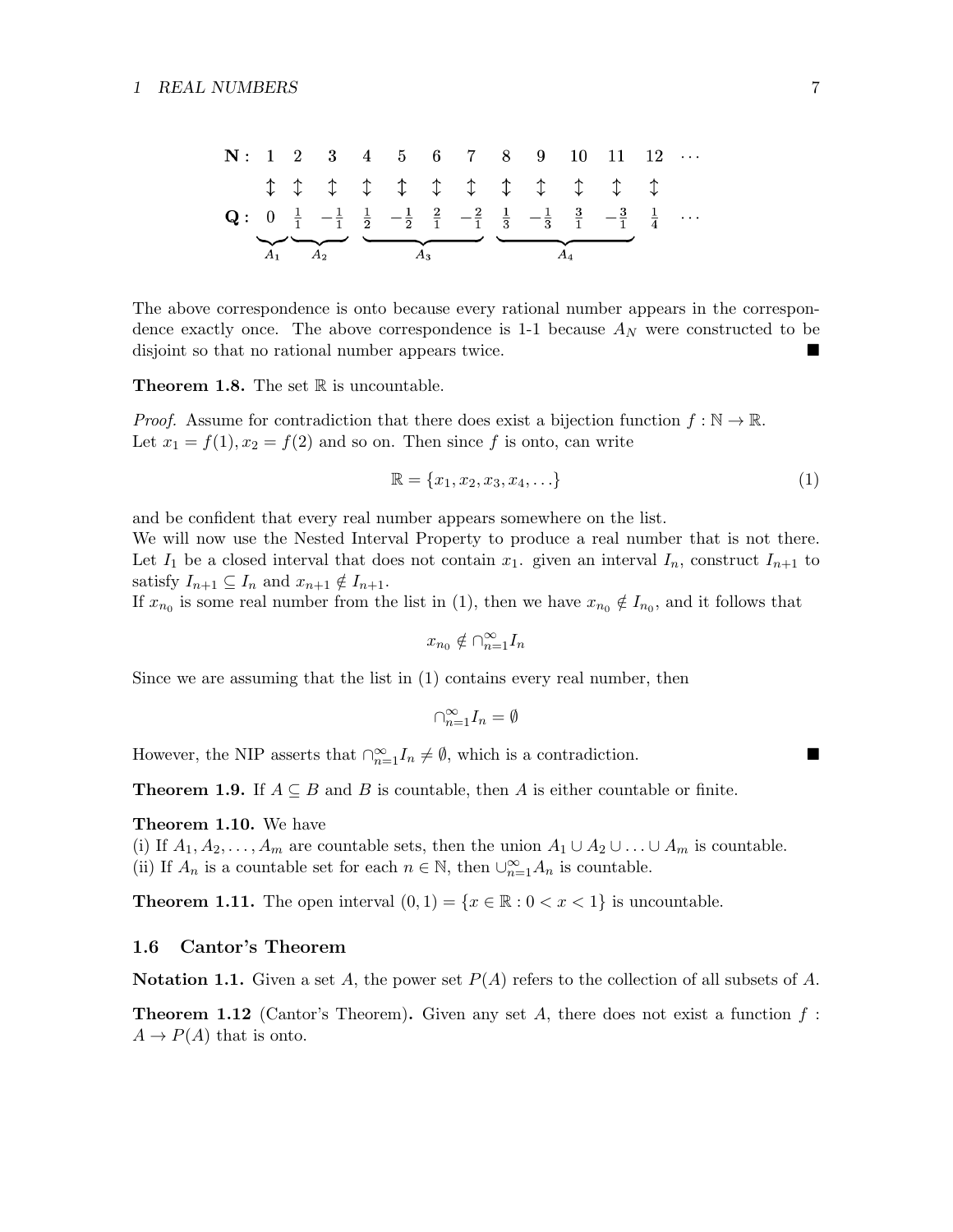#### 1 REAL NUMBERS 8

*Proof.* Assume, for contradiction, that  $f : A \to P(A)$  is onto. For each element  $a \in A$ ,  $f(a)$  is a particular subset of A. The assumption that f is onto means that every subset of A appears as  $f(a)$  for some  $a \in A$ . To arrive at a contradiction, we will produce a subset  $B \subseteq A$  that is not equal to  $f(a)$  for any  $a \in A$ .

Construct B using the following rule. For each element  $a \in A$ , consider the subset  $f(a)$ . This subset of A may contain the element a or it may not. This depends on the function f. If  $f(a)$ does not contain a, then we include a in our set  $B$ : Let

$$
B = \{a \in A : a \notin f(a)\}\
$$

Since we have assumed that our function  $f : A \to P(A)$  is onto, it must be that  $B = f(a')$ for some  $a' \in A$ .

Case 1  $a' \in B$ Then  $a' \notin f(a') = B$ , a contradiction. Case 2  $a' \notin B$ Then  $a' \in f(a') = B$ , a contradiction.

**Theorem 1.13** (Schröder-Bernstein Theorem). If there are 1-1 functions  $f : A \rightarrow B$  and  $h : B \to A$ , then there is a bijection  $q : A \to B$ .

*Proof.* Claim: the statement of the theorem is equivalent to the following: If  $B \subseteq A$  and  $f : A \to B$  is  $1 - 1$ , then there is a bijection  $g : A \to B$ . (\*)

**proof of claim:** theorem  $\implies$  (\*): Take  $h: X \to Y$  with  $h(x) = x$ , then  $X \subseteq Y$ .  $(*) \implies$  theorem:

Let  $f: A \to B$  and  $h: B \to A$  be 1-1 functions, as in the theorem. We need to show that there is bijection  $g : A \to B$ .

Notice that  $A \subseteq h(B)$  and  $h \circ f : A \to h(B)$  is a 1-1 function. So by  $(*)$ , there is a bijection  $g_0: A \to h(B).$ 

But  $h: B \to h(B)$  is also a bijection. So  $g = h^{-1} \circ g_0 : A \to B$  is a bijection (using the fact that bijections are closed under compositions).

Now it suffices to prove (\*). Assume set  $X \subseteq Y$  and  $f: Y \to X$ . Let  $W = \bigcup_{n=0}^{\infty} f^n(Y \setminus X)$ . Define  $g: Y \to X$  by:

- If  $y \in W$ , then  $g(y) = f(y)$
- If  $y \in Z := Y \setminus W$ , then  $g(y) = y$

We need to show that  $g: Y \to X$  is a well-defined bijection. Since f is 1-1, for all  $m < n$ ,  $f^m(Y \setminus X) \cap f^n(Y \setminus X) = \emptyset$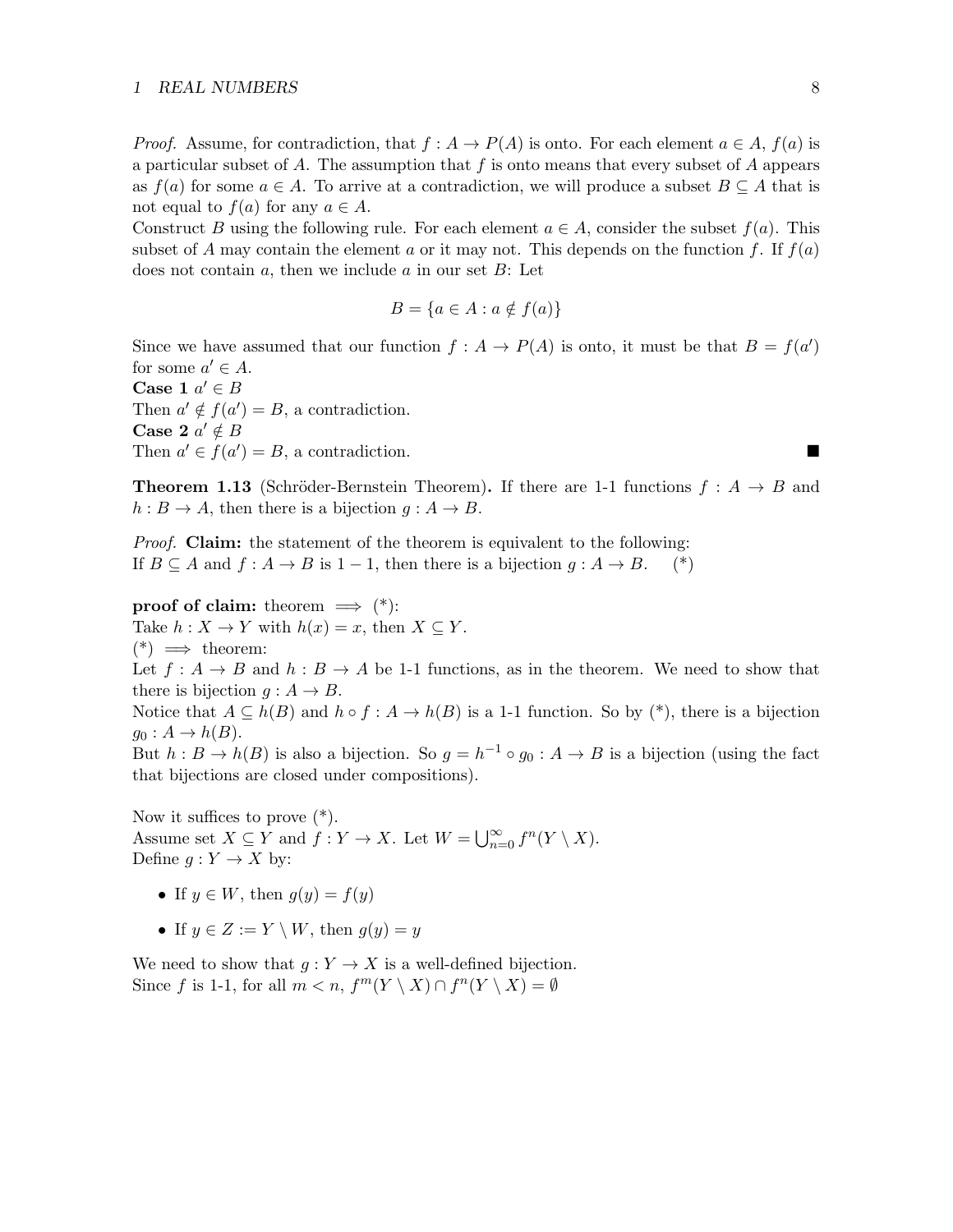Note that

$$
Y \setminus W = Y \setminus \bigcup_{n=0}^{\infty} f^n(Y \setminus X)
$$
  
=  $[Y \setminus (Y \setminus X)] \setminus \bigcup_{n=1}^{\infty} f^n(Y \setminus X)$   
=  $X \setminus \bigcup_{n=1}^{\infty} f^n(Y \setminus X)$ 

Therefore for all  $y \in Y, g(y) \in X$ . (Show g is 1-1) Now assume  $y_1, y_2 \in Y$  and  $g(y_1) = g(y_2)$ . We show that  $y_1 = y_2$ . Case 1  $y_1, y_2 \in W$ Then  $g(y_1) = g(y_2) \implies f(y_1) = f(y_2) \implies y_1 = y_2$ . **Case 2**  $y_1 \in W$  but  $y_2 \in Y \setminus W$ Then  $g(y_1) = g(y_2) \implies f(y_1) = y_2$ Note that if  $y_1 \in W$ , then for some  $n \geq 0, y_1 \in f^n(Y \setminus X)$ Then  $y_2 \in f^{n+1}(Y \setminus X) \subseteq W$ So  $y_2 \in W$ , which leads to a contradiction. **Case 3**  $y_1, y_2$  are both in  $Z := Y \setminus W$ Then  $g(y_1) = g(y_2) \implies y_1 = y_2$ . Therefore by case  $1,2,3, g$  is 1-1. (Show g is onto) Let  $x \in X$ . We need to find  $y \in Y$  s.t.  $g(y) = X$ . If  $x \in Z$ , take  $y = x$ . If  $x \in \bigcup_{n=1}^{\infty} f^n(Y \setminus X)$ , then fix  $n \in \mathbb{N}$  s.t.  $x \in f^n(Y \setminus X)$ . But  $f^n(Y \setminus X) = f(f^{n-1}(Y \setminus X))$ Pick  $y \in f^{n-1}(Y \setminus X)$  s.t.  $f(y) = x$ . Then  $y \in W$  and  $g(y) = x$ . Therefore g is onto.

## <span id="page-8-0"></span>2 Sequences and Series

#### <span id="page-8-1"></span>2.1 The Limit of a Sequence

Definition 2.1 (sequence). A sequence is a function whose domain is N.

**Definition 2.2.** Let  $(X, d)$  be a metric space. A sequence  $(X_n) \subseteq X$  converges to an element  $x \in X$  if  $\forall \epsilon > 0, \exists N \in \mathbb{N}, n \geq N \implies d(x_n, x) < \epsilon.$ 

**Key property:** If  $\lim_{n \to \infty} x_n = x$ ,  $\lim_{n \to \infty} x_n = y$ , then  $x = y$ .

*Proof.* WTS  $d(x, y) = 0$ Let  $\epsilon > 0$ . We will show that  $d(x, y) < \epsilon$ . Since  $\lim_{n \to \infty} x_n = x$ , then  $\exists N_1, \forall n \ge N_1, d(x_n, x) < \frac{\epsilon}{2}$ 2 Since  $\lim_{n \to \infty} x_n = y$ , then  $\exists N_2, \forall n \ge N_2, d(x_n, y) < \frac{\epsilon}{2}$  $\overline{2}$ Take  $n \ge \max(N_1, N_2)$ , then  $d(x, y) \le d(x_n, x) + d(x_n, y) < \frac{\epsilon}{2} + \frac{\epsilon}{2} = \epsilon$ .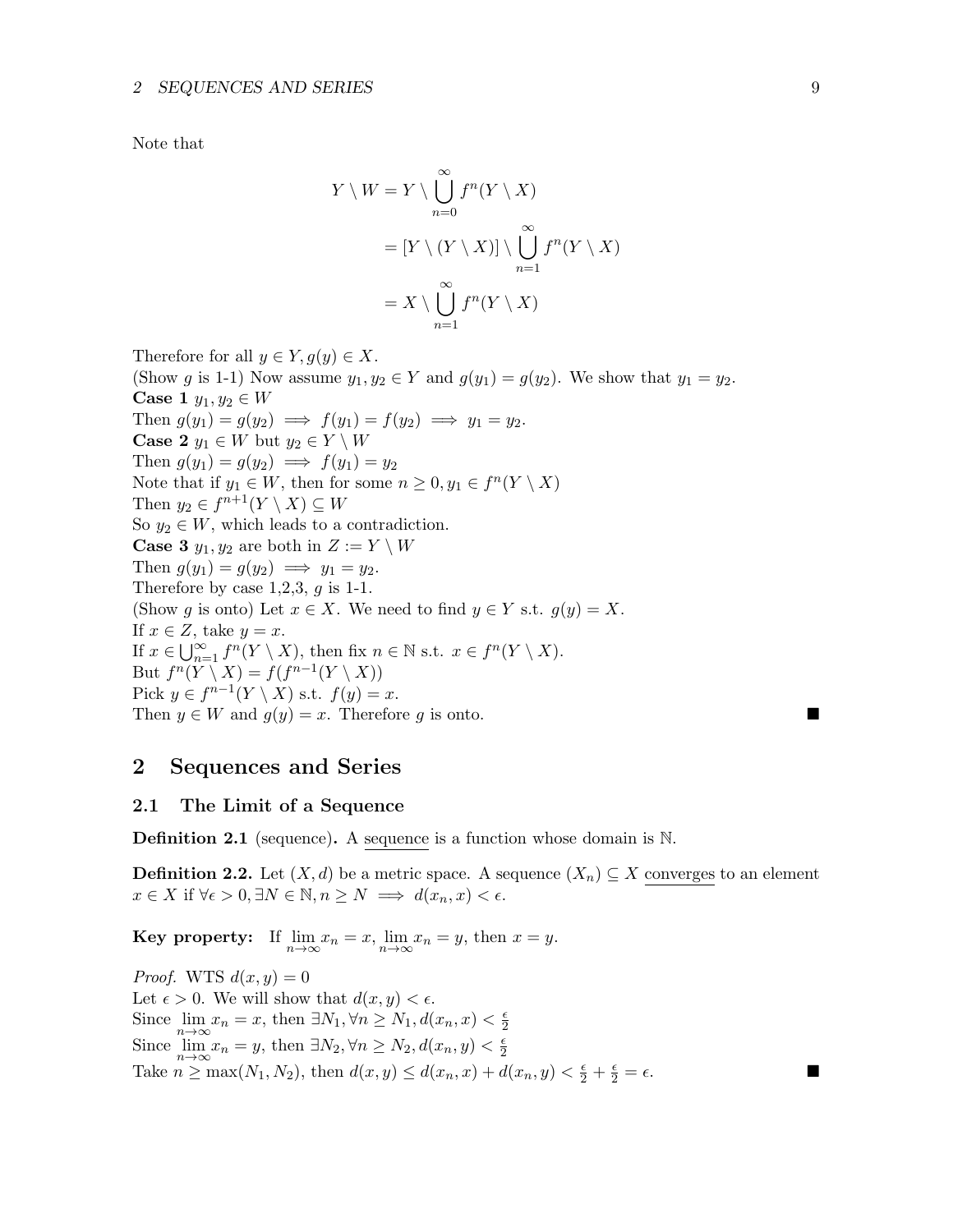**Proposition 2.1.** Suppose  $(X, d)$  is a metric space,  $(X, \tau)$  is a topological space, and  $F \subseteq X$ . If  $\lim_{n \to \infty} x_n = x$ ,  $(x_n) \subseteq F$  and F is closed, then  $x \in F$ .

*Proof.* Suppose  $x \notin F$ , i.e.,  $x \in X \setminus F$ . Since F is closed, then  $X \setminus F$  is open, so there is  $\epsilon > 0$  s.t.  $B_{\epsilon}(x) \subseteq X \setminus F$ . Let N be such that  $\forall n \geq N, d(x_n, x) < \epsilon$ . Then  $x_n \in B_{\epsilon}(x)$ , which implies that  $(x_n) \subseteq X \setminus F$ , a contradiction.

**Proposition 2.2.** Suppose  $(X, d)$  is a metric space and  $F \subseteq X$ . If F is not closed, then there exists  $(x_n) \subseteq F$  and  $x \notin F$  s.t.  $\lim_{n \to \infty} x_n = x$ .

*Proof.* If F is not closed, then  $X \setminus F$  is not open, so there is  $x \in X \setminus F$  s.t.  $B_{\epsilon}(x) \not\subseteq X \setminus F$ for all  $\epsilon > 0$ .

Take  $x_n \in B_{1/n}(x) \setminus (X \setminus F) = B_{1/n}(x) \cap F$  for each  $n \in \mathbb{N}$ , then  $(x_n) \subseteq F$  and  $\lim_{n \to \infty} x_n = x$ .  $\blacksquare$ 

**Definition 2.3** (Cauchy sequence). A sequence  $(x_n)$  in a metric space  $(x_n)$  in a metric space  $(X, d)$  is a Cauchy sequence if  $\forall \epsilon > 0, \exists N \in \mathbb{N}, m, n \geq N \implies d(x_m, x_n) < \epsilon$ .

Proposition 2.3. A convergent sequence is Cauchy.

*Proof.* Let  $(x_n)$  be a convergent sequence, so that  $\lim_{n\to\infty} x_n = x$ . To check  $(x_n)$  is Cauchy, let  $\epsilon > 0$ . We need to find N s.t.  $\forall m, n \ge N, d(x_n, x_m) < \epsilon$ . Apply  $\lim_{n \to \infty} x_n = x$  to  $\frac{\epsilon}{2}$ , we get N s.t.  $\forall n \ge N, d(x, x_n) < \frac{\epsilon}{2}$  $\frac{\epsilon}{2}$ . Notice that N works for Cauchy: Take  $m, n \geq N$ , then

$$
d(x_n, x_m) \le d(x_n, x) + d(x, x_m) < \frac{\epsilon}{2} + \frac{\epsilon}{2} = \epsilon
$$

**Remark 2.1.** When  $X = \mathbb{R}$  with the usual metric, A Cauchy sequence is convergent (the converse is true).

In general not true. For example,  $X = \mathbb{R} \setminus \{0\}$ ,  $d(x, y) = |x - y|$ ,  $(x_n) = \frac{1}{n}$ .

**Definition 2.4** (monotone sequence).  $(x_n) \subseteq \mathbb{R}$  is monotone if either  $x_n \leq x_m, n \leq m$ , or  $x_n \geq x_m, n \leq m.$ 

**Theorem 2.1** (Monotone Subsequence Theorem). Every sequence  $(x_n) \subseteq \mathbb{R}$  has a monotone subsequence.

**Fact 2.1.** If  $a_n \leq b_n$  for all  $n, a = \lim_{n \to \infty} a_n, b = \lim_{n \to \infty} b_n$ , then

$$
a \leq b
$$

*Proof.* Suppose for contradiction that  $a > b$ . Let  $\epsilon = \frac{a-b}{2}$  $\frac{-b}{2}$ . We know  $\exists N_1$  s.t.  $a_n \in B_{\epsilon}(a)$  for  $n \geq N_1$  and  $\exists N_2$  s.t.  $b_n \in B_{\epsilon}(b)$  for  $n \geq N_2$ . Take  $n > \max(N_1, N_2)$ , then we have

$$
b_n < \frac{a+b}{2} < a_n
$$

which is a contradiction.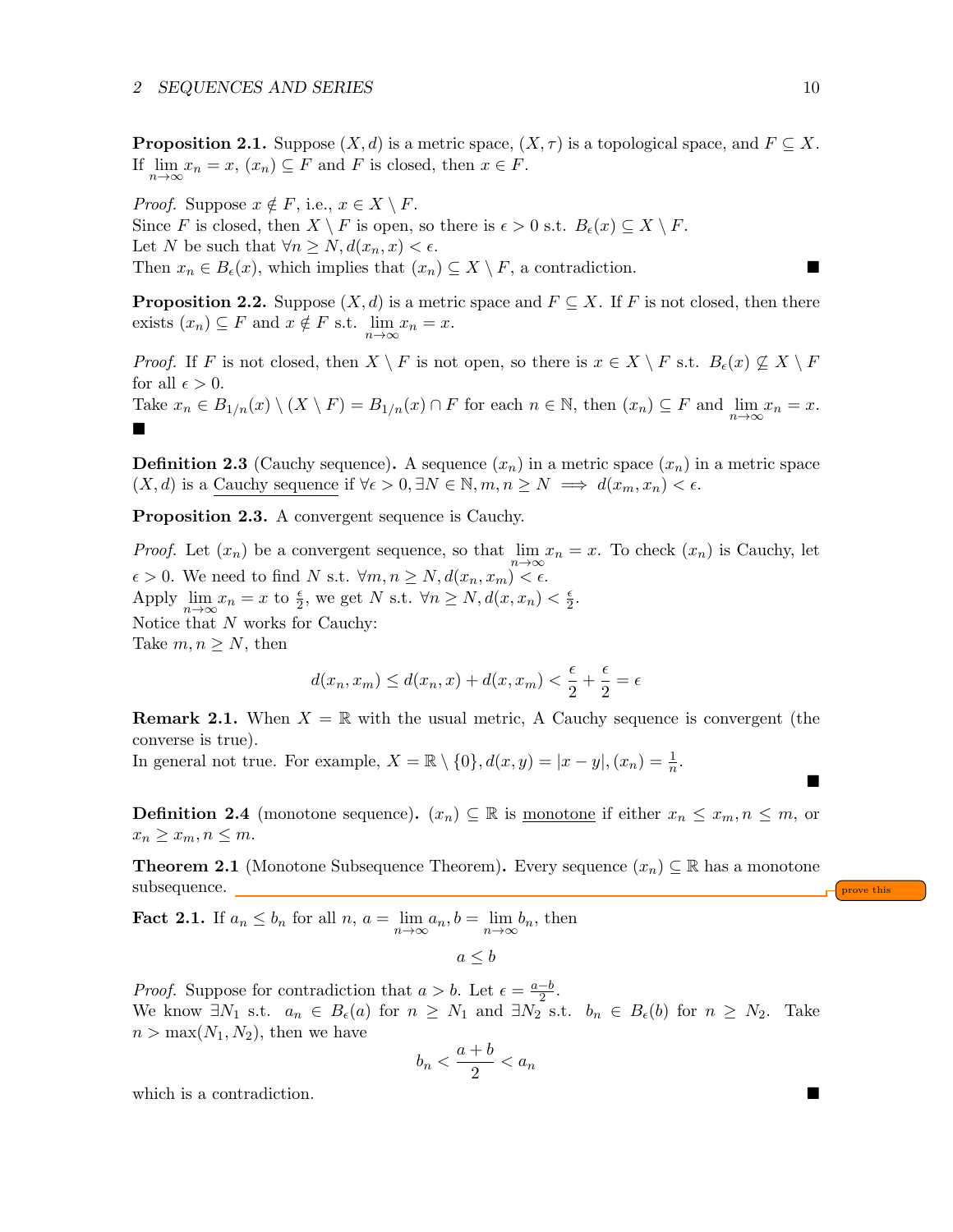**Theorem 2.2** (Algebraic limit theorem). Suppose  $a = \lim_{n \to \infty} a_n, b = \lim_{n \to \infty} b_n$ , then:

1.  $a + b = \lim_{n \to \infty} (a_n + b_n)$ 2.  $ab = \lim_{n \to \infty} a_n b_n$ 3.  $\frac{a}{b} = \lim_{n \to \infty} \frac{a_n}{b_n}$  $\frac{a_n}{b_n}$ , and  $b \neq 0$ .

**Fact 2.2.** Monotone bounded sequence  $(x_n)$  converges to its supremum or infimum.

Proof. We only prove the supremum case.

Fix  $\epsilon > 0$ , let  $s = \sup\{x_n : n \in \mathbb{N}\}\$ . We have  $s - \epsilon < s$  and thus  $s - \epsilon$  is not an upper bound of  $(x_n)$ . Therefore, there is N s.t.  $x_N > s - \epsilon$ . Take  $n \geq N$ , then we have

$$
x_n \ge x_N > s - \epsilon
$$

Therefore, we have  $|x_n - s| < \epsilon$ .

Definition 2.5 (limit supremum). We define

$$
\limsup_{n \to \infty} x_n = \inf \{ y_m : m \in \mathbb{N} \}
$$

where  $y_m = \sup\{x_n : n \ge m\}.$ Alternatively,

$$
\limsup_{n \to \infty} x_n = \limsup_{m \to \infty} x_n
$$

Definition 2.6 (limit infimum).

$$
\liminf_{n \to \infty} x_n = \sup \{ z_m : m \in \mathbb{N} \}
$$

where  $z_m = \inf\{x_n : n \geq m\}.$ Alternatively,

$$
\liminf_{n \to \infty} x_n = \lim_{m \to \infty} \inf_{n \ge m} x_n
$$

### <span id="page-10-0"></span>2.2 Series

Definition 2.7. We define

$$
S_n = \sum_{k=1}^n a_k, \quad \lim_{n \to \infty} S_n = \sum_{k=1}^\infty a_k
$$

We call  $\sum_{k=1}^{\infty} a_k$  a <u>summable series</u> if the limit exists, i.e.,

$$
\exists A, \forall \epsilon > 0, \exists N s.t. \forall n \ge N, |S_n - A| < \epsilon
$$

**Property 2.1** (Cauchy criterion for series).  $\sum_{k=1}^{\infty}$  is summable iff

$$
\forall \epsilon > 0, \exists N \text{ s.t. } \forall n \ge m \ge N, |S_n - S_m| = \left| \sum_{k=m+1}^n a_k \right| < \epsilon
$$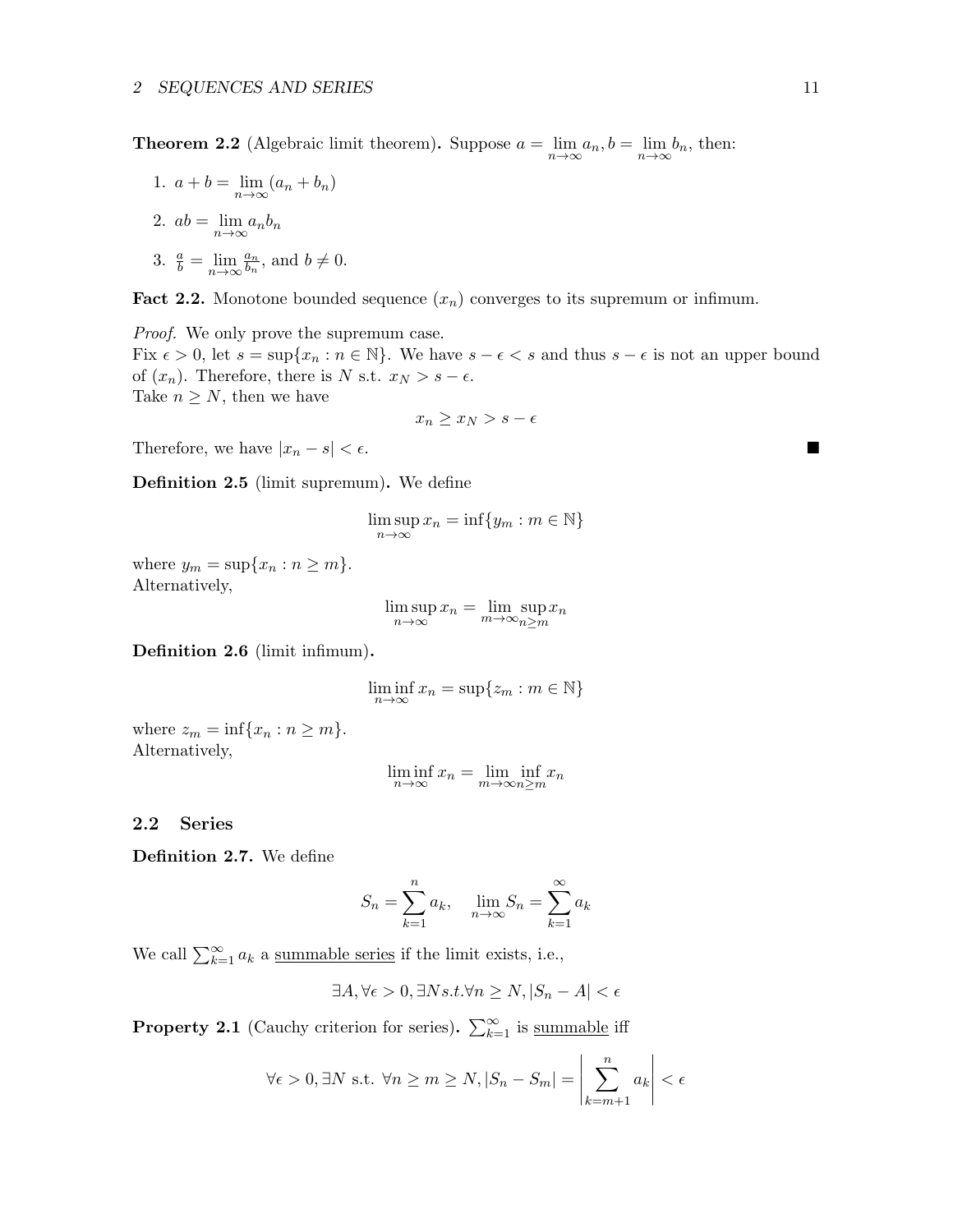**Corollary 2.1.** If  $\sum_{k=1}^{\infty} a_k$  is summable, then  $|a_k| \to 0$ . *Proof.* We have  $|a_k| = |s_k - s_{k-1}| < \epsilon$  for  $k > N$ . Example 2.1.  $\sum_{k=1}^{\infty} \frac{1}{k^2}$  $\frac{1}{k^2}$  is summable.

Proof.

$$
S_m = 1 + \frac{1}{4} + \frac{1}{9} + \dots + \frac{1}{m^2}
$$
  

$$
< 1 + \frac{1}{2 \cdot 1} + \frac{1}{3 \cdot 2} + \dots + \frac{1}{m(m-1)}
$$
  

$$
= 1 + (1 - \frac{1}{2}) + (\frac{1}{2} - \frac{1}{3}) + \dots + (\frac{1}{m-1} - \frac{1}{m})
$$
  

$$
= 1 + 1 - \frac{1}{m}
$$
  

$$
< 2
$$

Example 2.2.  $\sum_{k=1}^{\infty} \frac{1}{k} = \infty$ 

Proof. We have

$$
\sum_{k=1}^{\infty} \frac{1}{k} = (1/2) + (1/3 + 1/4) + (1/5 + 1/6 + 1/7 + 1/8) + \dots
$$
  
= 1 + (1/2) + (1/4 + 1/4) + (1/8 + 1/8 + 1/8 + 1/8) + \dots  
= 1 + 1/2 + 1/2 + 1/2 + \dots  
  $\rightarrow \infty$ 

**Theorem 2.3** (Algebraic limit theorem for series). Suppose  $\sum_{k=1}^{\infty} a_k = A, \sum_{k=1}^{\infty} b_k = B, c \in$ R, then

1.  $\sum_{k=1}^{\infty} ca_k = cA$ 2.  $\sum_{k=1}^{\infty} (a_k + b_k) = A + B$ 

*Proof.* (1) We want to show  $\forall \epsilon > 0, \exists N \text{ s.t. } \forall n \ge N, |\sum_{k=1}^{\infty} ca_k - cA| < \epsilon.$ We know  $\forall \epsilon_0 > 0, \exists N_{\epsilon_0} \text{ s.t. } \forall n \ge N_{\epsilon_0}, |\sum_{k=1}^{\infty} a_k - A| < \epsilon_0.$ Take  $\epsilon_0 = \frac{\epsilon}{c}$  $\frac{\epsilon}{|c|}$ , then we have

$$
\left| \sum_{k=1}^{\infty} ca_k - cA \right| = |c| \left| \sum_{k=1}^{\infty} a_k - A \right| < |c| \cdot \frac{\epsilon}{|c|} = \epsilon
$$

**Property 2.2** (Order comparison test). Suppose  $b_k \ge a_k \ge 0, \forall k$ .

 $\blacksquare$ 

 $\blacksquare$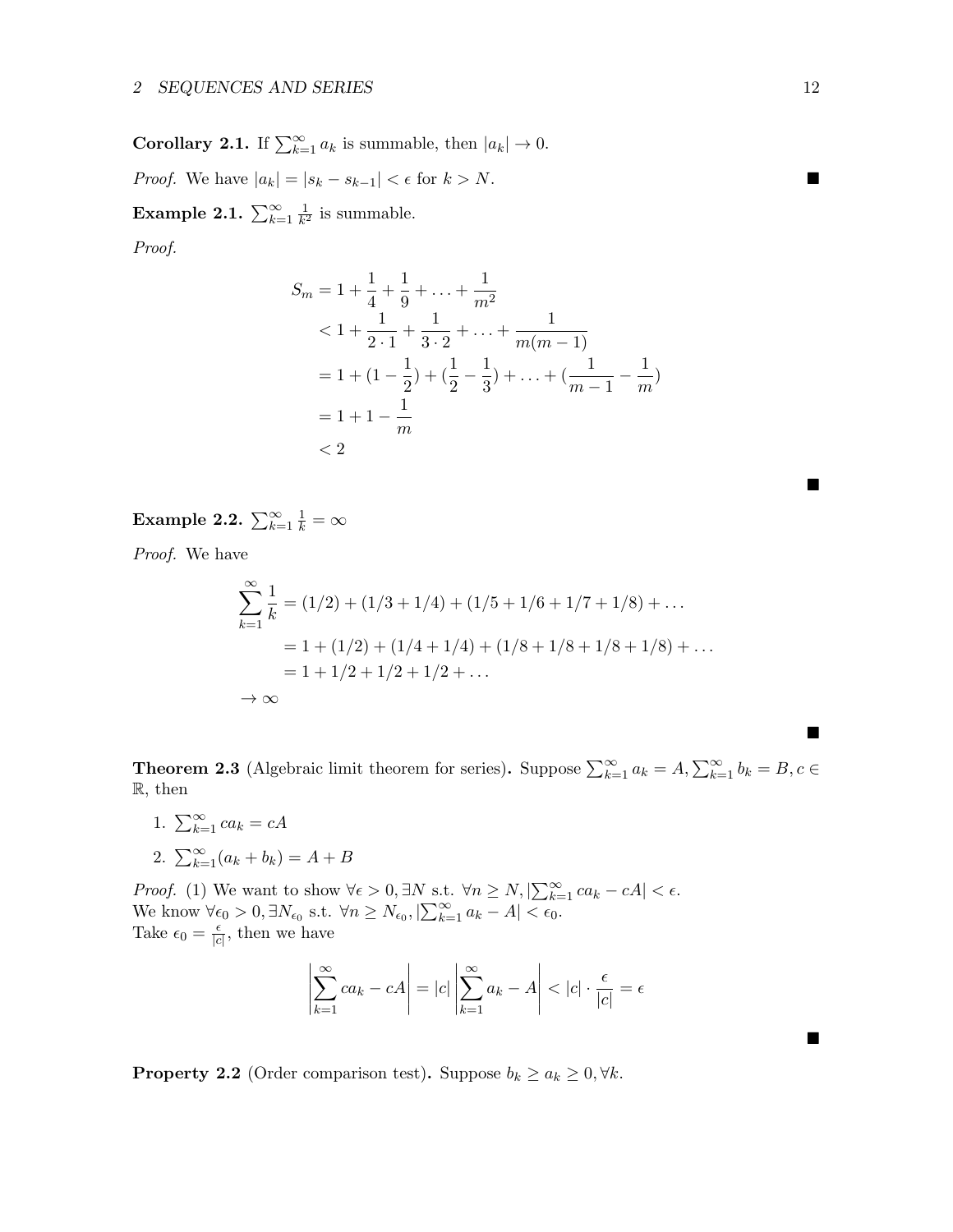- 1. If  $\sum_{k=1}^{\infty} b_k < \infty$ , then  $\sum_{k=1}^{\infty} a_k < \infty$ .
- 2. If  $\sum_{k=1}^{\infty} a_k = \infty$ , then  $\sum_{k=1}^{\infty} b_k = \infty$ .

Definition 2.8 (geometric series). We call a series a geometric series if it is of the form

$$
\sum_{k=1}^{\infty} ar^k
$$

Note that the geometric series converges to  $\frac{a}{1-r}$  whenever  $r^m \to 0$  iff  $|r| < 1$ .

**Definition 2.9** (absolutely convergence).  $\sum_{k=1}^{\infty} a_k$  is absolutely convergent if  $\sum_{k=1}^{\infty} |a_k| < \infty$ . **Definition 2.10** (conditionally convergence).  $\sum_{k=1}^{\infty} a_k$  is <u>conditionally convergent</u> if  $\sum_{k=1}^{\infty} a_k$  <  $\infty$ , but  $\sum_{k=1}^{\infty} |a_k| = \infty$ 

**Example 2.3** (alternating series).  $\sum_{k=1}^{\infty}$  $\frac{(-1)^{k+1}}{k} < \infty$  but  $\sum_{k=1}^{\infty}$  $(-1)^{k+1}$  $\left|\frac{k+1}{k}\right| = \sum_{k=1}^{\infty} \frac{1}{k} = \infty$ 

**Property 2.3** (Absolute convergence test). If  $\sum_{k=1}^{\infty} |a_k| < \infty$ , then  $\sum_{k=1}^{\infty} a_k < \infty$ .

*Proof.* We use Cauchy criterion for  $\sum_{k=1}^{\infty} a_k$ : we want to show

$$
\forall \epsilon > 0, \exists N \text{ s.t. } \forall n \ge m \ge N, \left| \sum_{k=m+1}^{n} a_k \right| < \epsilon
$$

Let  $\epsilon > 0$ . Since  $\sum_{k=1}^{\infty} |a_k| < \infty$ , then we know that  $\exists N \text{ s.t. } \forall n \geq m \geq N$ ,

$$
\left|\sum_{k=1}^{n}|a_k| - \sum_{k=1}^{m}|a_k|\right| < \epsilon
$$

Then

$$
\left|\sum_{k=m+1}^{n} a_k\right| = \left|\sum_{k=1}^{n} a_k - \sum_{k=1}^{m} a_k\right|
$$
  

$$
\leq \sum_{k=1}^{n} |a_k| - \sum_{k=1}^{m} |a_k|
$$
  

$$
\leq \left|\sum_{k=1}^{n} |a_k| - \sum_{k=1}^{m} |a_k|\right|
$$
  

$$
< \epsilon
$$

**Property 2.4** (Alternating series test). Suppose  $a_1 \ge a_2 \ge ... \ge 0$ ,  $\lim_{k \to \infty} a_k = 0$ , then  $\sum_{k=1}^{\infty}(-1)^{k+1}a_k < \infty.$ 

ш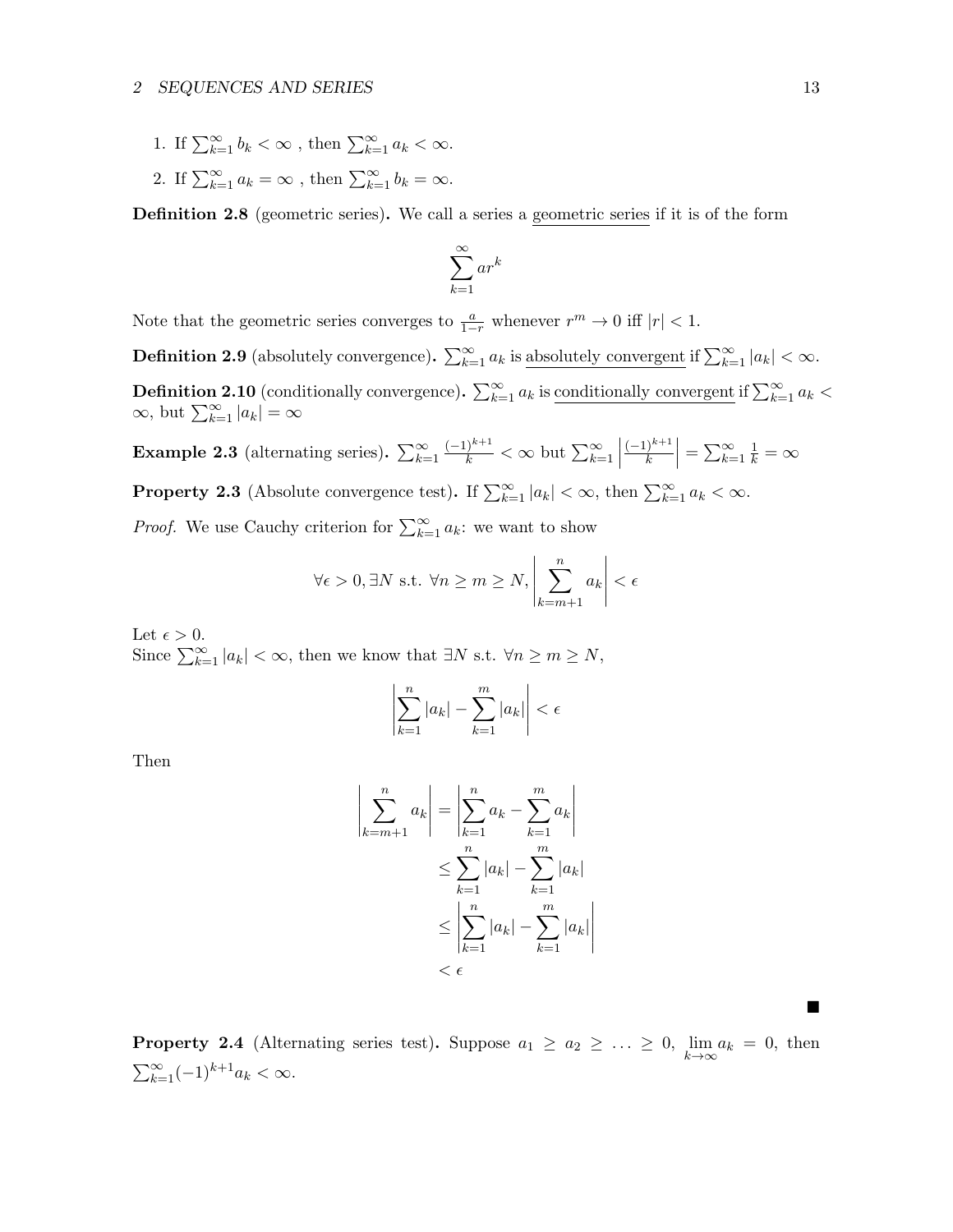*Proof.* We want to show  $\{S_n\} = \{\sum_{k=1}^n (-1)^{k+1} a_k\}$  is Cauchy:

$$
\forall \epsilon > 0, \exists N \text{ s.t. } \forall m, n \ge N, |S_n - S_m| < \epsilon
$$

Let  $\epsilon > 0$ .

Suppose  $n > m$ , then  $|S_n - S_m| = |a_{m+1} - a_{m+2} + ... + (-1)^{n-m+1}a_n|$ . Since  $(a_n)$  is a non-negative decreasing sequence, then

$$
a_{m+1} - a_{m+2} + \ldots + (-1)^{n-m-1} a_n = a_{m+1} - (a_{m+2} - a_{m+3}) - (a_{m+4} - a_{m+5}) - \ldots
$$
  
\$\leq a\_{m+1}

Since  $\lim_{k \to \infty} a_k = 0, \exists N \text{ s.t. } \forall m+1 \geq N, a_{m+1} < \epsilon.$ Thus  $0 \leq |S_n - S_m| \leq a_{m+1} < \epsilon$ .

**Property 2.5** (Ratio test). Given  $\sum_{k=1}^{\infty} a_k$  s.t.  $a_k \neq 0$  for all k. If  $\lim_{n\to\infty}$  $a_{n+1}$ an  $= r < 1$ , then  $\sum_{k=1}^{\infty} |a_k| < \infty$ 

*Proof.* Define  $S := \{n \in \mathbb{N} : \mid$  $a_{n+1}$  $\frac{a_n}{2}$  $\vert \geq r' \}$ , then S contains finitely many elements of N. (If S) were to be infinite set, if we take  $\epsilon = r' - r$ , then  $a_{n+1}$  $\frac{a_n}{a_n}$  $\vert -r\geq r'-r$  for infinitely many terms which contradicts that  $r$  is the point of convergence. Therefore,  $S' = \{n \in \mathbb{N} : \left|\frac{a_{n+1}}{a_n}\right|$  $\overline{\phantom{a}}$  $\left|\frac{n+1}{a_n} < r'\right|$  contains all but finitely many elements of N. Let  $N = 1 + \max S$ , then  $\forall n \ge N$ ,  $a_{n+1}$  $\left| \frac{n+1}{a_n} < r' \right| < r' \implies \left| a_{n+1} \right| < r' \left| a_n \right|.$ Since  $0 < r' < 1$ ,  $\sum_{n=1}^{\infty} (r')^n$  converges which implies  $|a_N| \sum_{n=1}^{\infty} (r')^n$  converges. We have  $\sum_{n=1}^{\infty} |a_n| = \sum_{n=1}^{N} |a_n| + \sum_{n=N+1}^{\infty} |a_n| < C + |a_N| \sum_{n=N+1}^{\infty} (r')^{n-N}$  converges, by comparison test. Hence  $\sum_{n=1}^{\infty} |a_n|$  converges.

understand the last two lines of the proof

**Definition 2.11** (rearrangement). Let  $\sum_{k=1}^{\infty} a_k$  be a series. A series  $\sum_{k=1}^{\infty} b_k$  is called a rearrangement of  $\sum_{k=1}^{\infty} a_k$  if  $\forall n, \exists k \text{ s.t. } b_k = a_n$ .

## <span id="page-13-0"></span>3 Metric Spaces and the Baire Category Theorem

## <span id="page-13-1"></span>3.1 Basic Definitions

**Definition 3.1** (metric and metric space). Given a set X, a function  $d: X \times X \to \mathbb{R}$  is a metric on X if for all  $x, y \in X$ :

- 1.  $d(x, y) > 0$  with  $d(x, y) = 0$  if and only if  $x = y$ ;
- 2.  $d(x, y) = d(y, x)$ ;
- 3. for all  $z \in X$ ,  $d(x, y) \leq d(x, z) + d(z, y)$

A metric space is a set X together with a metric  $d$ .

**Example 3.1.** The set  $\mathbb R$  considered with  $d : \mathbb R^2 \to [0, \infty), (x, y) \mapsto |x - y|$  is a metric space.

**START**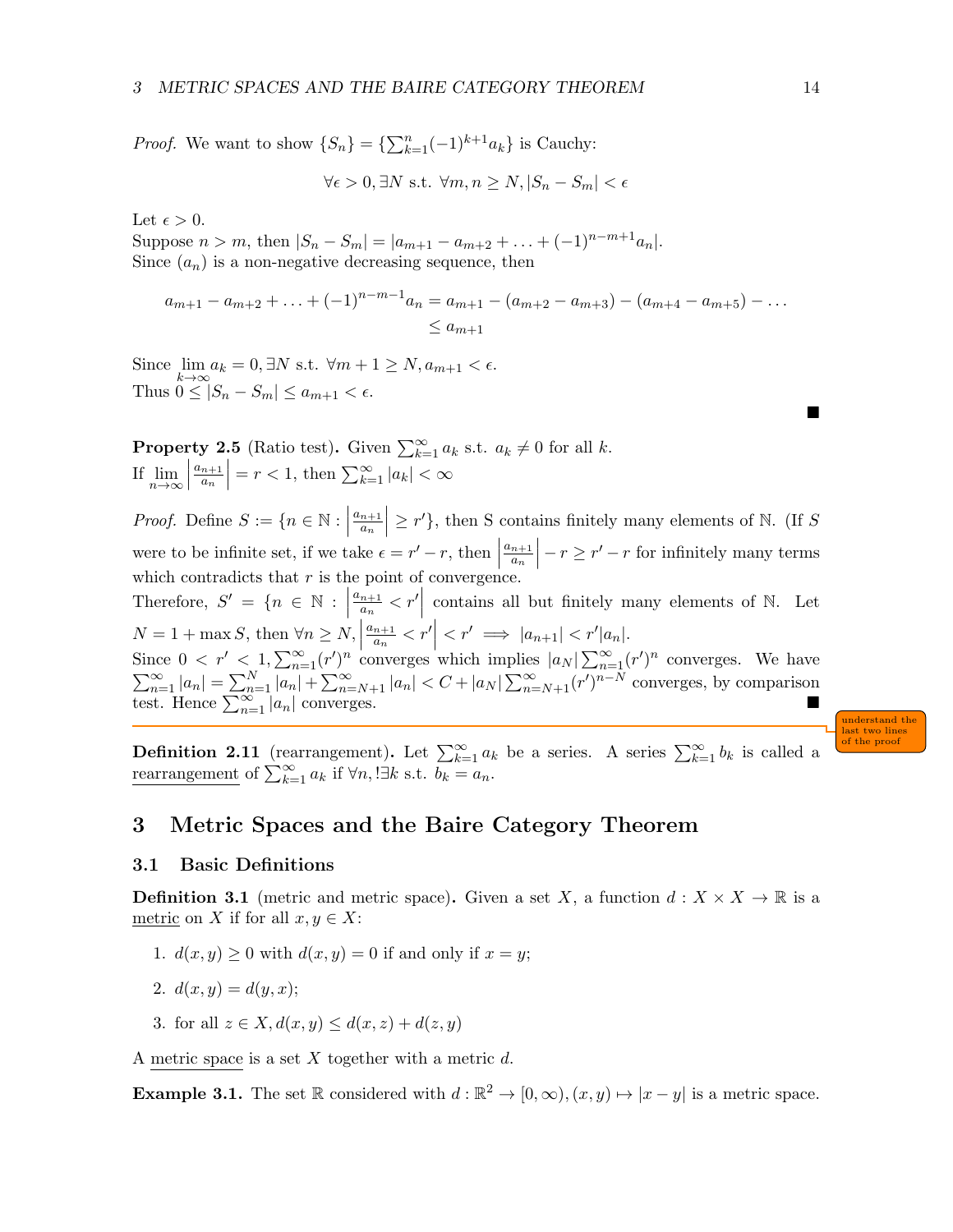**Example 3.2.** In general,  $\mathbb{R}^n$  considered with the Euclidean distance is a metric space.

$$
d(\mathbf{x}, \mathbf{y}) = \sqrt{\sum_{i=1}^{n} (x_i - y_i)^2}
$$

**Example 3.3.** Let x be a set. The discrete metric d on X is defined by

$$
d(x,y) = \begin{cases} 0 & x = y \\ 1 & x \neq y \end{cases}
$$

**Fact** If  $(X, d)$  is a metric space,  $d'(x, y) = \max\{1, d(x, y)\}\)$  for all  $x, y \in X$ , then  $(X, d')$  is also a metric space.

**Example 3.4.** Let  $X = \{f : A \to \mathbb{R}\}\$ 

$$
d(f, g) = \sup\{|f(x) - g(x)| : x \in A\}
$$

if the supremum exists.

**Definition 3.2.** Let  $(X, d_1)$  and  $(Y, d_2)$  be metric spaces. A function  $f : X \to Y$  is continuous at  $x \in X$  if  $\forall \epsilon > 0, \exists \delta > 0, d_1(x, y) < \delta \implies d_2(f(x), f(y)) < \epsilon$ .

#### <span id="page-14-0"></span>3.2 Topology on Metric Spaces

**Definition 3.3** (open ball). An open ball (or  $\epsilon$ -neighbourhood) with radius r and center x is

$$
B_r(x) = \{ y \in X : d(x, y) < r \}
$$

**Definition 3.4** (open set). A set  $U \subseteq X$  is open iff

$$
\forall x \in U, \exists \epsilon > 0 \text{ s.t. } B_{\epsilon}(x) \subseteq U
$$

**Example 3.5.**  $B_{\epsilon}(x)$  is open.

*Proof.* Fix  $x \in X$  and  $\epsilon > 0$ . We want to show:  $\forall y \in B_{\epsilon}(x), \exists \delta > 0$  s.t.  $B_{\delta}(y) \subseteq B_{\epsilon}(x)$ . Take  $y \in B_{\epsilon}(x)$ , then  $d(x, y) < \epsilon$ . Take  $\delta = \epsilon - d(x, y) > 0$ . Take any  $z \in B_{\delta}(y)$ , we have

$$
d(x, z) \le d(x, y) + d(y, z) < d(x, y) + \epsilon - d(x, y) = \epsilon
$$

Thus  $z \in B_{\epsilon}(x)$  so  $B_{\delta}(y) \subseteq B_{\epsilon}(x)$ .

**Definition 3.5** (topological space). A topological space is a pair  $(X, \tau)$ , where X is a set and  $\tau$  a subset of the power set of X which we call open such that

- 1.  $\emptyset, X \in \tau$
- 2.  $U_1, \ldots, U_n \in \tau \implies \bigcap_{i=1}^n U_i \in \tau$
- 3.  $U_1, \ldots, U_n \in \tau \implies \bigcup_{i=1}^n U_i \in \tau$

Example 3.6.  $(X, \{\emptyset, X\})$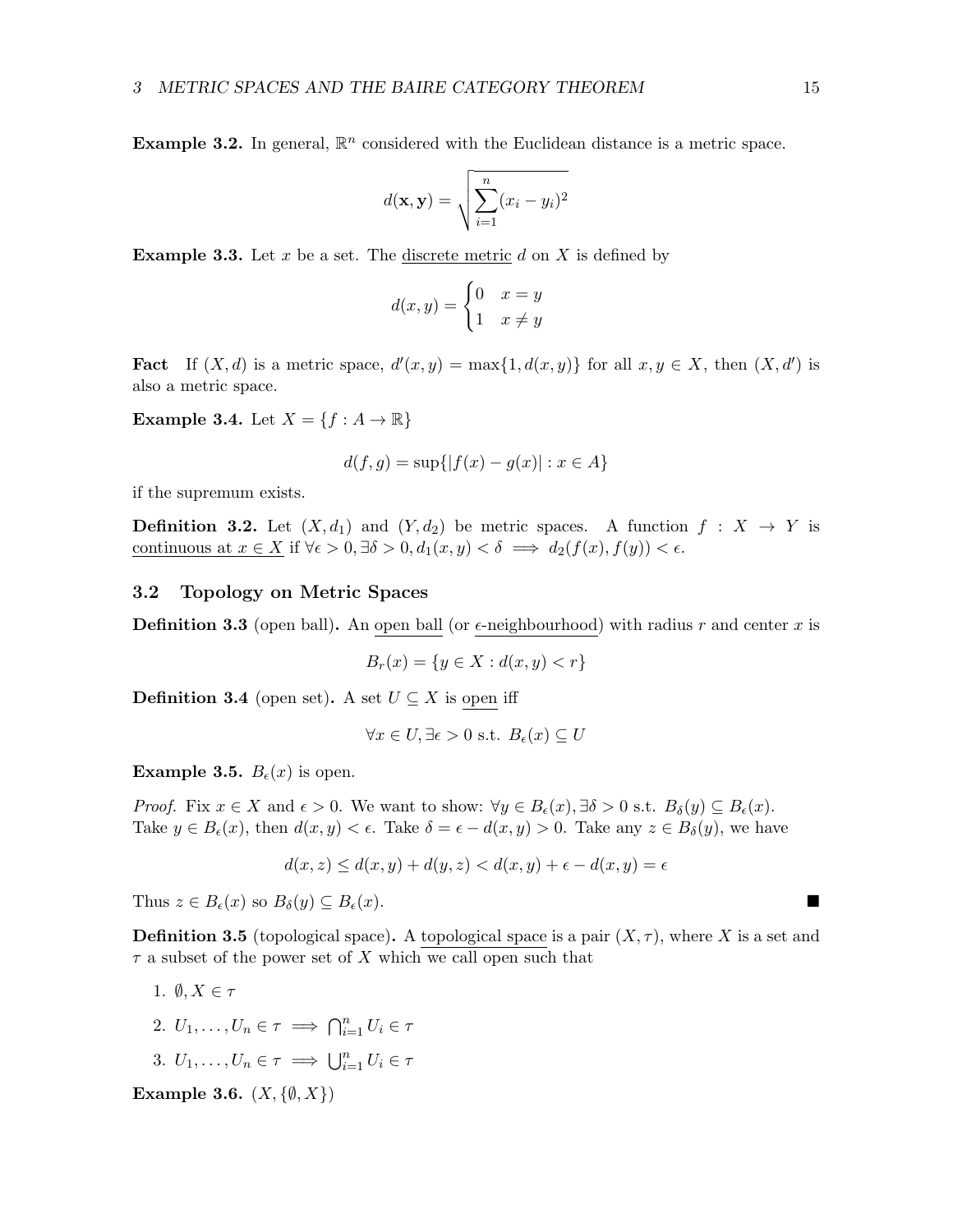**Example 3.7.**  $(X, P(X))$  is a discrete topological space, where  $P(X)$  is the power set of X.

Example 3.8. Given  $(X, d)$  a metric space, define  $\tau_d$  : a set  $U \in \tau_d \iff \forall x \in U, \exists \epsilon >$  $0, B_{\epsilon}(x) \subseteq U$ . Then  $\tau_d$  is a topology.

*Proof.* (1) First,  $\emptyset, X \in \tau_d$  since  $\forall x \in \emptyset, B_1(x) \subseteq \emptyset$  and  $\forall x \in X, B_1(x) \subseteq X$ . Then suppose  $U_1, \ldots, U_n \in \tau_d$ . (2) we want to show:

$$
U = \bigcap_{i=1}^{n} U_i \in \tau_d \iff \forall x \in U, \exists \epsilon > 0 \text{ s.t. } B_{\epsilon}(x) \subseteq U
$$

Since  $x \in U$ , then  $\forall i = 1, \ldots, n, x \in U_i : \exists \epsilon_i > 0 \text{ s.t. } B_{\epsilon_i}(x) \subseteq U_i$ . Take  $\epsilon = \min_{1 \leq i \leq n} \epsilon_i$ , thus  $B_{\epsilon}(x) \subseteq U_i \forall i$ . Hence  $B_{\epsilon}(x) \subseteq U_i \subseteq U$ .

(3) We also want to show:

$$
\bigcup_{i=1}^{n} U_i \in \tau_d \iff \forall x \in U, \exists \epsilon > 0 \text{ s.t. } B_{\epsilon}(x) \subseteq U
$$

Let  $x \in U$ , then there is some  $U_i$  s.t.  $x \in U_i$ . Since  $U_i \in \tau_d$ , then  $\exists \epsilon > 0$  s.t.  $B_{\epsilon}(x) \subseteq U_i \subseteq U$ . Therefore,  $\tau_d$  is a topology.

**Definition 3.6.** A subset F of a topological space  $(X, \tau)$  is closed if  $X \setminus F$  is open.

**Property 3.1.** Given a topological space  $(X, \tau)$  and a subset F of it, we have:

- 1.  $\emptyset, X$  are closed
- 2. If  $F_1, \ldots, F_n$  are closed, then  $\bigcup_{i=1}^n F_i$  is closed
- 3. If  $F_1, \ldots, F_n$  are closed, then  $\bigcap_{i=1}^n F_i$  is closed

**Definition 3.7** (topological closure and interior). Given a topological space  $(X, \tau)$ , where  $\tau \subseteq P(X)$ , and a set  $F \subseteq X$ , the topological closure of F is the minimal closed superset of F, i.e.,

$$
\bar{F} = \bigcap \{ H : H \text{ is closed}, H \supseteq F \}
$$

The interior of  $F$  is the maximal open subset of  $F$ , i.e.,

$$
F^{\circ} = \bigcup \{ U : U \text{ is open}, U \subseteq F \}
$$

**Example 3.9.** Given  $(X, d)$  a metric space, define  $\tau_d$  : a set  $U \in \tau_d \iff \forall x \in U, \exists \epsilon$  $0, B_{\epsilon}(x) \subseteq U$ . Suppose  $F \subseteq X$ , then

$$
\bar{F} = \{x \in X : \forall \epsilon > 0, B_{\epsilon}(x) \cap F \neq \emptyset\} = \{\lim_{n \to \infty} x_n : (x_n) \subseteq F, \lim_{n \to \infty} x_n \text{ exists}\}
$$

and

$$
F^{\circ} = \{x \in X : \exists \epsilon > 0, B_{\epsilon}(x) \subseteq F\} = \bigcup \{B_{\epsilon}(x) : \epsilon > 0, x \in F, B_{\epsilon}(x) \subseteq F\}
$$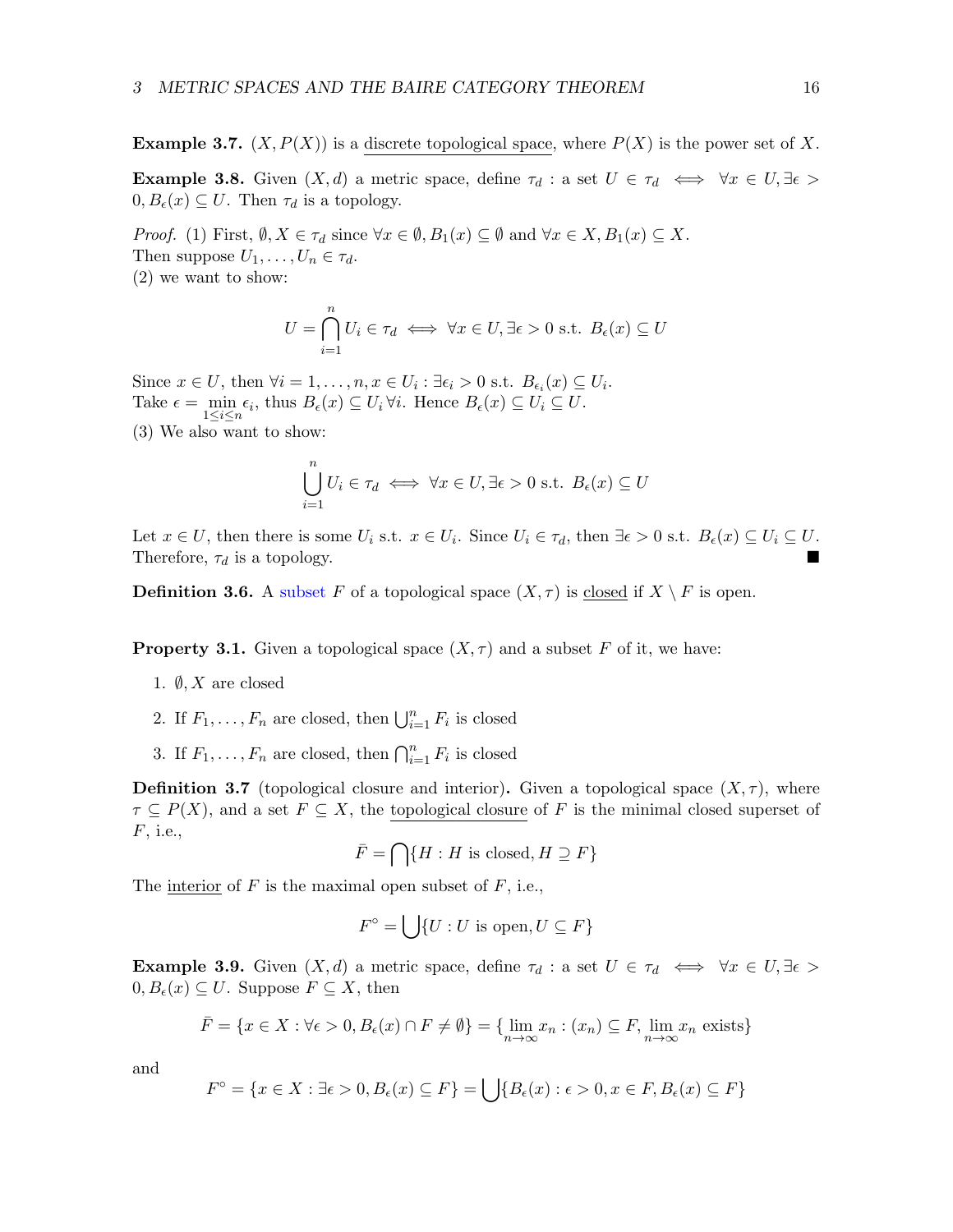#### <span id="page-16-0"></span>3.3 Compactness and Bolzano-Weierstrass Theorem

**Definition 3.8** (compactness). A subset K of a metric space  $(X, d)$  is compact if every sequence in  $K$  has a convergent subsequence that converges to a limit in  $K$ .

**Example 3.10.** ( $\mathbb{R}, |x-y|$ ) is not compact (e.g.  $(x_n) = n$ )

**Example 3.11.**  $([0, 1], |x - y|)$  is compact.

**Property 3.2.** If  $(X, d)$  is compact, then it is bounded, i.e.  $\exists M$  s.t.  $x, y \in X, d(x, y) \leq M$ .

**Property 3.3.** If  $Y \subseteq X$ ,  $(X, d)$  is a metric space, and  $(Y, d)$  is compact, then Y is closed in X.

**Property 3.4.** If  $K_1 \supseteq K_2 \supseteq \ldots$  are compact and nonempty subsets of X, then  $K = \bigcap_{n=1}^{\infty} K_n$ is compact and nonempty.

**Theorem 3.1** (Bolzano-Weierstrass theorem). A subset Y of  $\mathbb{R}$  is compact iff closed and bounded.

Alternative formation: Every bounded subsequence contains a convergent subsequence.

**Remark 3.1.** The theorem is true for  $\mathbb{R}^n$  but is false for infinite dimension.

**Theorem 3.2** (Heine-Borel Theorem). Let K be a subset of a metric space  $(X, d)$ . The following statements are equivalent:

- 1. K is compact.
- 2. K is closed and bounded.
- 3. Every open cover  $K \subseteq \bigcup_{i \in I} U_i$  for K has a finite subcover  $K \subseteq \bigcup_{l=1}^n U_{i_l}$ .

### <span id="page-16-1"></span>3.4 Completeness of Metric Spaces

**Definition 3.9** (completeness of metric spaces). A metric space  $(X, d)$  is complete if every Cauchy sequence in  $X$  converges to an element of  $X$ .

Example 3.12.  $\mathbb{R}, d(x, y) = |x - y|$ 

**Example 3.13.**  $(X, d)$ , d discrete metric.

**Example 3.14.**  $C[0,1], d(f,g) = \sup$  $x \in [0,1]$  $|f(x) - g(x)| = ||f - g||_{\infty}$ 

**Example 3.15.**  $(N^{\mathbb{N}}, d), d((x_n), (y_n)) = \frac{1}{\min\{n : x_n \neq y_n\}}$ where  $\mathbb{N}^{\mathbb{N}} = \{x : \mathbb{N} \to \mathbb{N}\}.$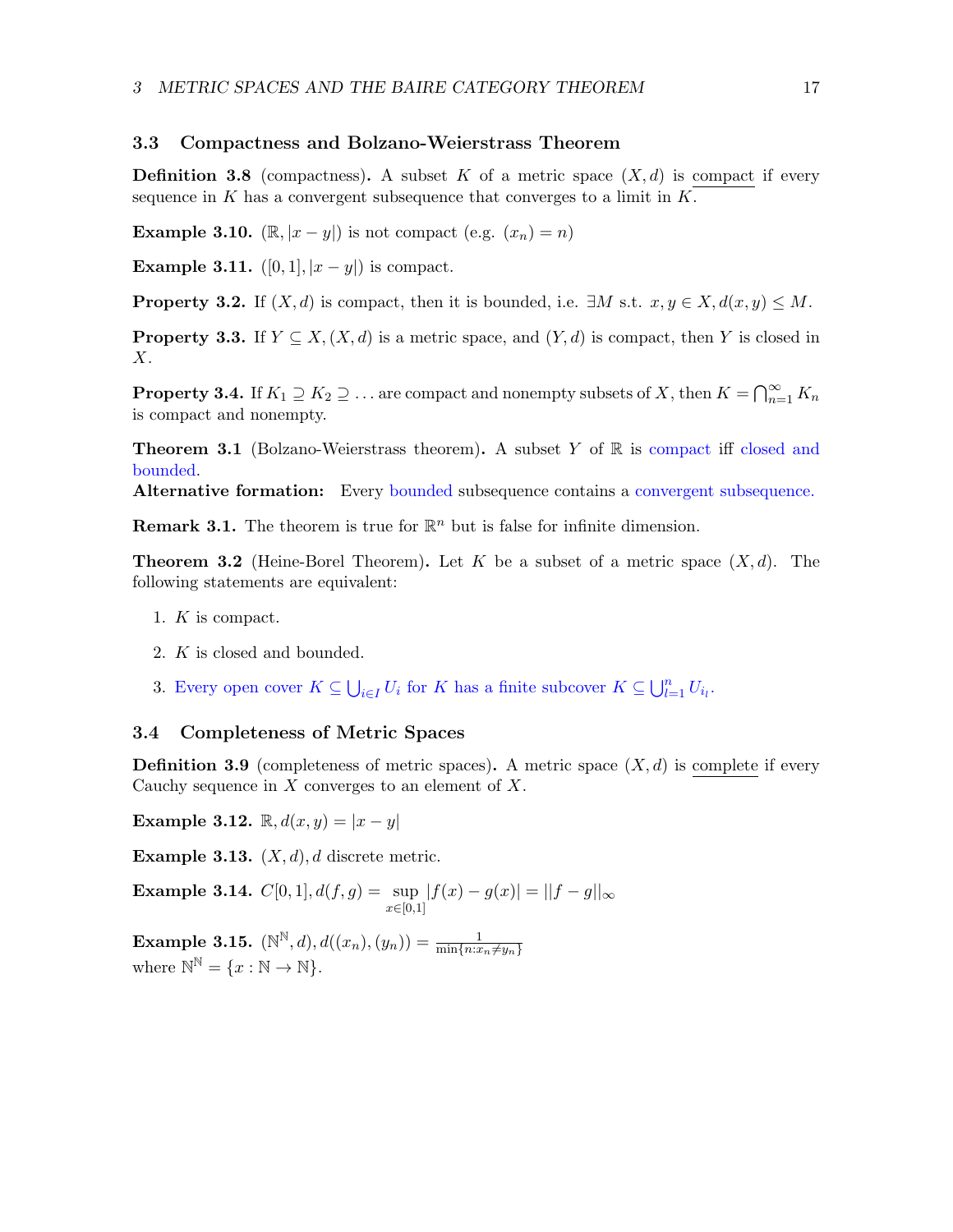#### <span id="page-17-0"></span>3.5 Perfect Sets

**Definition 3.10** (perfect set). Let  $(X,d)$  be a metric space.  $P \subseteq X$  is perfect if it is closed, nonempty, and for every open  $U \subseteq X, U \cap P$  is not empty and has at least two elements.

**Example 3.16.**  $S = [0, 1] \cup \{\frac{3}{2}\} \cup [2, 3]$  is not perfect.

**Property 3.5.** Perfect subsets  $P$  of a complete metric space are not countable.

**Example 3.17** (Cantor set). Let  $C_0$  be the closed interval [0, 1], and define  $C_1$  to be the set that results when the open middle third is removed; that is,

$$
C_1 = C_0 \setminus (\frac{1}{3}, \frac{2}{3}) = [0, \frac{1}{3}] \cup [\frac{2}{3}, 1]
$$

Now construct  $C_2$  in a similar way by removing the open middle third of each of the two components of  $C_1$ :

$$
C_2 = ([0, \frac{1}{9}] \cup [\frac{2}{9}, \frac{1}{3}]) \cup ([\frac{2}{3}, \frac{7}{9}] \cup [\frac{8}{9}, 1])
$$

Continue this process inductively. For each  $n = 0, 1, 2, \ldots$ , we get a set  $C_n$  consisting of  $2^n$  closed intervals each having length  $(\frac{1}{3})^n$ . Finally, we define the <u>Cantor set</u> C to be the intersection

$$
C = \bigcap_{n=0}^{\infty} C_n
$$

Remark 3.2. As follows

- Since we are always removing open middle thirds, then at each stage, endpoints are never removed. Thus, C at least contains the endpoints of all of the intervals that make up each of the sets  $C_n$ .
- The Cantor set has zero length.
- The Cantor set is uncountable, with cardinality equal to the cardinality of R.

#### <span id="page-17-1"></span>3.6 Separated and Connected Sets

**Definition 3.11** (separated sets). Let  $(X, d)$  be a metric space,  $A \neq \emptyset, B \subseteq X$ . A and B are separated if  $\overline{A} \cap B = \overline{B} \cap A = \emptyset$ .

**Definition 3.12** (connected sets). A set  $C \subseteq X$  is connected if for every decomposition  $C = A \cup B$  s.t.  $A, B \neq \emptyset$ , A and B are not separated, i.e.  $A \cap B \neq \emptyset$  or  $B \cap A \neq \emptyset$ .

**Property 3.6.**  $C \subseteq \mathbb{R}$  is connected iff

$$
\forall a, b \in C, [a, b] \subseteq C
$$

*Proof.* Let  $C = A \cup B, a_0 \in A, b_0 \in B, a_0 < b_0$ . We define  $I_0 = [a_0, b_0], c_0 = \frac{a_0 + b_0}{2}$ . Define  $I_1 = [a_0, c_0], \ldots$  We have  $x \in \overline{A} \cap B$  or  $\overline{B} \cap A$ .

plete?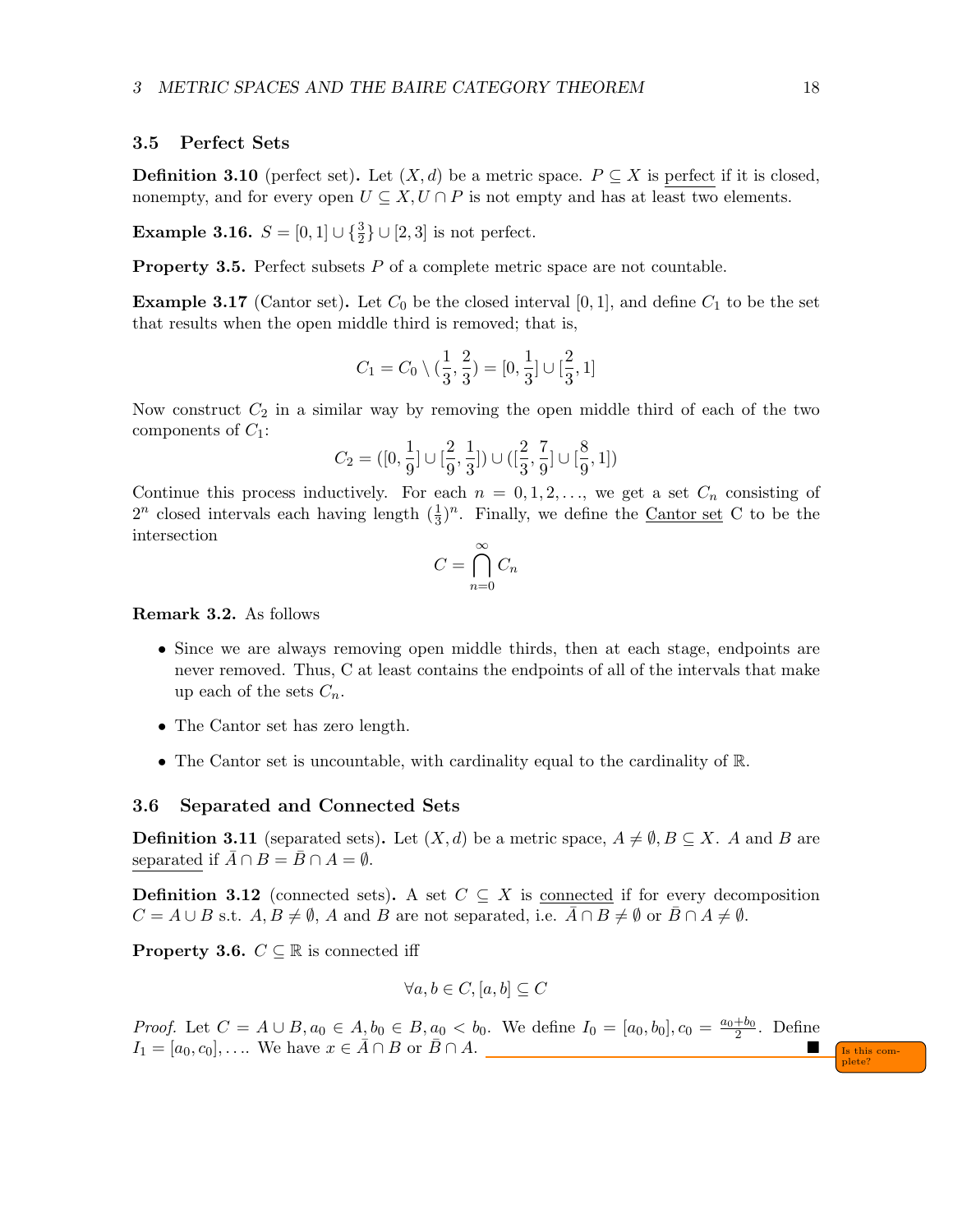#### <span id="page-18-0"></span>3.7 Baire's Theorem

**Definition 3.13** (dense). A set  $A \subseteq X$  is <u>dense</u> in the metric space  $(X, d)$  if  $\overline{A} = X$ .

**Definition 3.14** (nowhere-dense). A subset E of a metric space  $(X, d)$  is nowhere-dense in X if  $\bar{E}^{\circ}$  is empty.

i.e., A nowhere-dense set of a metric space is a set whose closure has empty interior.

Remark 3.3. It is a set whose elements are not tightly clustered anywhere.

**Example 3.18.**  $\mathbb{Z}$  is nowhere-dense in  $\mathbb{R}$ .

Example 3.19.  $S = \{\frac{1}{n}\}$  $\frac{1}{n}$ :  $n \in \mathbb{N}$  is nowhere-dense in  $\mathbb{R}$ .  $\overline{S} = S \cup \{0\}$ , which has empty interior.

**Theorem 3.3** (Baire's Theorem). The set of real numbers  $\mathbb{R}$  cannot be written as the countable union of nowhere-dense sets.

**Remark 3.4.** Baire's Theorem asserts that the only way to make  $\mathbb{R}$  from a countable union of arbitrary sets is for the closure of at least one of these sets to contain an interval.

#### <span id="page-18-1"></span>3.8 The Baire Category Theorem

**Theorem 3.4.** Let  $(X, d)$  be a complete metric space, and let  $\{O_n\}$  be a countable collection of dense, open subsets of X. Then,  $\bigcap_{n=1}^{\infty} \{O_n\}$  is not empty.

Theorem 3.5 (Baire Category Theorem). A complete metric space cannot be written as the countable union of nowhere-dense sets.  $\int_{\text{prove this}}$ 

Remark 3.5. This result is called the Baire Category Theorem because it creates two categories of size for subsets in a metric space:

- 1. A set of "first category" is one that can be written as a countable union of nowhere-dense sets. These are the small, intuitively "thin" subsets of a metric space.
- 2. If our metric space is complete, then it is necessarily of "second category", meaning it cannot be written as a countable union of nowhere-dense sets.

Theorem 3.6. The set

 $D = \{ f \in C[0,1] : f'(x) \text{ exists for some } x \in [0,1] \}$ 

is a set of first category in  $C[0, 1]$ .

## <span id="page-18-2"></span>4 Functional Limits and Continuity

#### <span id="page-18-3"></span>4.1 Functional Limits

**Definition 4.1.** Let  $A \subseteq \mathbb{R}, a \in \overline{A \setminus \{a\}}$  (a is an accumulation point of A). Let  $f : A \to \mathbb{R}$ , define  $\lim_{x \to a} f(x) = L$  iff

 $\forall \epsilon > 0, \exists \delta > 0 \text{ s.t. } 0 < |x - a| < \delta \implies |f(x) - L| < \epsilon$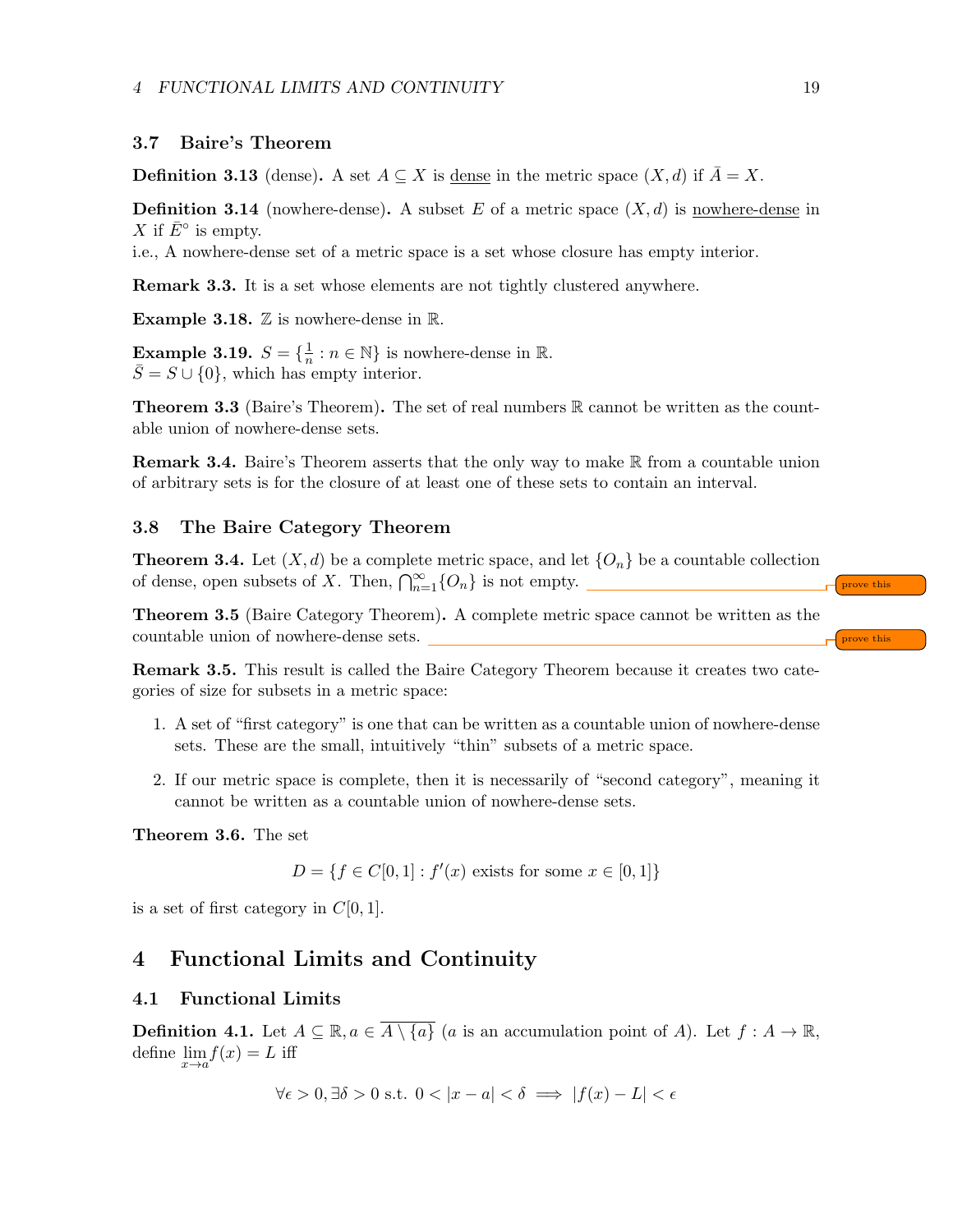**Property 4.1** (Sequential criterion for functional limits).  $a \in \overline{A \setminus \{a\}}, f : A \to \mathbb{R}$ . The following are equivalent:

- 1.  $\lim_{x \to a} f(x) = L$
- 2.  $\forall (x_n) \subset A \setminus \{a\}, x_n \to a \implies f(x_n) \to L$

*Proof.* We prove  $(1) \implies (2)$ : Assume  $\lim_{x \to a} f(x) = L$ , take arbitrary  $(x_n) \subseteq A \setminus \{a\}$  s.t.  $x_n \to a$ . Let  $\epsilon > 0$ , then  $\exists \delta > 0$  s.t.  $0 < |x - a| < \delta \implies |f(x) - L| < \epsilon$ . Also,  $\exists N \text{ s.t. } n \geq N \implies |x_n - a| < \delta.$ Therefore, if  $|x_n - a| < \delta$ , then  $|f(x_n) - L| < \epsilon$ .

**Theorem 4.1** (Algebraic Limit Theorem for functional limits). Suppose  $f, g : A \to \mathbb{R}, a \in$  $A \setminus \{a\}.$ 

Suppose  $\lim_{x \to a} f(x) = L$ ,  $\lim_{x \to a} g(x) = M$ . Then we have

- 1.  $\lim_{x\to a} cf(x) = cL$
- 2.  $\lim_{x \to a} (f(x) + g(x)) = L + M$
- 3.  $\lim_{x \to a} (f(x)g(x)) = LM$
- 4.  $\lim_{x \to a} \left( \frac{f(x)}{g(x)} \right)$  $\frac{f(x)}{g(x)}$  =  $\frac{L}{M}$  when  $M \neq 0$ .

**Property 4.2** (Divergence criterion). Suppose  $f: A \to \mathbb{R}$ ,  $a \in \overline{A \setminus \{a\}} \lim_{x \to a} f(x)$  does not exist if there are two sequences  $(x_n), (y_n) \subseteq A \setminus \{a\}$  s.t.  $x_n \to a, y_n \to a, \lim_{n \to \infty} f(x_n) =$  $L, \lim_{n\to\infty} f(y_n) = M$  exist but  $L \neq M$ .

**Example 4.1.** Let  $A = \mathbb{R}^+, f(x) = \sin(\frac{1}{x})$ . Let  $a_n = \frac{1}{2n}$  $\frac{1}{2n\pi}, b_n = \frac{1}{2n\pi + \frac{\pi}{2}}.$ Then we have  $a_n, b_n \to 0$ . Besides,  $\lim_{n \to \infty} f(a_n) = 0$ ,  $\lim_{n \to \infty} f(b_n) = 1$ . Hence  $\lim_{x \to 0^+} \sin(\frac{1}{x})$  does not exist.

**Definition 4.2.** Suppose  $f : A \to \mathbb{R}, x \in A \setminus \{a\}$ . We define  $\lim_{x \to a} f(x) = \infty$  iff

$$
\forall M > 0, \exists \delta > 0 \text{ s.t. } 0 < |x - a| < \delta \implies f(x) > M
$$

#### <span id="page-19-0"></span>4.2 Continuous Functions

**Definition 4.3** (continuity). Suppose  $(X, d_X)$ ,  $(Y, d_Y)$  are metric spaces.  $f : X \to Y$  is continuous at  $a \in X$  if

$$
\forall \epsilon > 0, \exists \delta > 0 \text{ s.t. } x \in B^X_{\delta}(a) \implies f(x) \in B^Y_{\epsilon}(f(a))
$$

**Remark 4.1.** Note that for  $X = Y = \mathbb{R}$ ,  $d(x, y) = |x - y|$ , so that we can write

$$
\forall \epsilon > 0, \exists \delta > 0 \text{ s.t. } |x - a| < \delta \implies |f(x) - f(a)| < \epsilon
$$

i.e.

$$
\lim_{x \to a} f(x) = f(a)
$$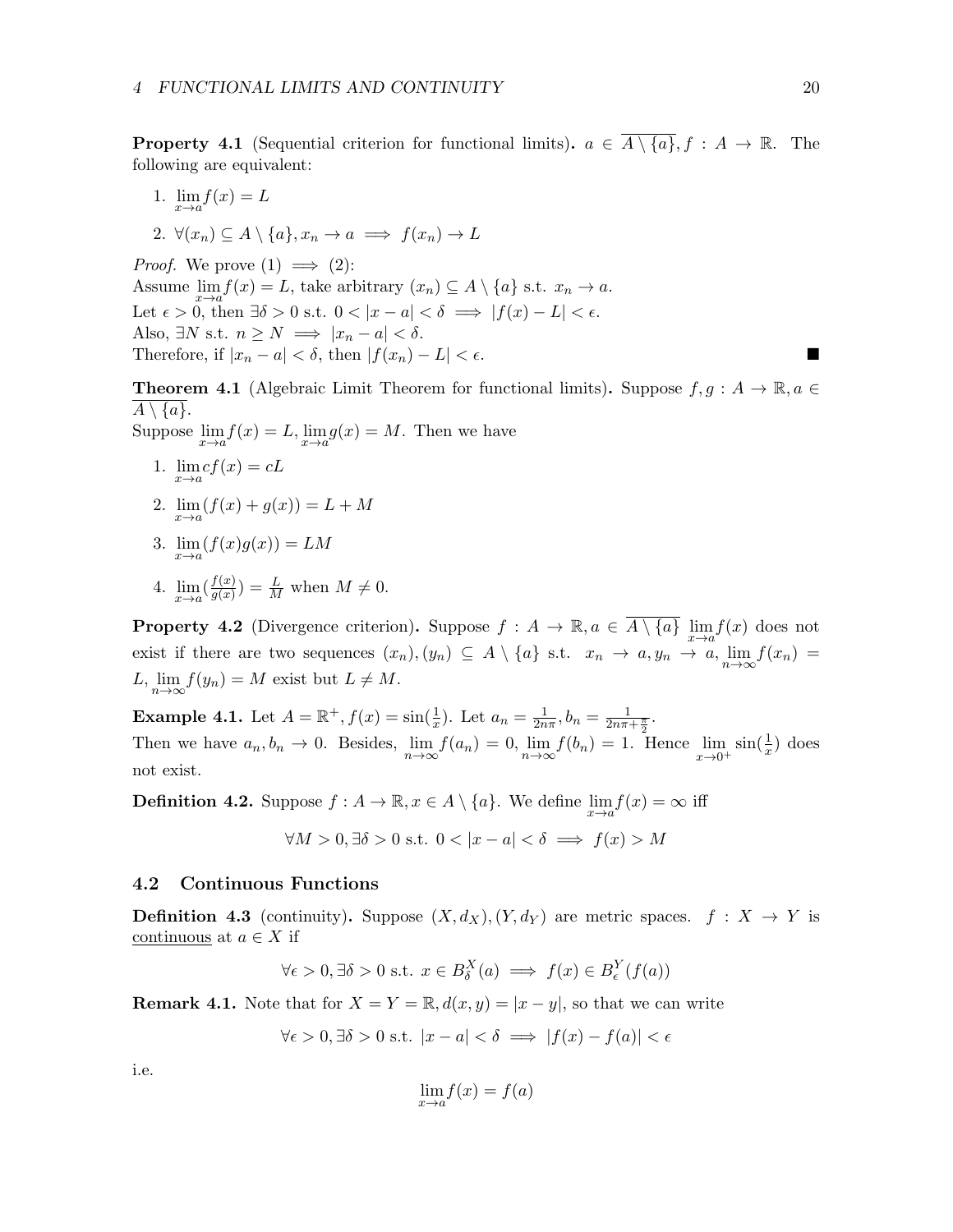**Definition 4.4** (continuous function).  $f: X \to Y$  is continuous if it is continuous at every point  $a \in X$ .

Property 4.3. The following are equivalent:

- 1. f is continuous at a
- 2.  $\lim_{x \to a} f(x) = f(a)$
- 3.  $\forall (x_n) \subseteq A, x_n \to a \implies f(x_n) \to f(a).$

**Corollary 4.1.** f is discontinuous at a if there is a sequence  $(x_n) \to a$  s.t.  $\lim_{n \to \infty} f(x_n) \neq f(a)$ .

**Remark 4.2.** Note that we may have  $\lim_{x \to a} f(x)$  exists but f is discontinuous at a.

**Theorem 4.2** (Algebraic Continuity Theorem). Suppose  $f, g : A \rightarrow \mathbb{R}$  are continuous at  $a \in A, c \in \mathbb{R}$ . We have

- 1.  $cf(x)$  is continuous at a
- 2.  $f(x) \pm g(x)$  is continuous at a
- 3.  $f(x)g(x)$  is continuous at a
- 4.  $\frac{f(x)}{g(x)}$  is continuous at a if  $g(a) \neq 0$

**Theorem 4.3.** Suppose  $f : A \to B \subseteq \mathbb{R}, q : B \to \mathbb{R}$ .  $(g \circ f)(x) = g(f(x))$  is continuous at  $a \in A$  whenever f is continuous at a and g is continuous at  $f(a)$ .

**Theorem 4.4.** Suppose  $(X, d_X)$ ,  $(Y, d_Y)$  are metric spaces and  $f : X \to Y$  is continuous. If  $K \subseteq X$  is compact, then its image  $f[K] = \{f(x) : x \in K\}$  is compact.

**Theorem 4.5.** Suppose  $(X, d_X), (Y, d_Y)$  are metric spaces. If  $F \subseteq Y$  is closed in Y, then  $f^{-1}(F)$  is closed in X.

**Theorem 4.6** (Extreme Value Theorem). If  $f: K \to \mathbb{R}$  is continuous, K is compact, then  $\exists x_1, x_2 \in K \text{ s.t. } \forall x \in K,$ 

$$
f(x_1) \le f(x) \le f(x_2)
$$

*Proof.* Let  $H = f[K] = \{f(x) : x \in K\} \subseteq \mathbb{R}$ , which is compact. Since compact subsets of  $\mathbb{R}$ are bounded, then let  $y_2 = \sup(H)$ .

We have  $y \le y_2$  for all  $y \in H$  and  $\forall \epsilon > 0, \exists y \in H$  s.t.  $y_2 - \epsilon < y \le y_2$ . Take  $\epsilon = \frac{1}{n}$  $\frac{1}{n}$ , then we have some  $z_n \in H$  s.t.  $y_2 - \frac{1}{n} < z_n \le y_2$ . as Now we find  $a_n \in k$  s.t.  $f(a_n) = z_n, n = 1, 2, \ldots$ By theorem, we have  $a_{n_k} \to x_2$ , then  $f(x_2) = \lim_{k \to \infty} f(a_{n_k}) = y_2$ .

rem?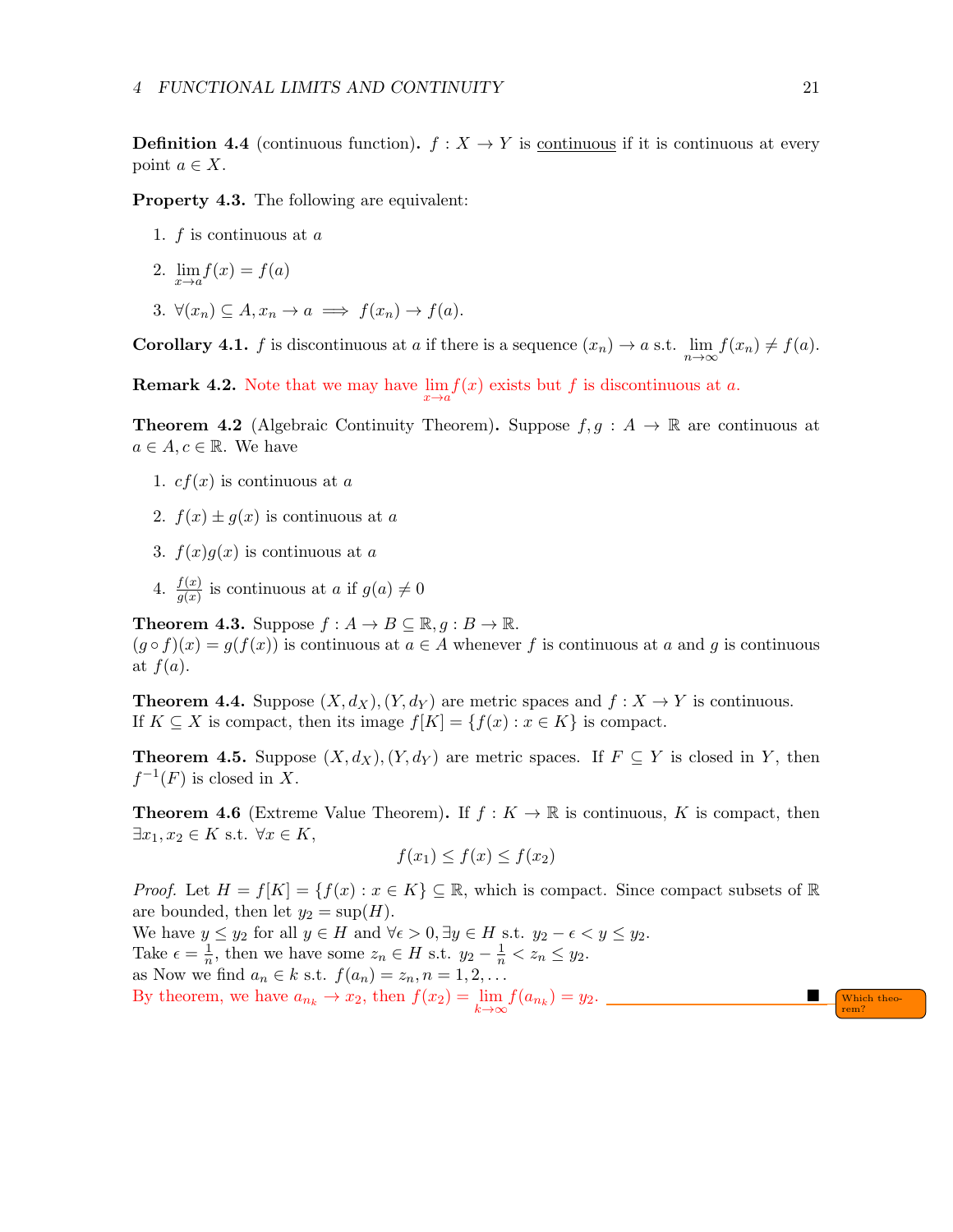#### <span id="page-21-0"></span>4.3 Continuous Functions on Compact Sets

### <span id="page-21-1"></span>4.3.1 Uniform Continuity

**Definition 4.5** (uniform continuity). We say function  $f : A \to \mathbb{R}$  is uniformly continuous on A if

$$
\forall \epsilon > 0, \exists \delta > 0, x, y \in A \land |x - y| < \delta \implies |f(x) - f(y)| < \epsilon
$$

**Example 4.2.**  $f(x) = x^2$  is not uniformly continuous.

Proof. WTS  $\exists \epsilon > 0, \forall \delta > 0, \exists x, y \in \mathbb{R}$  s.t.  $|x - y| < \delta$  and  $|f(x) - f(y)| \ge \epsilon$ . Let  $\epsilon = 1, \delta > 0$ . Choose  $y = x + \frac{1}{2}$  $\frac{1}{2}\delta$ , so that  $|x-y| < \delta$ .

$$
f(y) - f(x) = y2 - x2
$$
  
=  $(x + \frac{1}{2}\delta)^{2} - x^{2}$   
=  $x^{2} + \delta x + \frac{1}{4}\delta^{2} - x^{2}$   
=  $\delta x + \frac{1}{4}\delta^{2}$ 

If  $x > \frac{1}{\delta}$ , then  $f(y) - f(x) > 1$ . ■

<span id="page-21-2"></span>**Property 4.4** (). Function  $f : A \to \mathbb{R}$  fails to be uniformly continuous iff  $\exists \epsilon_0 > 0, \exists (x_n), (y_n) \subseteq$ A s.t.  $\lim_{n\to\infty} |x_n - y_n| = 0 \wedge \forall n, |f(x_n) - f(y_n)| \ge \epsilon_0.$ 

*Proof.*  $(\Leftarrow)$  Obvious.

 $(\Rightarrow)$  Assume f is not uniformly continuous.

Then  $\exists \epsilon_0 > 0$  s.t.  $\forall \delta > 0, \exists x_n, y_n \in \mathbb{R}$  s.t.  $|x_n - y_n| < \delta$  and  $|f(x_n) - f(y_n)| \ge \epsilon_0$ . Then this is true for  $\delta \in \mathbb{N}$  as well.

For each  $n \in \mathbb{N}$ , let  $\delta = \frac{1}{n}$  $\frac{1}{n}$ , and pick  $x_n, y_n$  as above. Then it is obvious that  $\lim_{n\to\infty} |x_n - y_n| = 0$ and  $\forall n, |f(x_n) - f(y_n)| \ge \epsilon_0$ .

Property 4.5 (Continuous functions on compact sets are uniformly continuous). Assume  $f: K \to \mathbb{R}$  is continuous and K is compact, then f is uniformly continuous on K.

*Proof.* Assume for a contradiction that  $f: K \to \mathbb{R}$  is continuous and K is compact, but f is not uniformly continuous. Then by Property [4.4,](#page-21-2)  $\exists \epsilon_0 > 0, (x_n), (y_n) \subseteq K$  s.t.  $\lim_{n \to \infty} |x_n - y_n| = 0$ and  $\forall n, |f(x_n) - f(y_n)| \geq \epsilon_0$ . Since K is compact, then  $(x_n)$  has a subsequence  $(x_{n_k})$  s.t.  $x_{n_k} \to x \in K$ . Moreover,  $(y_{n_k})$  has a subsequence  $(y_{n_{km}})$  s.t.  $y_{n_{km}} \to y \in K$ . Let  $x'_m = x_{n_{k_m}}, y'_m = y_{n_{k_m}},$  then  $x'_m \to x, y'_m \to y$ . Since  $\lim_{m\to\infty} |x_m'' - y_m'| = 0$ , thus  $x = y$ .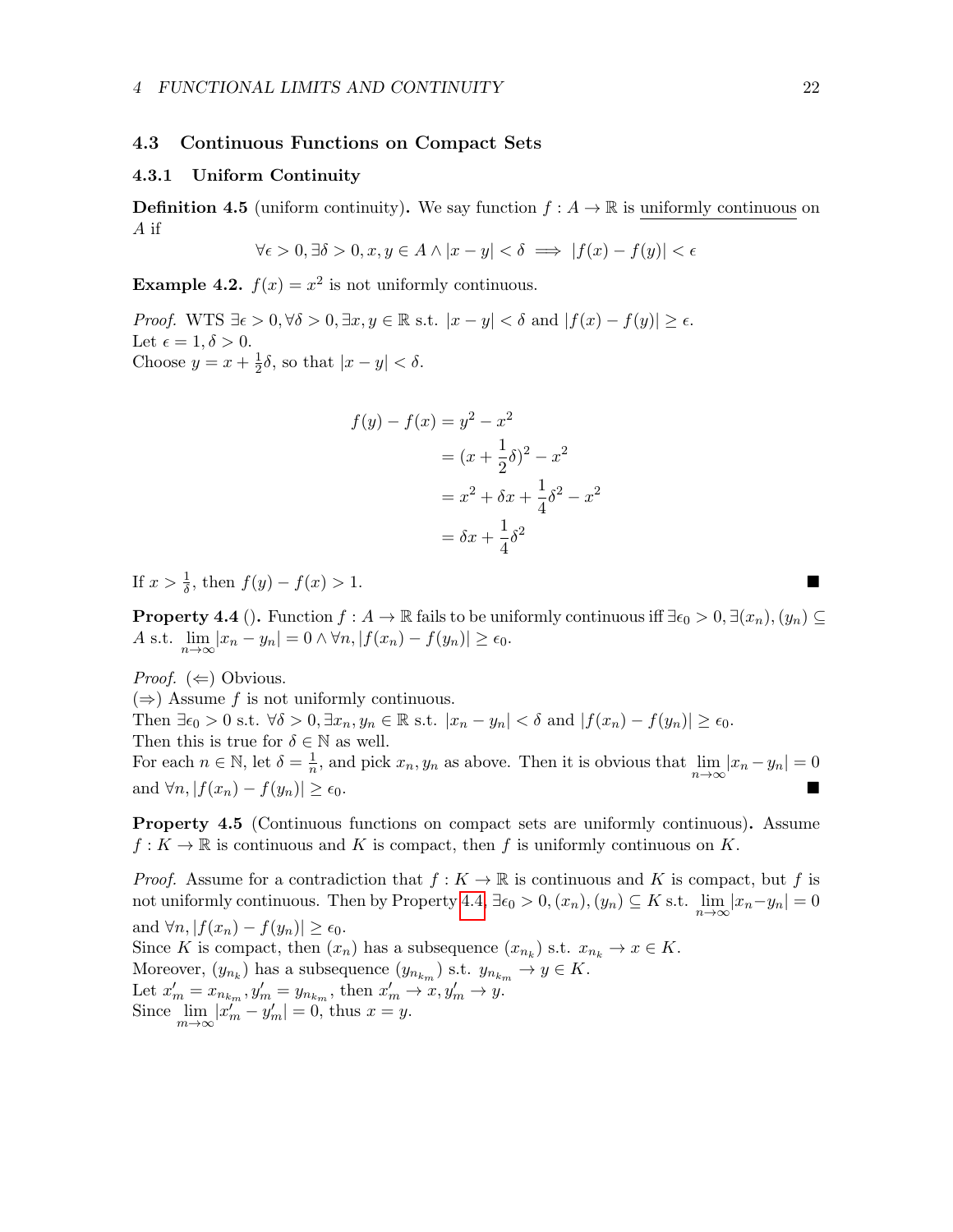Then

$$
|f(x'_m) - f(y'_m)| \ge \epsilon_0
$$
  
\n
$$
\implies \lim_{m \to \infty} |f(x'_m) - f(y'_m)| \ge \epsilon_0
$$
  
\n
$$
\implies |f(x) - f(y)| \ge \epsilon_0
$$
  
\n
$$
\implies 0 \ge \epsilon_0
$$

which is a contradiction.

**Definition 4.6.** A function  $f : A \to \mathbb{R}$  is said to be Lipschitz if  $\exists M \in \mathbb{N}$  s.t.  $\forall x \neq y \in A$ ,

$$
\left|\frac{f(x) - f(y)}{x - y}\right| < M
$$

Property 4.6. Lipschitz functions are uniformly continuous.

*Proof.* Let  $f : A \to \mathbb{R}$  be Lipschitz on A. Then for every  $\epsilon > 0$ , take  $\delta < \frac{\epsilon}{M}$ . Then if  $|x - y| < \delta$ , then

$$
|f(x) - f(y)| < M|x - y|
$$
\n
$$
< M\frac{\epsilon}{M}
$$
\n
$$
= \epsilon
$$

So f is uniformly continuous.

Remark 4.3. The converse does not hold.

**Property 4.7** (Continuous image of connected sets is connected). If  $f : E \to \mathbb{R}$  is continuous and E is connected, then  $f(E)$  is connected.

### <span id="page-22-0"></span>4.4 Sets of Discontinuity

Let  $f : \mathbb{R} \to \mathbb{R}, D_f = \{x \in \mathbb{R} : f \text{ is not continuous at } x\}.$ 

**Example 4.3** ( $D_f = \emptyset$ ). f is continuous

**Example 4.4**  $(D_f = \mathbb{R})$ .  $f(x) = \begin{cases} 1, & x \in \mathbb{Q} \\ 0, & x \in \mathbb{R} \end{cases}$ 0,  $x \in \mathbb{R} \setminus \mathbb{Q}$ 

**Example 4.5.** Given a countable set  $A = \{a_1, \ldots\}$ , define  $f(a_n) := \frac{1}{n}$  and  $f(x) = 0, \forall x \notin A$ . Then we have  $D_f = A$ .

**Fact 4.1.** There is no  $f : \mathbb{R} \to \mathbb{R}$  s.t.  $D_f = \mathbb{R} \setminus \mathbb{Q}$ .

**Definition 4.7**  $(F_{\sigma}$ -set). A subset F of R is a  $\overline{F_{\sigma}}$ -set if  $F = \bigcup_{n=1}^{\infty} F_n$  s.t.  $F_n$  is closed for all  $\overline{n}$ .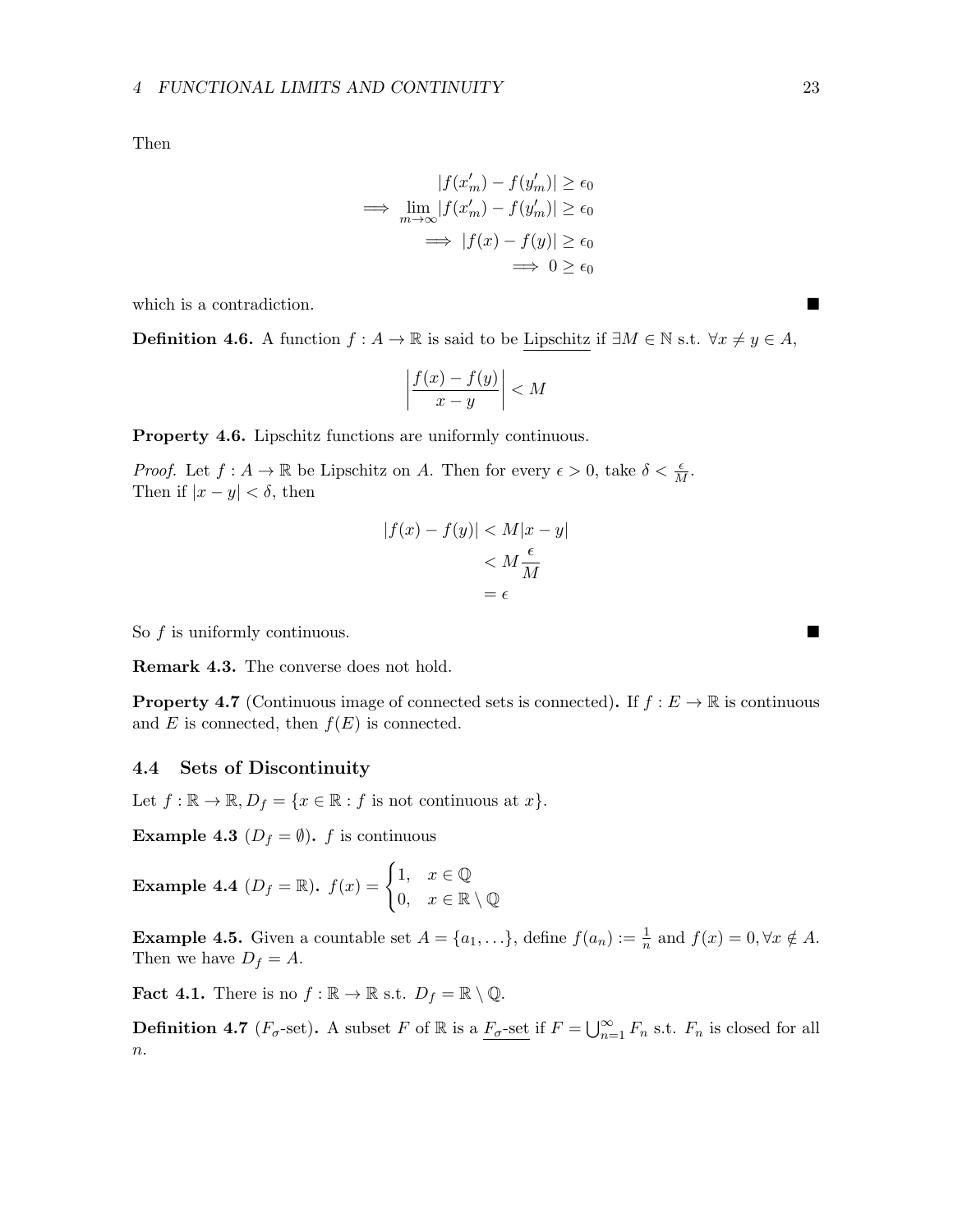**Definition 4.8** ( $\alpha$ -continuity). Let  $\alpha > 0, f : \mathbb{R} \to \mathbb{R}, a \in \mathbb{R}$ . f is  $\alpha$ -continuous at a if

$$
\exists \delta > 0 \text{ s.t. } x, y \in (a - \delta, a + \delta) \implies |f(x) - f(y)| < \alpha
$$

Note that f is continuous at a iff f is  $\alpha$ -continuous at a for all  $a > 0$ .

**Property 4.8.** For every  $f : \mathbb{R} \to \mathbb{R}$ , the set  $D_f$  is  $F_{\sigma}$ -set of  $\mathbb{R}$ .

Definition 4.9. Let  $f : \mathbb{R} \to \mathbb{R}$ .

f is <u>removable discontinuous</u> if  $\lim_{x\to a} f(x)$  exists but does not equal  $f(a)$ .

f has a jump at a if  $\lim_{x \to a^{-}} f(x) \neq \lim_{x \to a^{+}} f(x)$ .

If  $\lim_{x\to a} f(x)$  does not exist for other reasons, we say f is essential discontinuous.

**Definition 4.10** (monotonicity).  $f : \mathbb{R} \to \mathbb{R}$  is monotone if either  $x \leq y \implies f(x) \leq f(y)$ or  $x \leq y \implies f(x) \geq f(y)$ .

**Property 4.9.** Discontinuity of a monotone function f is a jump. Moreover,  $D_f$  is countable.

## <span id="page-23-0"></span>5 the Derivative

#### <span id="page-23-1"></span>5.1 Derivatives and the Intermediate Value Property

**Definition 5.1** (derivative). Let  $f : \mathbb{R} \to \mathbb{R}, c \in \mathbb{R}$ . Define the derivative of f at c:

$$
f'(c) = \lim_{x \to c} \frac{f(x) - f(c)}{x - c}
$$

If  $f'(c)$  exists, we say that f is differentiable at c. If  $f'(a)$  exists for all  $a \in \mathbb{R}$ , we say that g is differentiable on R.

**Property 5.1.** If f is differentiable at c, then f is continuous at c.

Proof. We have

$$
\lim_{x \to c} (f(x) - f(c)) = \lim_{x \to c} \frac{f(x) - f(c)}{x - c} \cdot (x - c) = f'(c) \cdot 0 = 0
$$

**Theorem 5.1** (Algebraic Differentiability Theorem). Suppose f, g are differentiable,  $a, c \in \mathbb{R}$ . We have

$$
1. (cf)'(a) = cf'(a)
$$

2. 
$$
(f+g)'(a) = f'(a) + g'(a)
$$

3.  $(f \cdot g)'(a) = f'(a)g(a) + f(a)g'(a)$ 

4. 
$$
\left(\frac{f}{g}\right)'(a) = \frac{f'(a)g(a) - f(a)g'(a)}{[g(a)]^2}
$$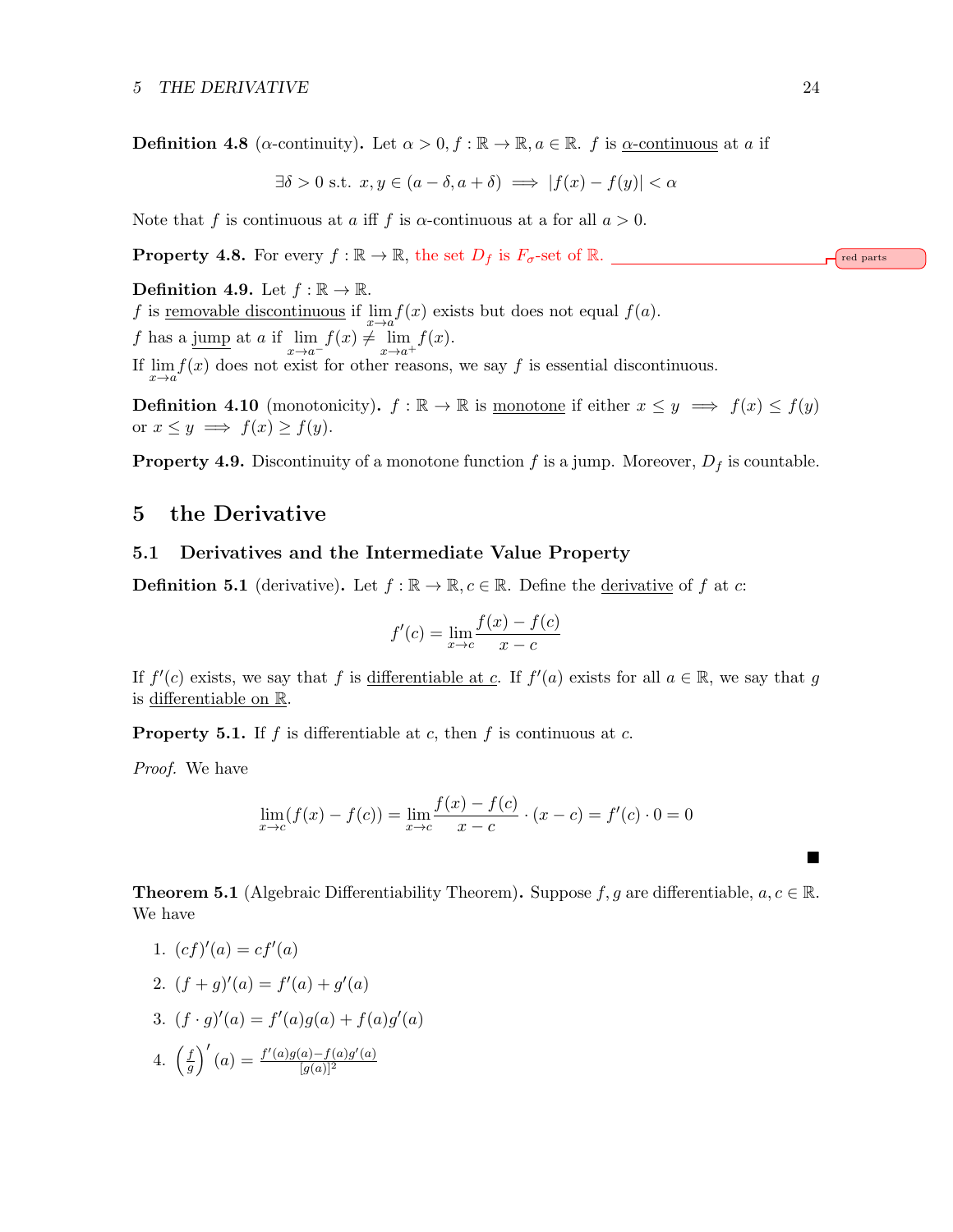**Theorem 5.2** (Chain Rule). Let  $f : A \to B$ ,  $g : B \to \mathbb{R}$ ,  $f(A) \subseteq B$  so that  $g \circ f$  is defined. If f is differentiable at c and g is differentiable at  $f(c)$ , then  $g \circ f$  is differentiable at a with

$$
(g \circ f)'(c) = g'(f(c)) \cdot f'(c)
$$

**Theorem 5.3** (Interior Extremum Theorem). If f is differentiable on  $(a, b)$ , f attains maximum at some  $c \in (a, b)$ , then  $f'(c) = 0$ .

Proof. We have

$$
f'(c) = \lim_{x \to c^{-}} \frac{f(x) - f(c)}{x - c} \le 0
$$

and

$$
f'(c) = \lim_{x \to c^{+}} \frac{f(x) - f(c)}{x - c} \ge 0
$$

then  $f'$  $(c) = 0.$ 

**Theorem 5.4** (Darboux's Theorem). If f is differentiable on [a, b] and  $f'(a) < \alpha < f'(b)$  or  $f'(a) > \alpha > f'(b)$ , then  $\exists c \in (a, b)$  s.t.  $f'(c) = \alpha$ .

#### <span id="page-24-0"></span>5.2 the Mean Value Theorems

**Theorem 5.5** (Rolle's Theorem). Let  $f : [a, b] \to \mathbb{R}$  be continuous on [a, b] and differentiable on  $(a, b)$ . If  $f(a) = f(b)$ , then  $\exists c \in (a, b)$  s.t.  $f'(c) = 0$ .

*Proof.* By EVT, since f is continuous on a compact set, then f attains a maximum and a minimum. If both extremums occur at the endpoints, then  $f$  is necessarily a constant function and  $f'(x) = 0$  on  $(a, b)$ .

If either the maximum or minimum occurs at some point  $c \in (a, b)$ , then it follows from the Interior Extremum Theorem that  $f'(c) = 0$ .

**Theorem 5.6** (Mean Value Theorem). If  $f : [a, b] \to \mathbb{R}$  is continuous on  $[a, b]$  and differentiable on  $(a, b)$ , then  $\exists c \in (a, b)$  s.t.

$$
f'(c) = \frac{f(b) - f(a)}{b - a}
$$

Proof. Consider

$$
d(x) = f(x) - \left[ \left( \frac{f(b) - f(a)}{b - a} \right) (x - a) + f(a) \right]
$$

We know d is continuous on [a, b] and differentiable on  $(a, b)$ . Also,  $d(a) = d(b) = 0$ . By Rolle's Theorem,  $\exists c \in (a, b) \text{ s.t. } d'(c) = 0 \implies f'(c) = \frac{f(b) - f(a)}{b - a}$ .

**Corollary 5.1.** If  $f:(a,b) \to \mathbb{R}$  is differentiable and  $f'(x) = 0$  for all  $x \in (a,b)$ , then f is constant on  $(a, b)$ .

*Proof.* Assume  $x, y \in (a, b)$  and  $x < y$ . We set  $c \in (x, y)$ , then by Mean Value Theorem,

$$
0 = f'(c) = \frac{f(y) - f(x)}{y - x} \implies f(y) - f(x) = 0
$$

ш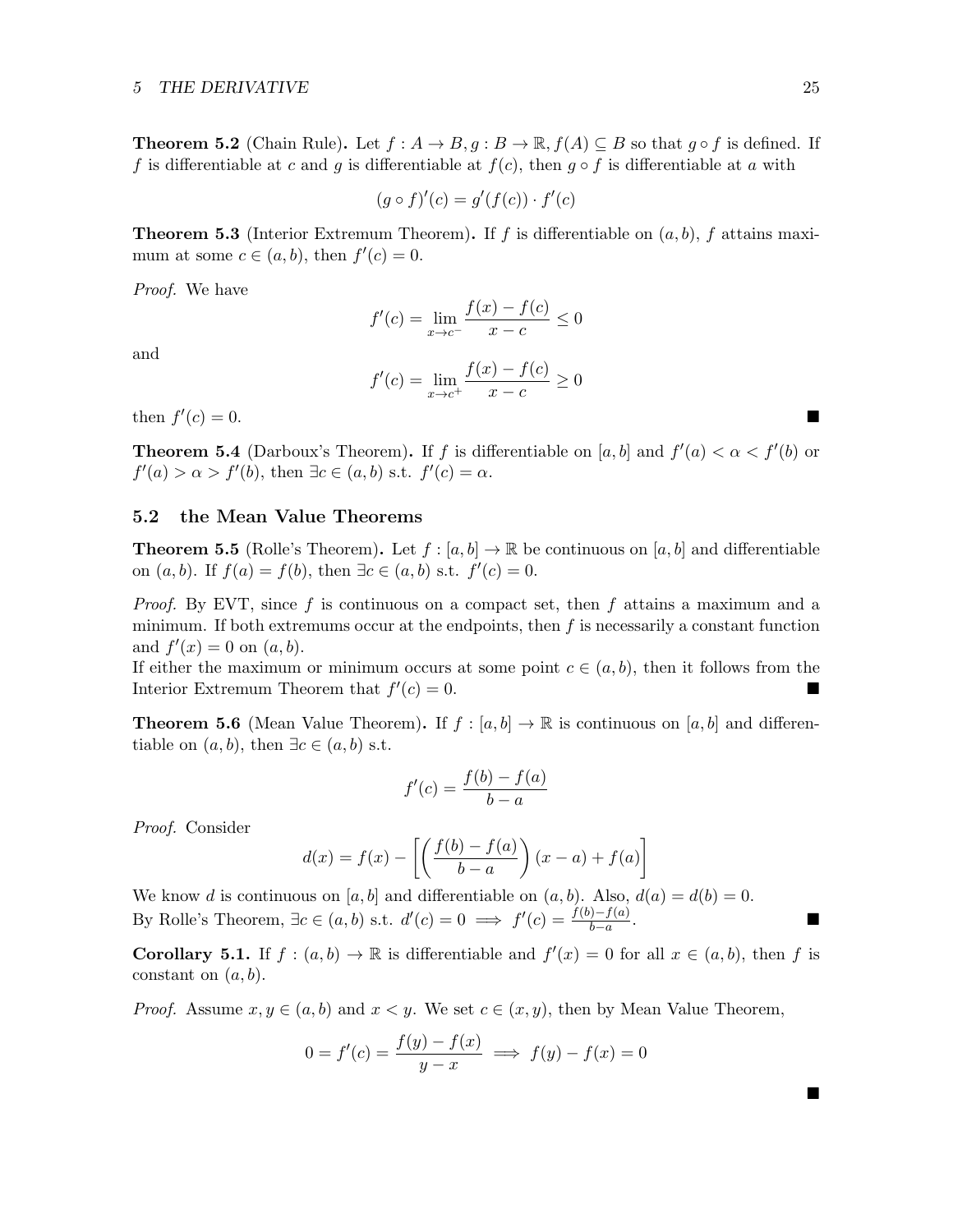**Corollary 5.2.** If  $f:(a,b) \to \mathbb{R}$  is differentiable and  $f'(x) = g'(x)$  for all  $x \in (a,b)$ , then  $f(x) = g(x) + c$  for some  $c \in \mathbb{R}$ .

*Proof.* Apply the previous corollary to the function  $h(x) = f(x) - g(x)$ . ■

**Theorem 5.7** (Generalized Mean Value Theorem). If  $f, g : [a, b] \to \mathbb{R}$  are continuous on  $[a, b]$ and differentiable on  $(a, b)$ , then  $\exists c \in (a, b)$  s.t.

$$
[f(b) - f(a)]g'(c) = [g(b) - g(a)]f'(c)
$$

If  $g'$  is never zero on  $(a, b)$ , then

$$
\frac{f'(c)}{g'(c)} = \frac{f(b) - f(a)}{g(b) - g(a)}
$$

*Proof.* Apply the Mean Value Theorem to the function  $h(x) = [f(b) - f(a)]g(x) - [g(b)$  $g(a)$ f $f(x)$ .

**Theorem 5.8** (L'Hospital's Rule:  $0/0$  case). Suppose  $f, g$  are continuous on I with  $a \in I$ and are differentiable on  $I \setminus \{a\}$ . If  $f(a) = g(a) = 0$  and  $\forall x \neq a, g'(x) \neq 0$ , then

$$
\lim_{x \to a} \frac{f'(x)}{g'(x)} = L \implies \lim_{x \to a} \frac{f(x)}{g(x)} = L
$$

*Proof.* Since  $\lim_{x \to a} \frac{f'(x)}{g'(x)}$  $\frac{f'(x)}{g'(x)} = L$ , then for all  $\epsilon > 0$ ,  $\exists \delta > 0$  s.t.

$$
x \in (a - \delta, a + \delta) \implies \left| \frac{f'(x)}{g'(x)} - L \right| < \epsilon
$$

By the Generalized Mean Value Theorem, for every  $y \in (a, a + \delta), \exists x \in (a, y)$  s.t.

$$
\frac{f'(c)}{g'(c)} = \frac{f(b) - f(a)}{g(b) - g(a)} = \frac{f(y)}{g(y)}
$$

and thus

$$
\left|\frac{f(y)}{g(y)} - L\right| = \left|\frac{f'(x)}{g'(x)} - L\right| < \epsilon
$$

**Theorem 5.9** (L'Hospital's Rule:  $\infty/\infty$  case). Suppose f, g are differentiable on  $(a, b)$  and  $g'(x) \neq 0$  for all  $x \in (a, b)$ . If  $\lim_{x \to a} g(x) = \infty$  or  $-\infty$ , then

$$
\lim_{x \to a} \frac{f'(x)}{g'(x)} = L \implies \lim_{x \to a} \frac{f(x)}{g(x)} = L
$$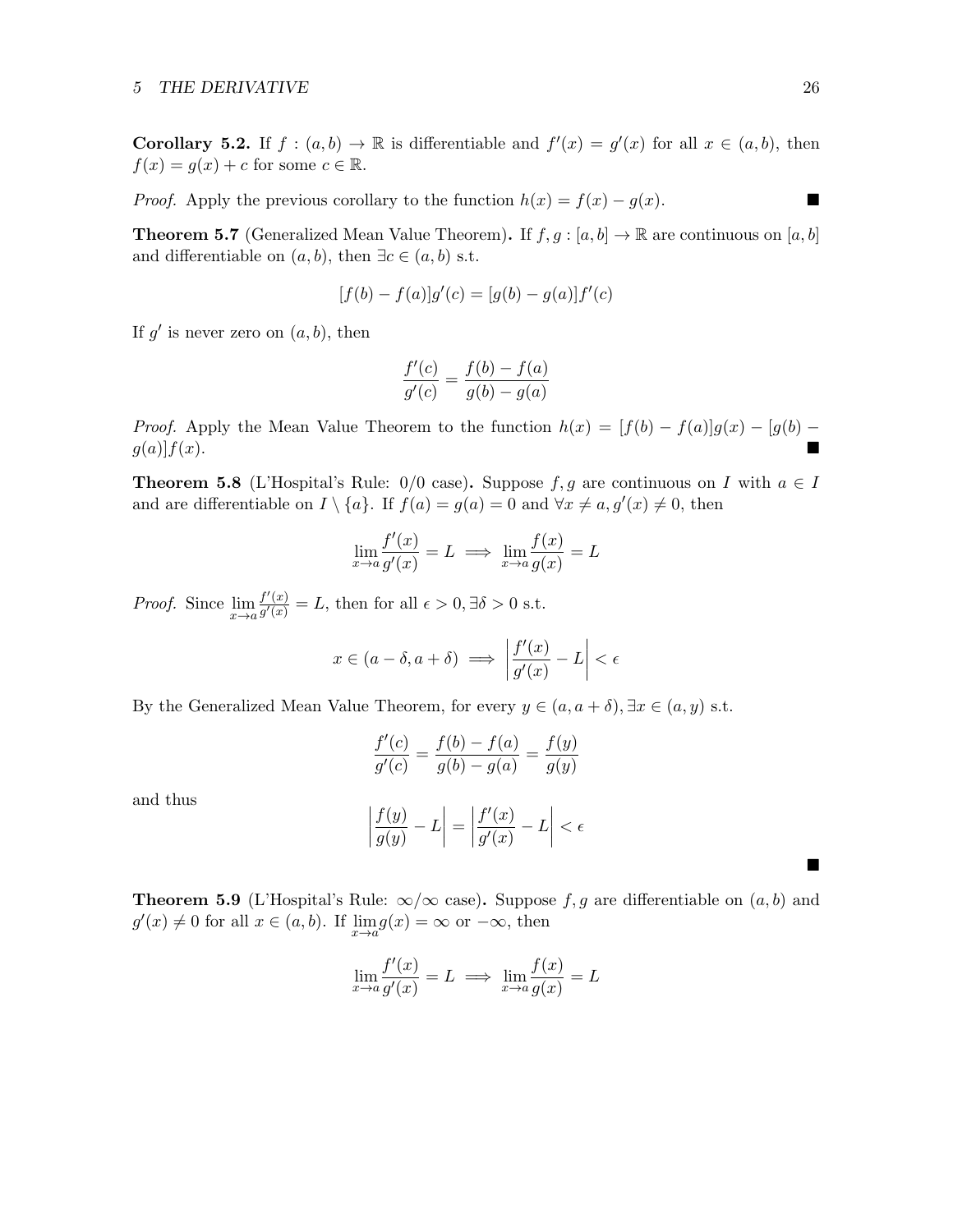## <span id="page-26-0"></span>6 Sequences and Series of Functions

#### <span id="page-26-1"></span>6.1 Uniform Convergence of a Sequence of Functions

**Definition 6.1** (pointwise convergence). For each  $n \in \mathbb{N}$ , let  $f_n$  be a function defined on a set  $A \subseteq \mathbb{R}$ . If  $\forall x \in A, f_n(x) \to f(x)$  for some function f, then sequence  $(f_n)$  of functions converges pointwise on  $A$  to  $f$ .

We can write  $f_n \to f$ ,  $\lim f_n = f$ , or  $\lim_{n \to \infty} f_n(x) = f(x)$ .

**Example 6.1.** Consider  $f_n : \mathbb{R} \to \mathbb{R}$ 

$$
f_n(x) = \frac{x^2 + nx}{n}
$$

We can compute

$$
\lim_{n \to \infty} f_n(x) = \lim_{n \to \infty} \frac{x^2 + nx}{n} = \lim_{n \to \infty} \frac{x^2}{n} + x = x
$$

Thus,  $(f_n)$  converges pointwise to  $f(x) = x$  on R.

**Example 6.2.** Consider  $f_n : [0,1] \to \mathbb{R}$ 

$$
f_n(x) = x^n
$$

If  $0 \leq x < 1, x^n \to 0$ . If  $x = 1, x^n \to 1$ . It follows that  $f_n \to f$  pointwise on [0, 1] where

$$
f(x) = \begin{cases} 0, & 0 \le x < 1 \\ 1, & x = 1 \end{cases}
$$

Note that pointwise convergent sequence of continuous functions may converge to a noncontinuous function.

**Definition 6.2** (uniformly convergence). Let  $(f_n)$  be a sequence of functions defined on a set  $A \subseteq \mathbb{R}$ , then  $(f_n)$  converges uniformly on A to a limit function f defined on A if

$$
\forall \epsilon > 0, \exists N \text{ s.t. } \forall n \ge N, \forall x \in A, |f(x) - f_n(x)| < \epsilon
$$

Remark 6.1. This is a stronger notion of convergence.

**Example 6.3.** Consider  $f_n : \mathbb{R} \to \mathbb{R}$ 

$$
f_n(x) = \frac{x^2 + nx}{n}
$$

which converges pointwise on  $\mathbb R$  to  $f(x) = x$ . But the convergence is not uniform, since

$$
|f_n(x) - f(x)| = \left| \frac{x^2 + nx}{n} - x \right| = \frac{x^2}{n}
$$

In order to force  $|f_n(x) - f(x)| < \epsilon$ , we need  $N < \frac{x^2}{\epsilon}$  $\frac{\partial^2}{\partial \epsilon}$ . Although it is possible to do for each  $x \in \mathbb{R}$ , there is no way to choose a single value of N that will work for all values of x at the same time.

On the other hand, we can show that  $f_n \to f$  uniformly on the set  $[-b, b]$ .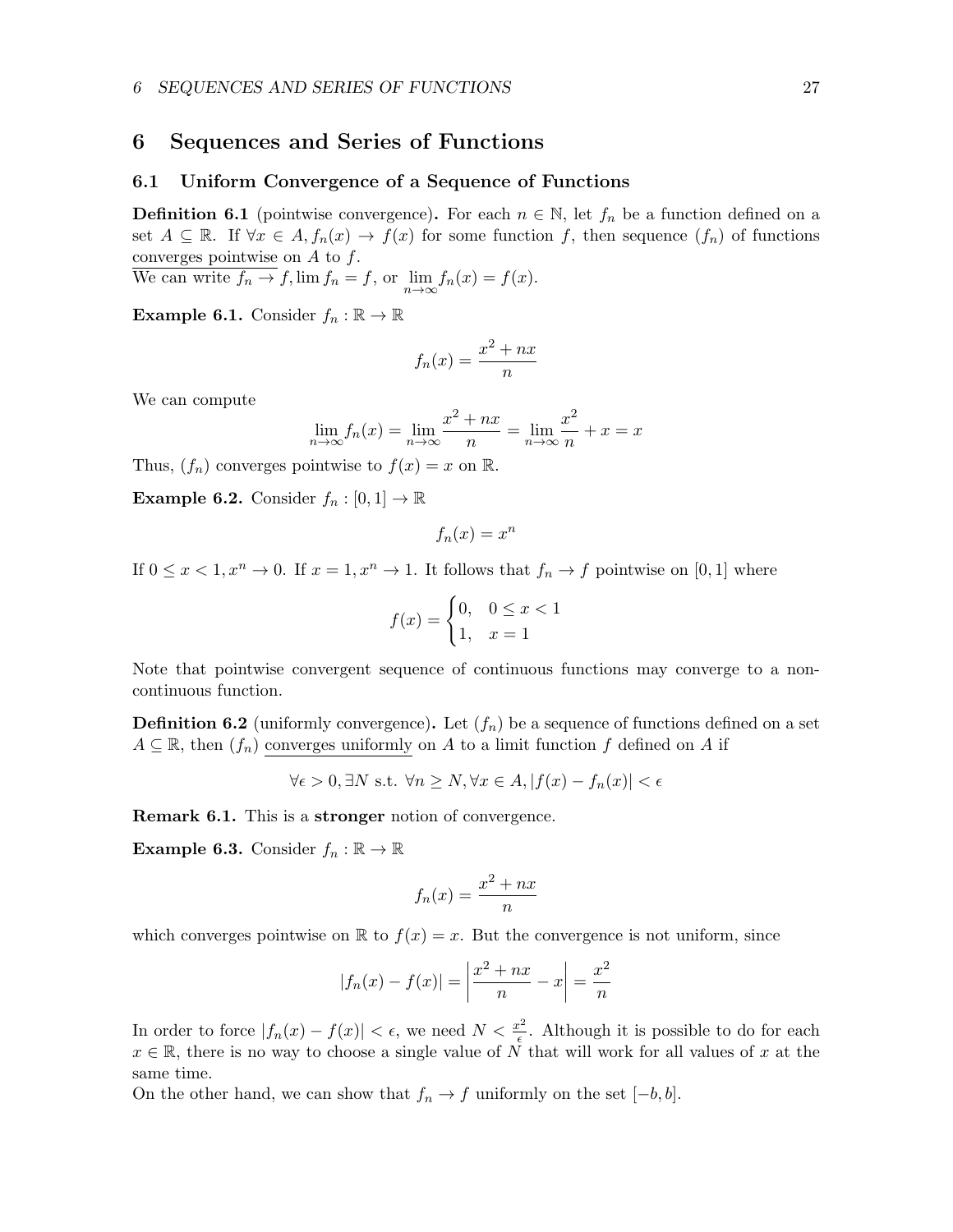**Property 6.1** (Cauchy Criterion for Uniform Convergence). A sequence of functions  $(f_n)$ defined on a set  $A \subseteq \mathbb{R}$  converges uniformly on A iff

$$
\forall \epsilon > 0, \exists N \text{ s.t. } \forall x \in A, \forall m, n \ge N, |f_n(x) - f_m(x)| < \epsilon
$$

<span id="page-27-0"></span>**Theorem 6.1** (Continuous Limit Theorem). Let  $(f_n)$  be a sequence of functions defined on  $A \subseteq \mathbb{R}$  that converges uniformly on A to a function f. If each  $f_n$  is continuous at  $c \in A$ , then  $f$  is continuous at  $c$ .

*Proof.* Let  $\epsilon > 0$  and fix  $c \in A$ . Choose N s.t.

$$
|f_N(x) - f(x)| < \frac{\epsilon}{3}, \forall x \in A
$$

Since  $f_N$  is continuous, then  $\exists \delta > 0$  s.t.

$$
|x - c| < \delta \implies |f_N(x) - f_N(c)| < \frac{\epsilon}{3}
$$

Thus,

$$
|f(x) - f(c)| = |f(x) - f_N(x) + f_N(x) - f_N(c) + f_N(c) - f(c)|
$$
  
\n
$$
\leq |f(x) - f_N(x)| + |f_N(x) - f_N(c)| + |f_N(c) - f(x)|
$$
  
\n
$$
< \frac{\epsilon}{3} + \frac{\epsilon}{3} + \frac{\epsilon}{3}
$$
  
\n
$$
= \epsilon
$$

Hence f is continuous at  $c \in A$ .

**Property 6.2.** (Algebraic Limit Theorem for Uniform Convergence) Suppose  $(f_n), (g_n)$  are uniformly convergent on A, then

- 1.  $(cf_n + g_n)$  is uniformly convergent on A
- 2. If  $\exists M > 0$  s.t.  $|f_n| \leq M$  and  $|g_n| \leq M$ , then  $(f_n g_n)$  is uniformly convergent.

Proof. (1) Obvious.

(2) Let  $\epsilon > 0$ . Since  $(f_n)$ ,  $(g_n)$  are uniformly convergent on A, then  $\exists N$  s.t.  $\forall m, n \ge N, |f_n(x) |f_m(x)| < \frac{\epsilon}{2M}$  and  $g_n(x) - g_m(x) < \frac{\epsilon}{2M}$ . Using Cauchy criterion, we have

$$
|f_m(x)g_m(x) - f_n(x)g_n(x)| = |f_m(x)g_m(x) - f_m(x)g_n(x) + f_m(x)g_n(x) - f_n(x)g_n(x)|
$$
  
\n
$$
\leq |f_m(x)||g_m(x) - g_n(x)| + |g_n(x)||f_m(x) - f_n(x)|
$$
  
\n
$$
\leq M(|g_m(x) - g_n(x)| + |f_m(x) - f_n(x)|)
$$
  
\n
$$
< M(\frac{\epsilon}{M})
$$
  
\n
$$
= \epsilon
$$

So  $(f_n g_n)$  is uniformly convergent.

ш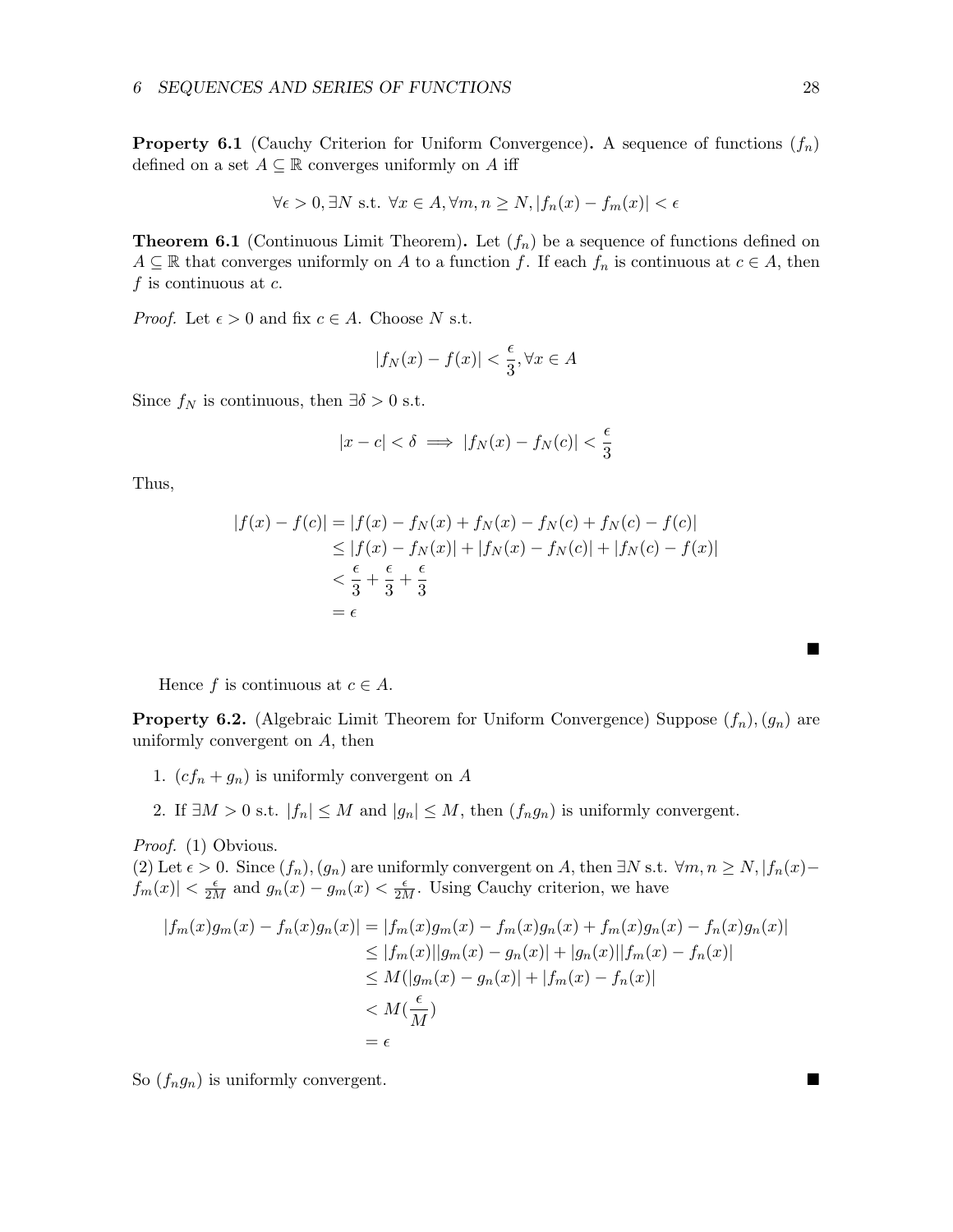#### <span id="page-28-0"></span>6.2 Uniform Convergence and Differentiation

**Theorem 6.2** (Differentiable Limit Theorem). Let  $f_n \to f$  pointwisely on [a, b] and assume each  $f_n$  is differentiable. If  $(f'_n)$  converges uniformly on  $[a, b]$  to a function g, then the function f is differentiable and  $f' = g$ .

**Theorem 6.3.** Let  $(f_n)$  be a sequence of differentiable functions defined on  $[a, b]$  and assume  $(f'_n)$  converges uniformly on [a, b]. If  $\exists x_0 \in [a, b]$  s.t.  $f_n(x_0)$  is convergent, then  $(f_n)$  converges uniformly on  $[a, b]$ .

<span id="page-28-2"></span>**Theorem 6.4** (stronger form of Differentiable Limit Theorem). Let  $(f_n)$  be a sequence of differentiable functions defined on  $[a, b]$  and assume  $(f'_n)$  converges uniformly on  $[a, b]$  to a function g. If  $\exists x_0 \in [a, b]$  s.t.  $f_n(x_0)$  is convergent, then  $(f_n)$  converges uniformly on  $[a, b]$ . Moreover, the limit function  $f = \lim f_n$  is differentiable and  $f' = g$ .

#### <span id="page-28-1"></span>6.3 Series of Functions

**Definition 6.3** (pointwise convergence). For each  $n \in \mathbb{N}$ , let  $f_n$  and f be functions defined on a set  $A \subseteq \mathbb{R}$ . The infinite series

$$
\sum_{n=1}^{\infty} f_n(x) = f_1(x) + f_2(x) + f_3(x) + \dots
$$

converges pointwise on A to  $f(x)$  if the sequence  $s_k(x)$  of partial sums defined by

$$
s_k(x) = f_1(x) + f_2(x) + \ldots + f_k(x)
$$

converges pointwise to  $f(x)$ .

**Definition 6.4** (uniform convergence). The series converges uniformly on A to f if the sequence  $s_k(x)$  converges uniformly on A to  $f(x)$ . In either case, we write  $f = \sum_{n=1}^{\infty} f_n$  or  $f(x) = \sum_{n=1}^{\infty} f_n(x)$ .

**Theorem 6.5** (Term-by-term Continuity Theorem). Let  $f_n$  be continuous functions defined on a set  $A \subseteq \mathbb{R}$ , and assume  $\sum_{n=1}^{\infty} f_n$  converges uniformly on A to a function f. Then, f is continuous on A.

*Proof.* Apply the Continuous Limit Theorem [6.1](#page-27-0) to the partial sums  $s_k = f_1 + f_2 + \ldots + f_k$ .  $\blacksquare$ 

**Theorem 6.6** (Term-by-term Differentiability Theorem). Let  $f_n$  be differentiable functions defined on an interval A, and assume  $\sum_{n=1}^{\infty} f'_n(x)$  converges uniformly to a limit  $g(x)$  on A. If there exists a point  $x_0 \in [a, b]$  where  $\sum_{n=1}^{\infty} f_n(x_0)$  converges, then the series  $\sum_{n=1}^{\infty} f_n(x)$ converges uniformly to a differentiable function  $f(x)$  satisfying  $f'(x) = g(x)$  on A. In other words,

$$
f(x) = \sum_{n=1}^{\infty} f_n(x)
$$
 and  $f'(x) = g(x)$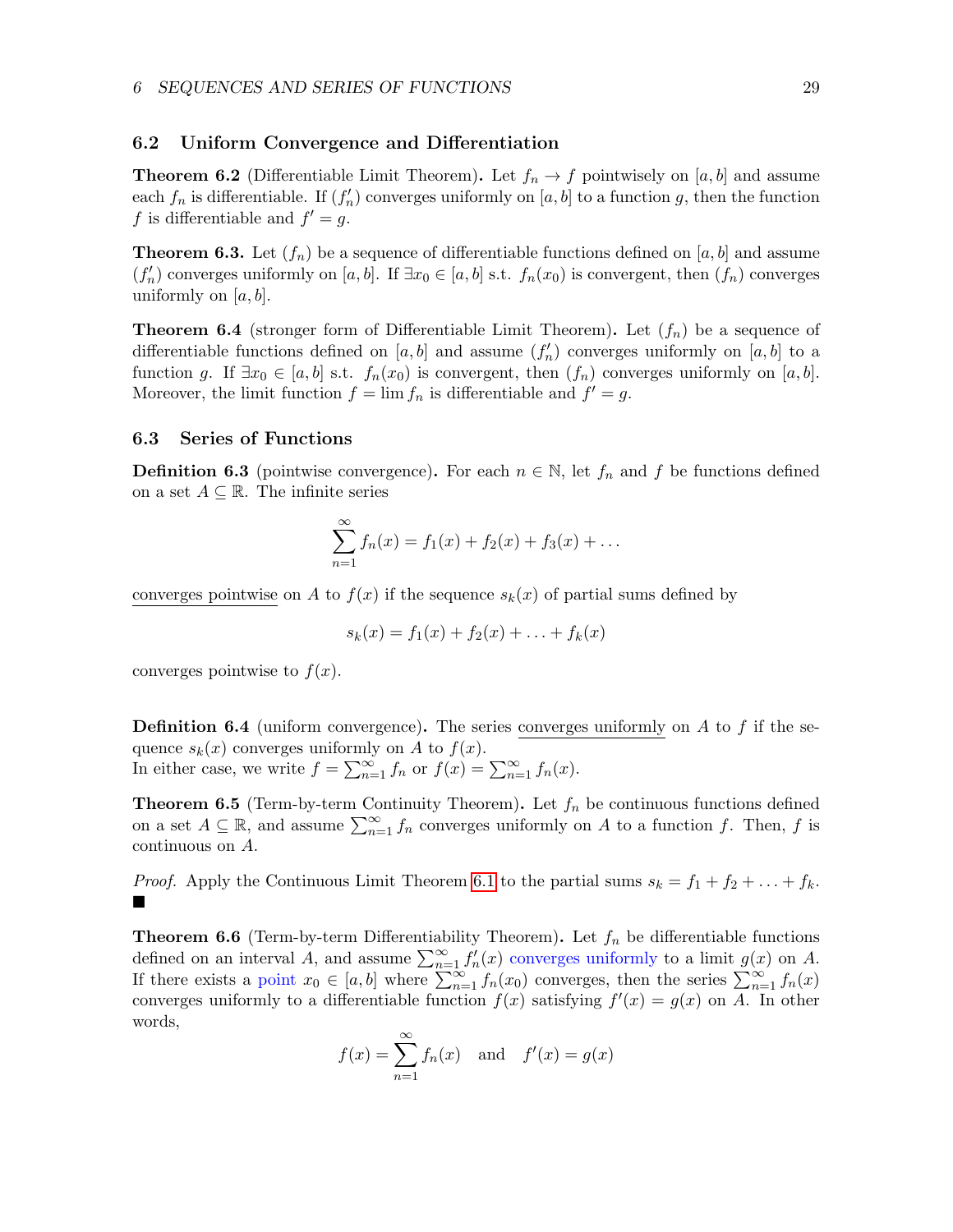Proof. Apply the stronger form of the Differentiable Limit Theorem [6.4](#page-28-2) to the partial sums  $s_k = f_1 + f_2 + \ldots + f_k.$ 

<span id="page-29-1"></span>**Theorem 6.7** (Cauchy Criterion for Uniform Convergence of Series). A series  $\sum_{n=1}^{\infty} f_n$  converges uniformly on  $A \subseteq \mathbb{R}$  if and only if

$$
\forall \epsilon > 0, \exists N \in \mathbb{N} \text{ s.t. } \forall n > m \ge N, \forall x \in A, |s_n - s_m| = \left| \sum_{i=m+1}^n f_i(x) \right| < \epsilon
$$

Remark 6.2. The benefit of the Cauchy Criterion is that it does not depend on the value of the limit.

<span id="page-29-0"></span>**Corollary 6.1** (Weierstrass M-Test). For each  $n \in \mathbb{N}$ , let  $f_n$  be a function defined on a set  $A \subseteq \mathbb{R}$ , and let  $M_n > 0$  be a real number satisfying that

$$
\sup_{x \in A} |f_n(x)| \le M_n
$$

If  $\sum_{n=1}^{\infty} M_n$  converges, then  $\sum_{n=1}^{\infty} f_n$  converges uniformly on A.

*Proof.* Let  $\epsilon > 0$ . Choose N that satisfies the Cauchy Criterion. Let  $m > n \ge N$ . Then by Cauchy Criterion for Uniform Convergence of Series,

$$
M_{m+1} + \ldots + M_n < \epsilon
$$

Then for  $n > m \geq N$  and all  $x \in A$ ,

$$
|f_{m+1}(x) + \ldots + f_n(x)| \le |f_{m+1}(x)| + \ldots + |f_n(x)|
$$
  
\n
$$
\le M_{m+1} + \ldots + M_n
$$
  
\n
$$
< \epsilon
$$

Remark 6.3. The reverse is not true.

**Example 6.4.** If  $f_n(x) = (-1)^n \frac{1}{n}$ , then  $\sum_{n=1}^{\infty} f_n(x)$  is uniformly convergent, but the M-test fails because if  $M_n = \frac{1}{n}$  $\frac{1}{n}$  (the smallest  $M_n$  possible), then  $\sum_{n=1}^{\infty} \frac{1}{n}$  $\frac{1}{n}$  is not convergent.

**Corollary 6.2.** If  $\sum_{n=1}^{\infty} f_n$  converges uniformly on  $A \subseteq \mathbb{R}$ , then the sequence  $(f_n)$  converges uniformly on A to 0.

*Proof.* WTS  $\forall \epsilon > 0, \exists N \in \mathbb{N}, \forall x \in A, |f_n(x)| < \epsilon$ . Let  $\epsilon > 0$ . Since  $\sum_{n=1}^{\infty} f_n$  converges uniformly, then by Cauchy Criterion,

$$
\exists N \in \mathbb{N} \text{ s.t. } \forall n > m \ge N, \forall x \in A, |f_{m+1}(x) + \ldots + f_n(x)| < \epsilon
$$

Let  $n = m + 1$ , then

$$
|f_n(x)| < \epsilon
$$

as wanted.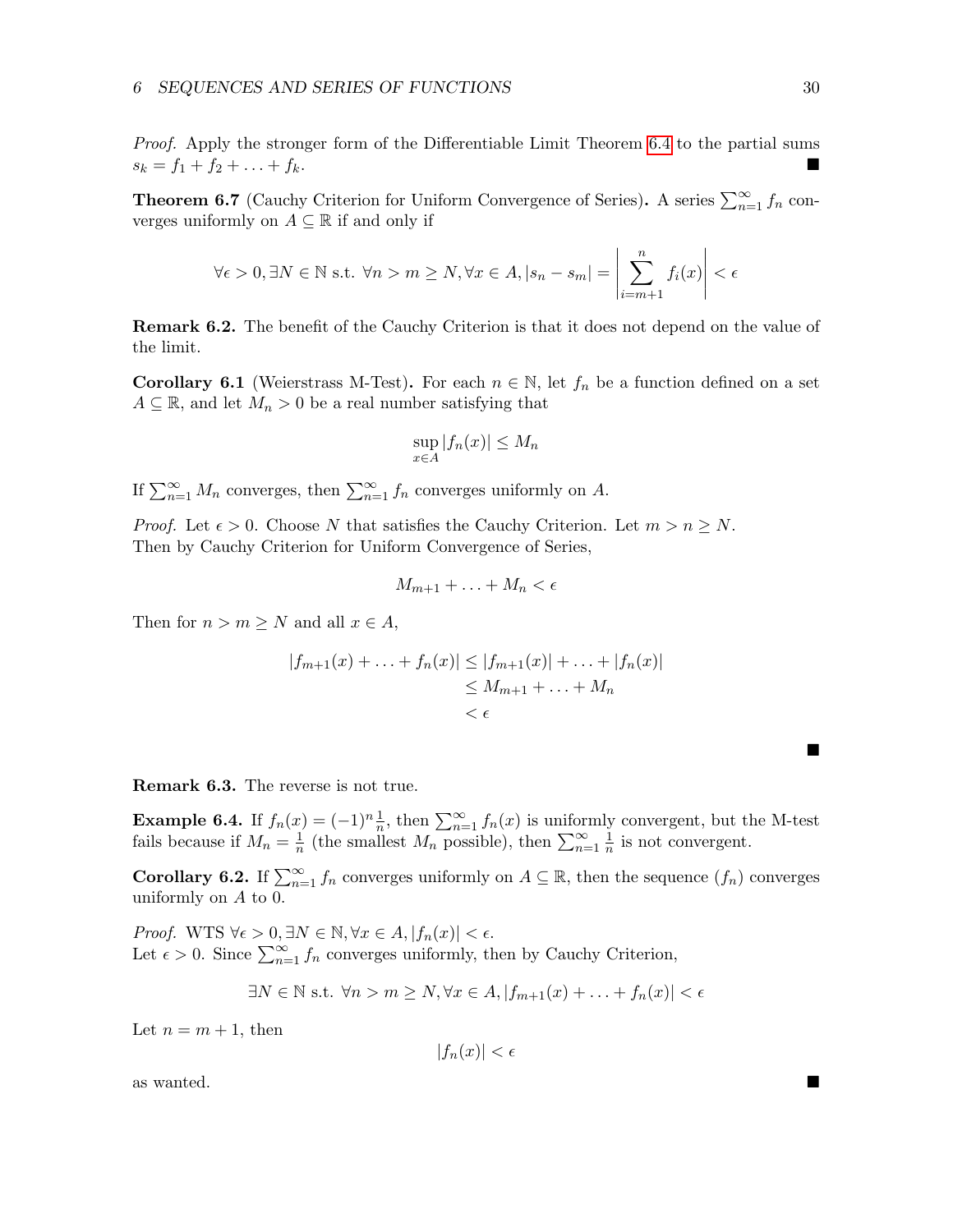Corollary 6.3. Suppose  $\forall n \in \mathbb{N}, \forall x \in A, g_n(x) \geq f_n(x) \geq 0$ . If  $\sum_{n=1}^{\infty} g_n$  converge uniformly on A, then  $\sum_{n=1}^{\infty} f_n$  converges uniformly on A.

*Proof.* Let  $\epsilon > 0$ . Apply Cauchy Criterion for  $\sum_{n=1}^{\infty} g_n$ , we get  $N \in \mathbb{N}$  s.t. for  $n > m \ge N$ and  $x \in A$ ,

$$
|f_{m+1}(x) + \ldots + f_n(x)| = f_m(x) + \ldots + f_n(x)
$$
  
\n
$$
\leq g_{m+1}(x) + \ldots + g_n(x)
$$
  
\n
$$
= |g_{m+1}(x) + \ldots + g_n(x)|
$$
  
\n
$$
< \epsilon
$$

So  $\sum_{n=1}^{\infty} f_n$  converges uniformly on A.

#### <span id="page-30-0"></span>6.4 Power Series

**Theorem 6.8.** If a power series  $\sum_{n=0}^{\infty} a_n x^n$  converges at some point  $x_0 \in \mathbb{R}$ , then it converges absolutely for any x satisfying  $|x| < |x_0|$ .

*Proof.* If  $\sum_{n=0}^{\infty} a_n x_0^n$  converges, then  $(a_n x_0^n)$  is bounded and  $\rightarrow 0$ . Let  $M > 0$  be s.t.  $|a_n x_0^n| \leq M$  for all  $n \in \mathbb{N}$ . If  $x \in \mathbb{R}$  satisfies  $|x| < |x_0|$ , then

$$
|a_n x^n| = |a_n x_0^n| \left| \frac{x}{x_0} \right|^n \le M \left| \frac{x}{x_0} \right|^n
$$

But  $|x/x_0|$  < 1, so the geometric series

$$
\sum_{n=0}^{\infty} M \left| \frac{x}{x_0} \right|^n
$$

is convergent. By the Comparison Test,  $\sum_{n=0}^{\infty} a_n x^n$  converges absolutely.

**Theorem 6.9.** If a power series  $\sum_{n=0}^{\infty} a_n x^n$  converges absolutely at a point  $x_0$ , then it converges uniformly on the closed interval  $[-c, c]$ , where  $c = |x_0|$ .

*Proof.* For  $n \in \mathbb{N}$ , let  $M_n = |a_n| \cdot |x_0|^n$ . Note that  $\sup_{x \in [-c,c]} |a_n x^n| \leq |a_n| \cdot |x_0|^n = M_n$ . Since  $\sum_{n=0}^{\infty} M_n$  is convergent by assumption, then by Weierstrass M-Test [6.1,](#page-29-0)  $\sum_{n=0}^{\infty} a_n x^n$ converges uniformly on  $[-c, c]$ .

**Remark 6.4.** If the power series  $g(x) = \sum_{n=0}^{\infty} a_n x^n$  converges conditionally at  $x = R$ , then it is possible for it to diverge when  $x = -R$ .

Example 6.5.

$$
\sum_{n=1}^{\infty} \frac{(-1)^n x^n}{n}
$$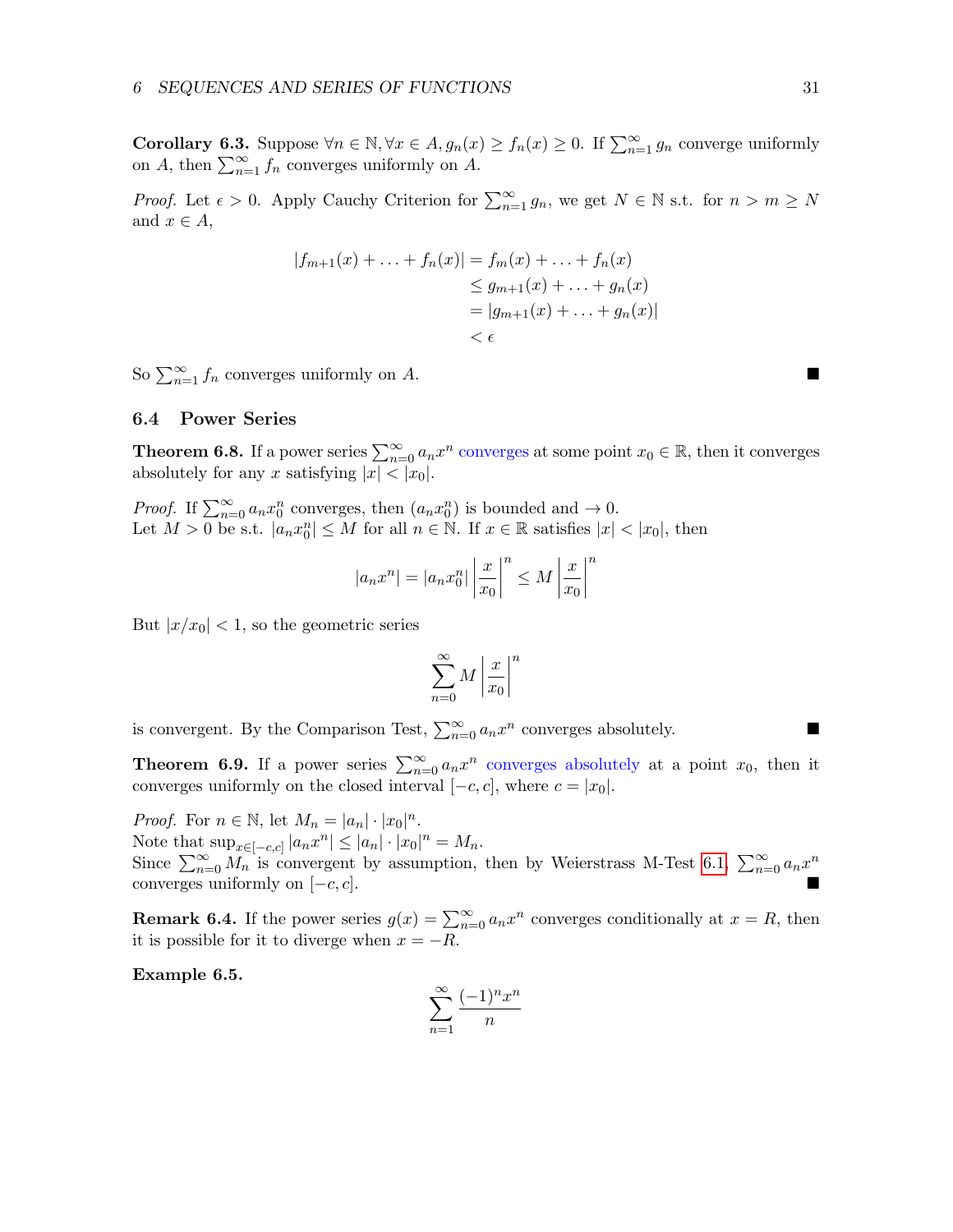<span id="page-31-0"></span>**Lemma 6.1** (Abel's Lemma). Let  $b_n$  satisfy  $b_1 \geq b_2 \geq b_3 \geq \ldots \geq 0$ , and let  $\sum_{n=1}^{\infty} a_n$  be a series for which the partial sums are bounded. In other words, assume there exists  $A > 0$ such that

$$
|a_1 + a_2 + \ldots + a_n| \le A
$$

for all  $n \in \mathbb{N}$ . Then for all  $n \in \mathbb{N}$ ,

$$
|a_1b_1 + a_2b_2 + a_3b_3 + \ldots + a_nb_n| \le Ab_1
$$

Proof.

$$
\left| \sum_{k=1}^{n} a_k b_k \right| = \left| s_n b_{n+1} + \sum_{k=1}^{n} s_k (b_k - b_{k+1}) \right|
$$
 by summation-by-parts formula  
\n
$$
\leq |s_n b_{n+1}| + \left| \sum_{k=1}^{n} s_k (b_k - b_{k+1}) \right|
$$
 by Triangle Inequality  
\n
$$
\leq Ab_{n+1} + \sum_{k=1}^{n} A(b_k - b_{k+1})
$$
  
\n
$$
= Ab_{n+1} + (Ab_1 - Ab_{n+1})
$$
  
\n
$$
= Ab_1
$$

**Theorem 6.10** (Abel's Theorem). Let  $g(x) = \sum_{n=0}^{\infty} a_n x^n$  be a power series that converges at the point  $x = R > 0$ . Then the series converges uniformly on the interval [0, R]. A similar result holds if the series converges at  $x = -R$ .

Proof. To set the stage for Abel's Lemma [6.1,](#page-31-0) we first write

$$
g(x) = \sum_{n=0}^{\infty} a_n x^n = \sum_{n=0}^{\infty} (a_n R^n) \left(\frac{x}{R}\right)^n
$$

Let  $\epsilon > 0$ . Since we are assuming that  $\sum_{n=0}^{\infty} a_n R^n$  converges, then by the Cauchy Criterion for Uniform Convergence of Series [6.7,](#page-29-1)  $\exists N \in \mathbb{N}$  s.t. if  $n > m \ge N$ , then

$$
|a_{m+1}R^{m+11} + a_{m+2}R^{m+2} + \ldots + a_nR^n| < \epsilon
$$

Now for any fixed  $m \in \mathbb{N}$ , we apply Abel's Lemma [6.1](#page-31-0) to the sequence  $\sum_{i=1}^{\infty} a_{m+i}R^{m+i}$ . Since  $x \in [0, R]$ , then we have

$$
\left(\frac{x}{R}\right)^{m+1} \ge \left(\frac{x}{R}\right)^{m+2} \ge \ldots \ge 0
$$

Then

$$
|(a_{m+1}R^{m+1})\left(\frac{x}{R}\right)^{m+1} + (a_{m+2}R^{m+2})\left(\frac{x}{R}\right)^{m+2} + \ldots + (a_nR^n)\left(\frac{x}{R}\right)^n| \leq \epsilon \left(\frac{x}{R}\right)^{m+1} \leq \epsilon
$$

Therefore the series converges uniformly on the interval  $[0, R]$ .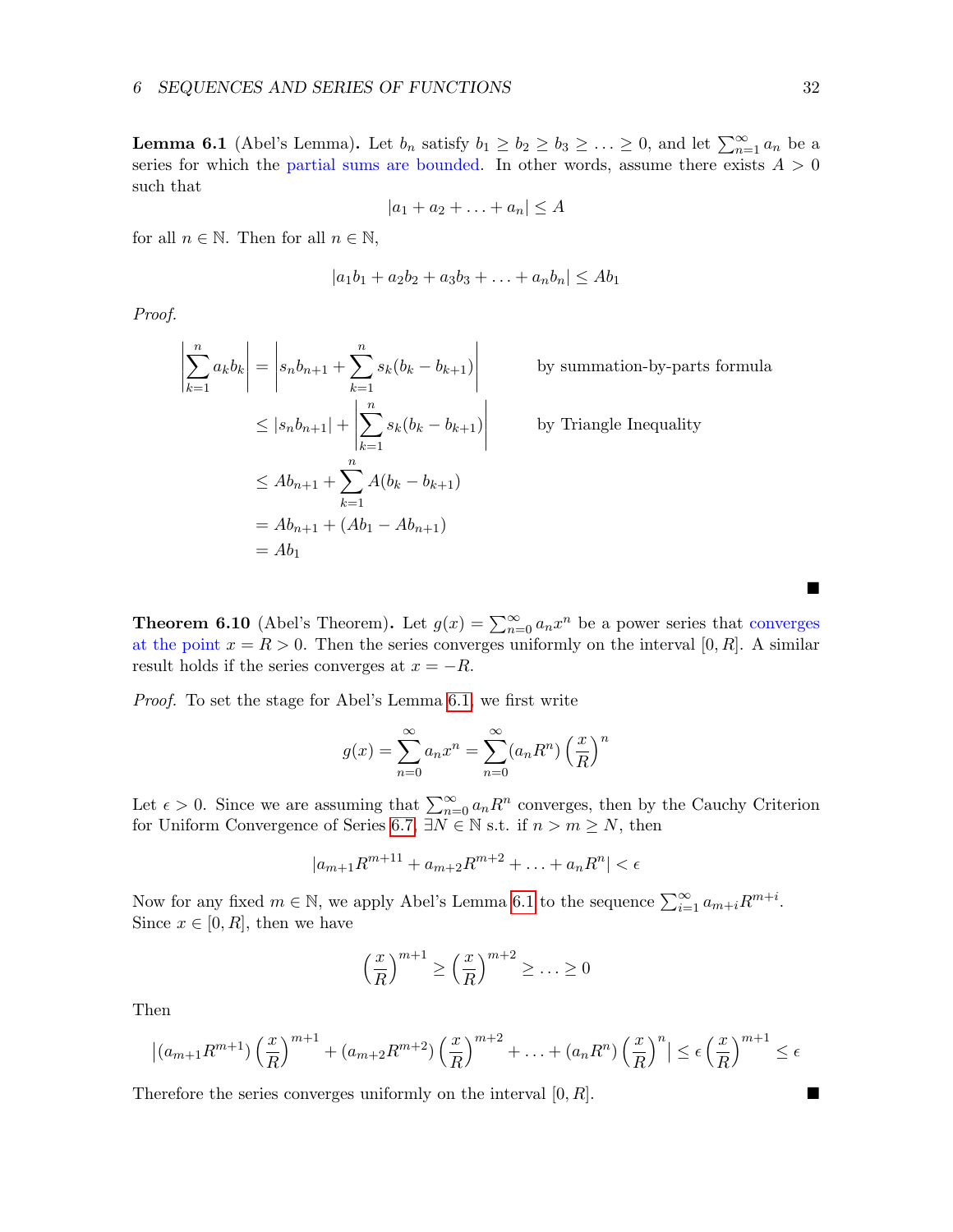**Theorem 6.11.** If  $\sum_{n=0}^{\infty} a_n x^n$  converges for all  $x \in (-R, R)$ , then the differentiated series  $\sum_{n=1}^{\infty}$  na<sub>n</sub> $x^{n-1}$  converges at each  $x \in (-R, R)$  as well. Consequently, the convergence is uniform on closed intervals in  $(-R, R)$ .

**Theorem 6.12.** Assume  $f(x) = \sum_{n=0}^{\infty} a_n x^n$  converges on an interval  $A \subseteq \mathbb{R}$ . The function f is continuous on A and differentiable on any open interval  $(-R, R) \subseteq A$ . The derivative is given by

$$
f'(x) = \sum_{n=1}^{\infty} n a_n x^{n-1}
$$

Moreover, f is infinitely differentiable on  $(-R, R)$ , and the successive derivatives can be obtained via term-by-term differentiation of the appropriate series:

$$
f^{(k)}(x) = \sum_{n=k}^{\infty} n(n-1)\dots(n-k+1)x^{n-k}
$$

**Corollary 6.4.** If  $\sum_{n=0}^{\infty} a_n x^n$ ,  $\sum_{n=0}^{\infty} b_n x^n$  exist and equal for all  $x \in (-R, R)$ , then it must be the case that  $a_n = b_n$  for all  $n \in \mathbb{N}$ .

## <span id="page-32-0"></span>7 The Riemann Integral

#### <span id="page-32-1"></span>7.1 The Definition of the Riemann Integral

#### <span id="page-32-2"></span>7.1.1 Partitions, Upper Sums, and Lower Sums

**Definition 7.1** (partition). A partition P of  $[a, b]$  is a finite set of points from  $[a, b]$  that includes both  $a$  and  $b$ . The notational convention is to always list the points of a partition  $P = \{x_0, x_1, x_2, \ldots, x_n\}$  in increasing order; thus

$$
a = x_0 < x_1 < x_2 < \ldots < x_n = b
$$

**Definition 7.2** (lower sum and upper sum). For each subinterval  $[x_{k-1}, x_k]$  of P, let

$$
m_k = \inf\{f(x) : x \in [x_{k-1}, x_k]\}\
$$
and  $M_k = \sup\{f(x) : x \in [x_{k-1}, x_k]\}\$ 

The lower sum of  $f$  with respect to  $P$  is given by

$$
L(f, P) = \sum_{k=1}^{n} m_k (x_k - x_{k-1})
$$

Likewise, we define the upper sum of  $f$  with respect to  $P$  by

$$
U(f, P) \sum_{k=1}^{n} M_k (x_k - x_{k-1})
$$

**Fact 7.1.** For a particular partition P, it is clear that  $U(f, P) \geq L(f, P)$ .

**Definition 7.3** (refinement). A partition  $Q$  is a refinement of a partition  $P$  if  $Q$  contains all of the points of P; that is, if  $P \subseteq Q$ .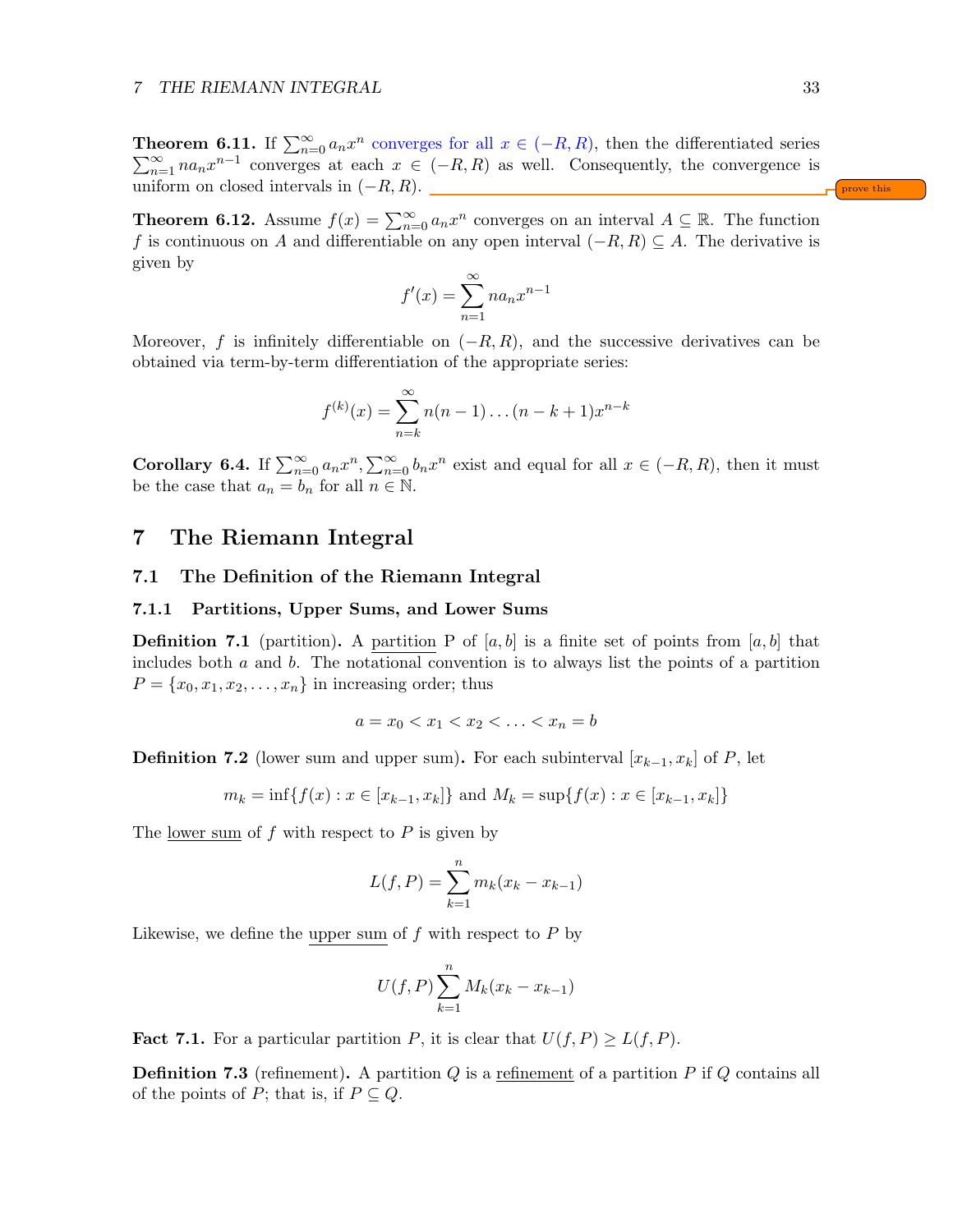**Lemma 7.1.** If  $P \subseteq Q$ , then  $L(f, P) \le L(f, Q)$ , and  $U(f, P) \ge U(f, Q)$ .

*Proof.* Consider what happens when we refine  $P$  by adding a single point  $z$  to some subinterval  $[x_{k-1}, x_k]$  of P. Focusing on the lower sum, we have

$$
m_k(x_k - x_{k-1}) = m_k(x_k - z) + m_k(z - x_{k-1})
$$
  
\n
$$
\leq m'_k(x_k - z) + m_k^{kk}(z - x_{k-1})
$$

where

$$
m'_{k}
$$
 = inf{ $f(x) : x \in [z, x_{k}]$ } and  $m''_{k}$  = inf{ $f(x) : x \in [x_{k-1}, z]$ }

are each necessarily as large or larger than  $m_k$ .

By induction, we have  $L(f, P) \leq L(f, Q)$ , and an analogous argument holds for the upper sums.

**Lemma 7.2.** If  $P_1$  and  $P_2$  are any two partitions of  $[a, b]$ , then  $L(f, P_1) \leq U(f, P_2)$ .

*Proof.* Let  $Q = P_1 \cup P_2$ . Because  $P_1 \subseteq Q$  and  $P_2 \subseteq Q$ , it follows that

$$
L(f, P_1) \le L(f, Q) \le U(f, Q) \le U(f, P_2)
$$

#### <span id="page-33-0"></span>7.1.2 Integrability

**Definition 7.4** (upper integral and lower integral). Let  $P$  be the collection of all possible partitions of the interval  $[a, b]$ . The upper integral of f is defined to be

$$
U(f) = \inf\{U(f, P) : P \in \mathcal{P}\}\
$$

Similarly, we define the lower integral of  $f$  by

$$
L(f) = \sup \{ L(f, P) : P \in \mathcal{P} \}
$$

**Lemma 7.3.** For any bounded function f on  $[a, b]$ , it is always the case that

$$
U(f) \ge L(f)
$$

**Definition 7.5** (Riemann Integrability). A bounded function f defined on the interval  $[a, b]$ is <u>Riemann-integrable</u> if  $U(f) = L(f)$ . In this case, we define  $\int_a^b f(x) dx$  to be this common value; namely,

$$
\int_a^b f = U(f) = L(f)
$$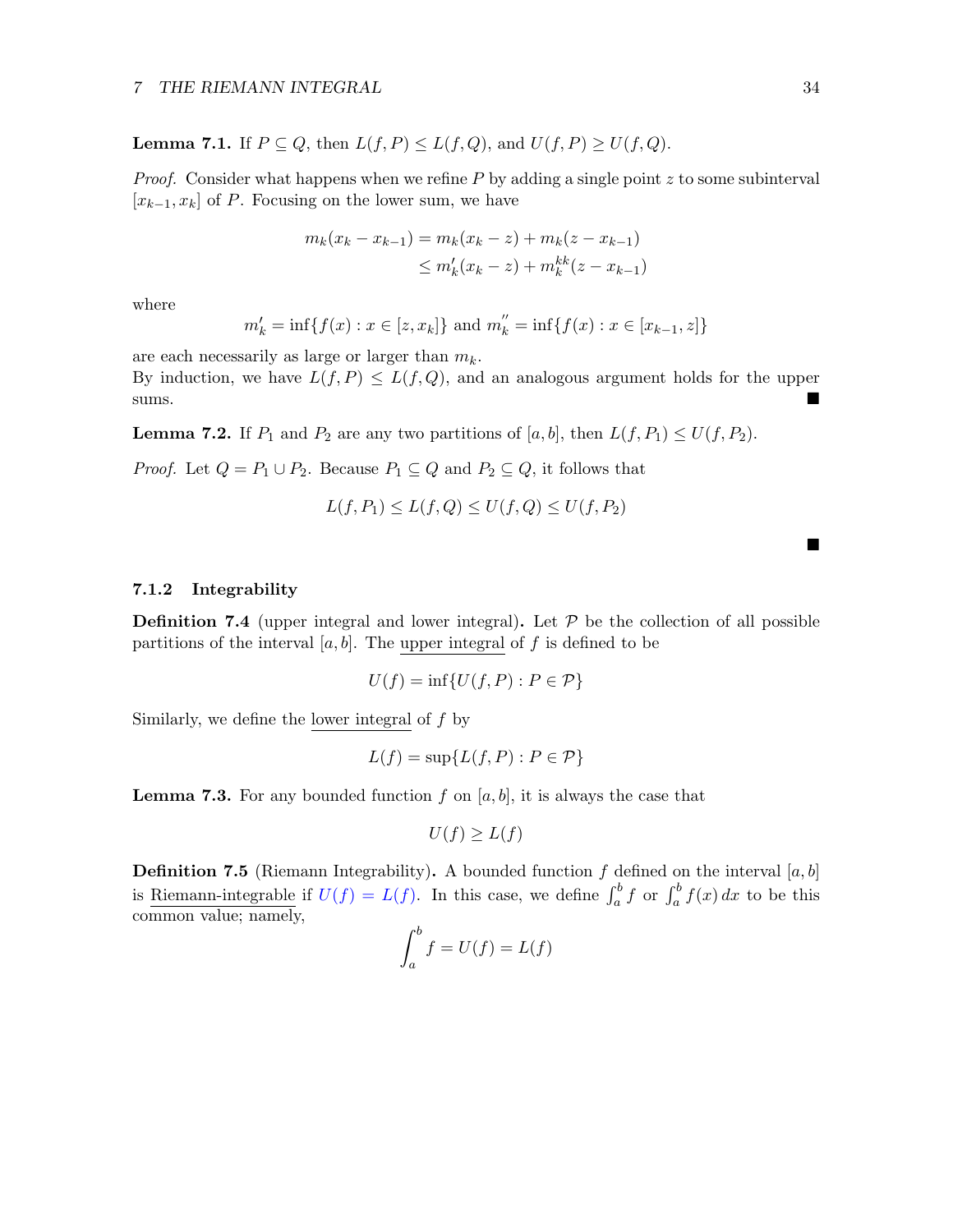#### <span id="page-34-0"></span>7.1.3 Criteria for Integrability

**Theorem 7.1** (Integrability Criterion). A bounded function f is integrable on [a, b] if and only if, for every  $\epsilon > 0$ , ∃ a partition  $P_{\epsilon}$  of [a, b] such that

$$
U(f, P_{\epsilon}) - L(f, P_{\epsilon}) < \epsilon
$$

**Theorem 7.2.** If f is continuous on  $[a, b]$ , then it is integrable.

**Definition 7.6** (tagged partition). A tagged partition  $(P, \{c_k\})$  is one where in addition to a partition P we choose a sampling point  $c_k$  in each of the subintervals $[x_{k-1}, x_k]$ .

$$
P = [x_0, x_1, \dots, x_n]
$$
  

$$
c_k \in [x_{k-1}, x_k], \quad 0 < k \le n
$$

Definition 7.7 (Riemann sum).

$$
R(f, P, \{c_k\}) = \sum_{k=1}^{n} f(c_k) \cdot (x_k - x_{k-1})
$$

**Definition 7.8** (Riemann's Original Definition of the Integral). A bounded function  $f$  is integrable on [a, b] with  $\int_a^b f = A$  if for all  $\epsilon > 0$ ,  $\exists \delta > 0$  such that for any tagged partition  $(P, \{c_k\})$  satisfying  $\delta x_k < \delta$  for all k<sub>i</sub> it follows that

$$
|R(f, P, \{c_k\}) - A| < \epsilon
$$

Remark 7.1. This definition is equivalent to our definition.

#### <span id="page-34-1"></span>7.2 Integrating Functions with Discontinuities

**Fact 7.2.** Suppose two functions  $f, g : [a, b] \to \mathbb{R}$  are both bounded. and f is integrable. Suppose there are finitely many points  $y_1, y_2, \ldots, y_l \in [a, b]$  s.t.  $f(x) = g(x)$  for  $x \neq y_k$  for  $k = 1, 2, \ldots, l.$ 

Then g is integrable and

$$
\int_{a}^{b} g = \int_{a}^{b} f
$$

**Theorem 7.3.** If  $f : [a, b] \to \mathbb{R}$  is bounded, and f is integrable on  $[c, b]$  for all  $c \in (a, b)$ , then f is integrable on  $[a, b]$ . An analogous result holds at the other endpoint.

Example 7.1 (Dirichlet's function).

 $g(x) = \begin{cases} 1 & \text{for } x \text{ rational} \\ 0 & \text{otherwise} \end{cases}$ 0 for  $x$  irrational

If P is some partition of [0, 1], then the density of the rationals in R implies that every subinterval of P will contain a point where  $q(x) = 1$  as well as a point where  $q(y) = 0$ . It follows that  $U(g, P) = 1$  and  $L(g, P) = 0$ . Because this is the case for every partition P, we see that  $U(f) = 1, L(f) = 0$ . The two are not equal, so we conclude that Dirichlet's function is not integrable.

prove this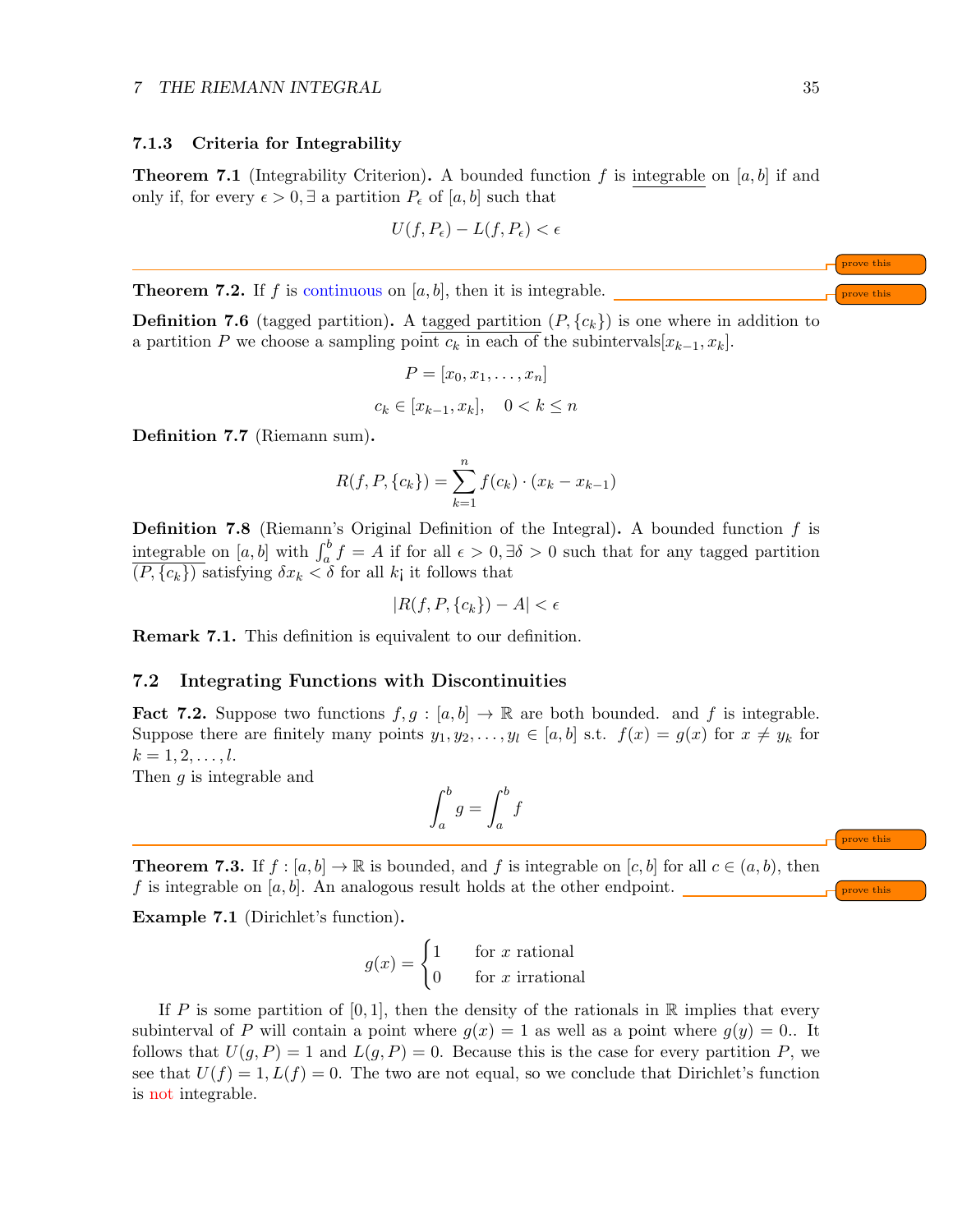#### <span id="page-35-0"></span>7.3 Properties of the Integral

**Theorem 7.4.** Assume  $f : [a, b] \to \mathbb{R}$  is bounded, and let  $c \in (a, b)$ . Then, f is integrable on [a, b] if and only if f is integrable on [a, c] and [c, b]. In this case, we have

$$
\int_a^b f = \int_a^c f + \int_c^b f
$$

**Theorem 7.5.** Assume f and g are integrable functions on the interval [a, b].

- 1. The function  $f + g$  is integrable on  $[a, b]$  with  $\int_a^b (f + g) = \int_a^b f + \int_a^b g$ .
- 2. For  $k \in \mathbb{R}$ , the function is  $kf$  is integrable with  $\int_a^b kf = k \int_a^b f$ .
- 3. If  $m \le f(x) \le M$  on  $[a, b]$ , then  $m(b a) \le \int_a^b f \le M(b a)$ .
- 4. If  $f(x) \le g(x)$  on  $[a, b]$ , then  $\int_a^b f \le \int_a^b g$ .
- 5. If  $f(x) \le g(x)$  on  $[a, b]$ , then  $\int_a^b f \le \int_a^b g$ .
- 6. The function  $|f|$  is integrable an  $|\int_a^b f| \leq \int_a^b |f|$ .

**Definition 7.9.** If f is integrable on the interval  $[a, b]$ , define

$$
\int_b^a f = -\int_a^b f
$$

Also for  $c \in [a, b]$ , define

$$
\int_c^c f = 0
$$

**Fact 7.3.** If  $f : [a, b] \to \mathbb{R}$  is integrable, then

$$
|f|(x) = |f(x)|
$$

is also integrable, and

$$
\left| \int_{a}^{b} f \right| \leq \int_{a}^{b} |f|
$$

<span id="page-35-1"></span>7.3.1 Uniform Convergence and Integration

**Theorem 7.6** (Integrable Limit Theorem). Assume that  $f_n \to f$  uniformly on [a, b] and that each  $f_n$  is integrable. Then,  $f$  is integrable and

$$
\lim_{n \to \infty} \int_{a}^{b} f_n = \int_{a}^{b} f
$$

prove this

prove this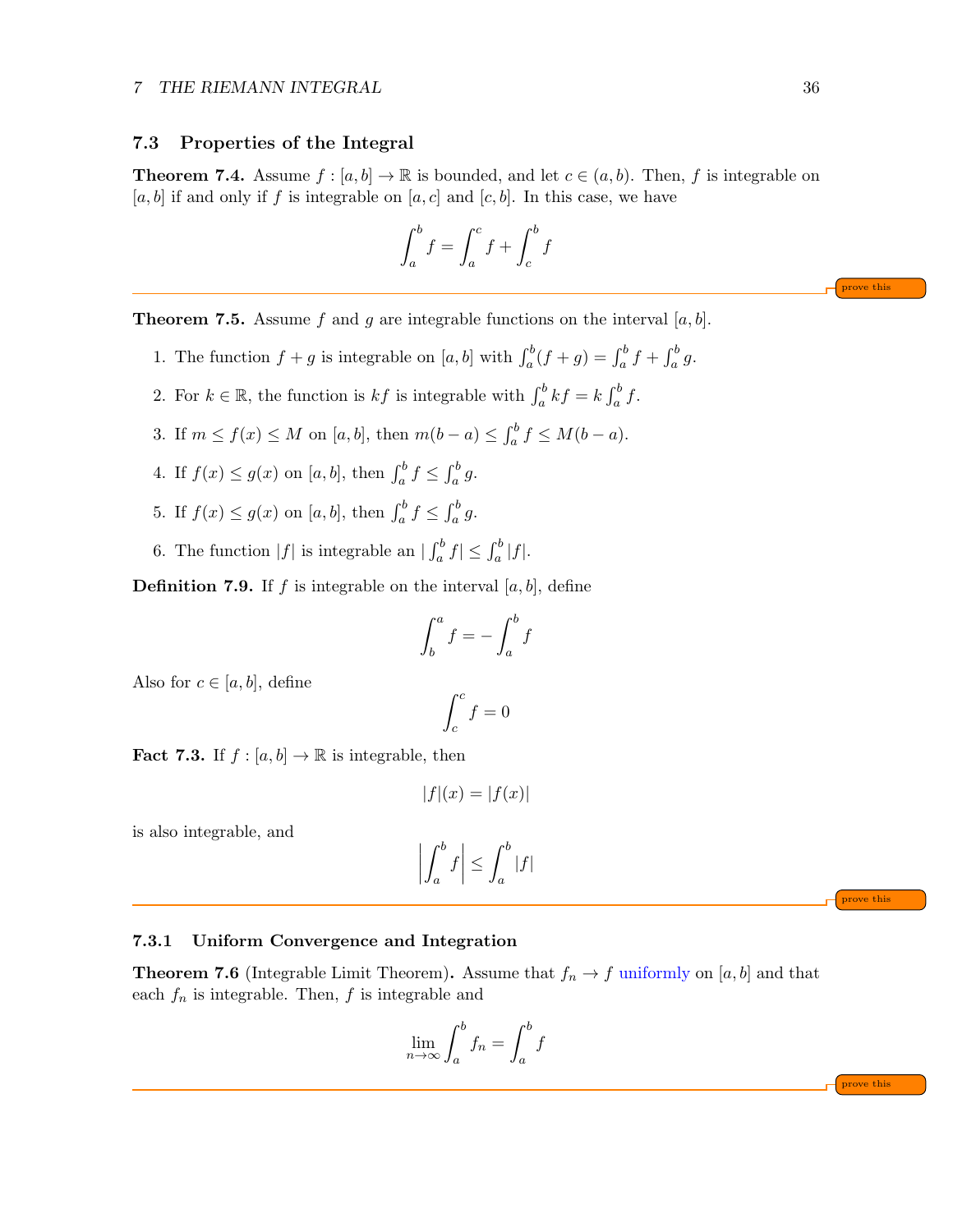#### <span id="page-36-0"></span>7.4 The Fundamental Theorem of Calculus

Theorem 7.7 (Fundamental Theorem of Calculus). We have

1. If  $f : [a, b] \to \mathbb{R}$  is integrable, and  $F : [a, b] \to \mathbb{R}$  satisfies  $F'(x) = f(x)$  for all  $x \in [a, b]$ , then

$$
\int_a^b f = F(b) - F(a)
$$

2. Let  $g : [a, b] \to \mathbb{R}$  be integrable, and for  $x \in [a, b]$ , define

$$
G(x) = \int_{a}^{x} g
$$

Then G is continuous on [a, b]. If g is continuous at some point  $c \in [a, b]$ , then G is differentiable at c and  $G'(c) = g(c)$ .

**Example 7.2.**  $f(x) = |x|$  on  $[-1, 1]$ . Define  $F(x) = \int_{-1}^{x} f(x) dx$ , then F is continuous and differentiable on [-1, 1]. On [-1, 0],  $F(x) = -\frac{1}{2}$  $rac{1}{2}x^2 + \frac{1}{2}$  $\frac{1}{2}$ . On [0, 1],  $F(x) = \frac{1}{2}x^2 + \frac{1}{2}$  $\frac{1}{2}$ . So combining the two, we keep the relationship  $F'(x) = f(x)(= |x|)$ .

**Example 7.3.**  $f : [a, b] \to \mathbb{R}$  continuous. Let  $F(x) = \int_a^x f : [a, b] \to \mathbb{R}$ . We know from FTC that  $F'(x) = f(x)$  for all  $x \in [a, b]$ . Assume  $F(x) = \int_a^x f = 0$  for all  $x \in [a, b]$ . Then  $f(x) = 0$  for all  $x \in [a, b]$ .

#### Example 7.4. T or F:

- 1.  $h' = g$  does not imply continuity of g. (True)
- 2. If g is continuous on [a, b], then there is a differentiable h s.t.  $h' = g$ . (True)
- 3. If  $H(x) = \int_a^x h$  is differentiable at  $c \in (a, b)$ , then h is continuous at c. (False)

Counterexample for  $(3)$ :  $h : [0, 1] \rightarrow \mathbb{R}$ .

$$
h(x) = \begin{cases} 0, & x \neq 1/2 \\ 1, & x = 1/2 \end{cases} \implies H(x) = 0
$$

**Example 7.5.**  $f_n \to 0$  pointwise on [0, 1], but  $\lim_{n \to \infty} \int f_n$  does not exist.

$$
f_n = \begin{cases} x^n, & 0 \le x < 1 \\ 0, & x = 1 \end{cases}
$$

For every  $x \in [0,1]$ ,  $\int_0^1 f_n = n \to \infty$ , But  $f_n(x) \to 0$ .

**Fact 7.4.** If  $f : [a, b] \to \mathbb{R}$  is integrable and there is  $M \in \mathbb{R}$  s,t,  $|f(x)| \leq M$  for all  $x \in [a, b]$ , then  $f^{2}(x) = (f(x))^{2}$  is integrable.

**Fact 7.5.** If  $f, g$  are integrable, then so is  $fg$ .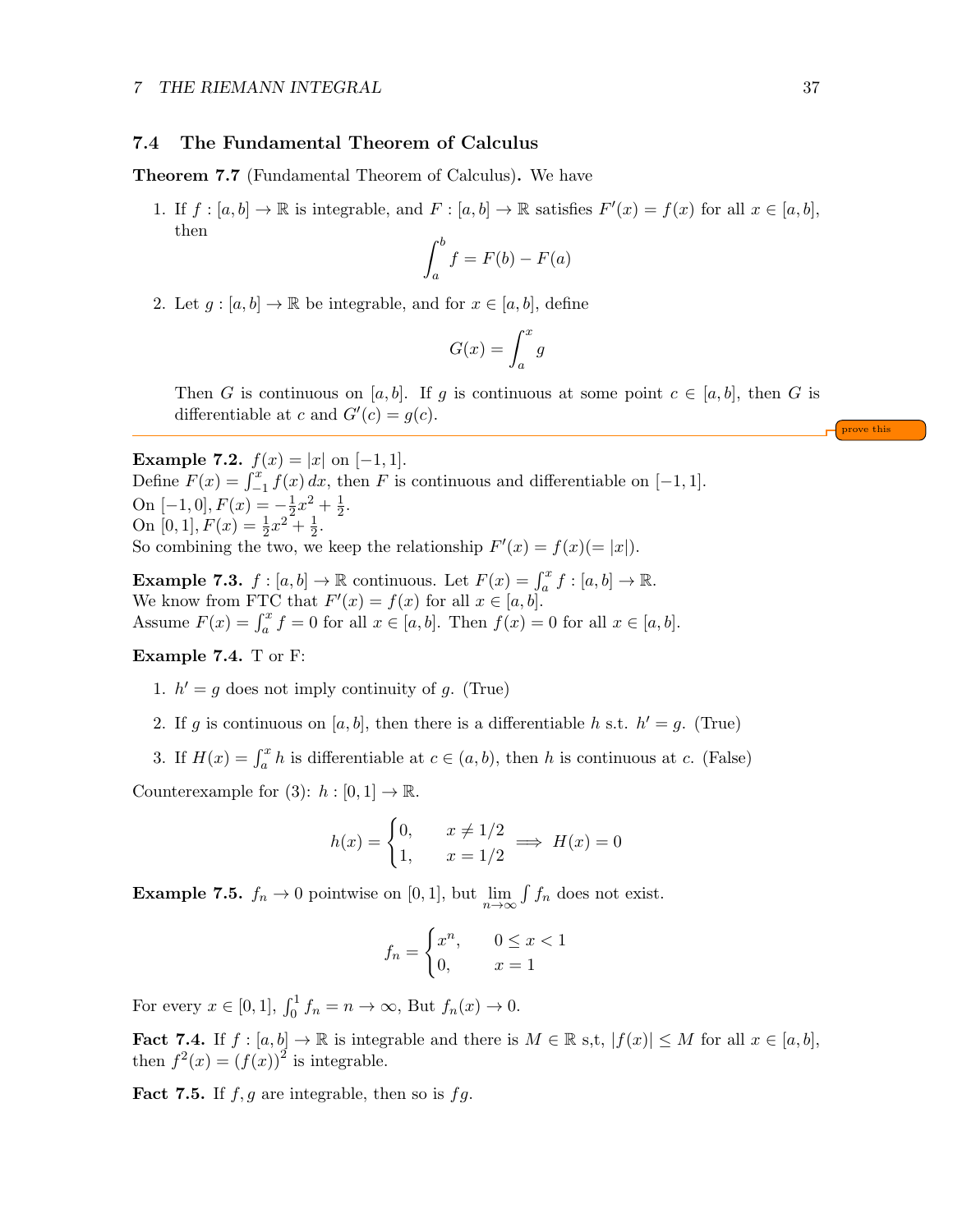#### <span id="page-37-0"></span>7.5 Lebesgue's Criterion for Riemann Integrability

#### <span id="page-37-1"></span>7.5.1 Sets of Measure Zero

**Definition 7.10** (measure zero). A set  $A \subseteq \mathbb{R}$  has measure zero if, for all  $\epsilon > 0$ , there exists a countable collection of open intervals  $O_n$  with the property that A is contained in the union of all the intervals  $O_n$  and the sum of the lengths of all of the intervals is less than or equal to  $\epsilon$ . More precisely, if  $|O_n|$  refers to the length of the interval  $O_n$ , then we have

$$
A \subseteq \bigcup_{n=1}^{\infty} O_n \quad \text{and} \quad \sum_{n=1}^{\infty} |O_n| \le \epsilon
$$

**Example 7.6.** Consider a finite set  $A = \{a_1, a_2, \ldots, a_N\}$ . To show that A has measure zero, let  $\epsilon > 0$ ; For each  $1 \leq n \leq N$ , construct the interval

$$
G_n = \left(a_n - \frac{\epsilon}{2N}, a_n + \frac{\epsilon}{2N}\right)
$$

Clearly, A is contained in the union of these intervals, and

$$
\sum_{n=1}^{N} |G_n| = \sum_{n=1}^{N} \frac{\epsilon}{N} = \epsilon
$$

Theorem 7.8. Countable sets have measure zero.

*Proof.* If a countable set  $A = \{a_1, a_2, \ldots, a_n, \ldots\}$ , then define

$$
O_n = (a_n - \frac{\epsilon}{2^{n+1}}, a_n + \frac{\epsilon}{2^{n+1}}
$$

Then  $|O_n| = \frac{\epsilon}{2^n}$ , and  $A \subseteq \bigcup n = 1^{\infty}O_n$ . Then

$$
\sum n = 1^{\infty} |O_n| = \sum_{n=1}^{\infty} \frac{\epsilon}{2^n} = \epsilon \cdot \sum_{n=1}^{\infty} \frac{1}{2^n} = \epsilon \cdot 1 = \epsilon
$$

Theorem 7.9. The canter sets has measure zero.

Fact 7.6. If two sets A and B both have measure zero, then set  $A \cup B$  has measure zero.

**Fact 7.7.** If a sequence of sets  $(A_n)$  all have measure zero, then  $\bigcup n = 1^\infty A_n$  has measure zero.

#### <span id="page-37-2"></span>7.5.2  $\alpha$ -continuity

**Definition 7.11** ( $\alpha$ -continuity). Let f be defined on [a, b], and let  $\alpha > 0$ . The function f is  $\alpha$ -continuous at  $x \in [a, b]$  if there exists  $\delta > 0$  such that for all  $y, z \in (x - \delta, x + \delta)$ , it follows that  $|f(y) - f(z)| < \alpha$ .

Let f be a bounded function on [a, b]. For each  $\alpha > 0$ , define  $D^{\alpha}$  to be the set of points in [a, b] where the function f fails to be  $\alpha$ -continuous; that is,

$$
D^{\alpha} = \{x \in [a, b] : f \text{ is not } \alpha\text{-continuous at } x\}
$$